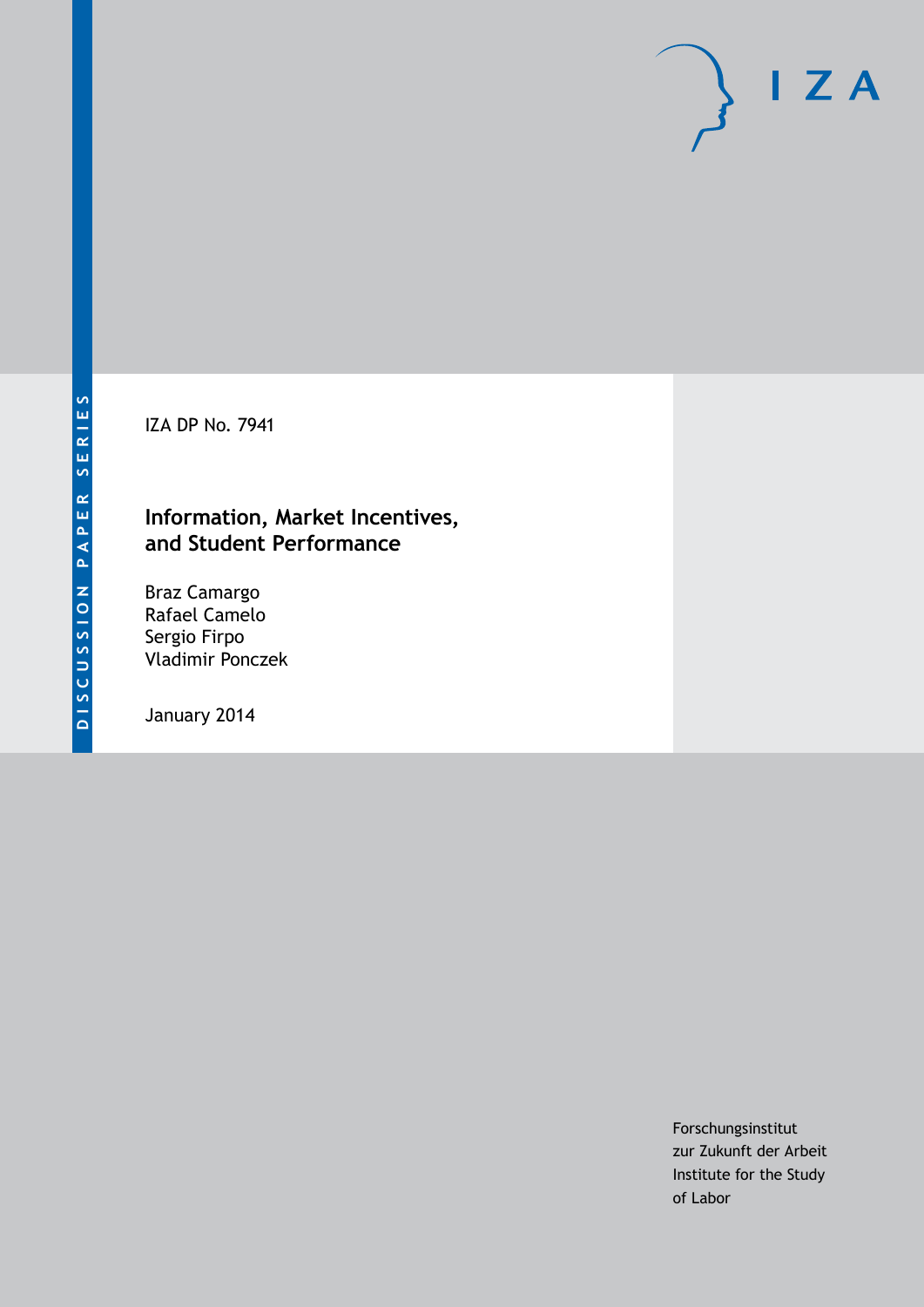# **Information, Market Incentives, and Student Performance**

### **Braz Camargo**

*Sao Paulo School of Economics – FGV*

### **Rafael Camelo**

*Sao Paulo School of Economics – FGV*

### **Sergio Firpo**

*Sao Paulo School of Economics – FGV and IZA*

### **Vladimir Ponczek**

*Sao Paulo School of Economics – FGV*

Discussion Paper No. 7941 January 2014

IZA

P.O. Box 7240 53072 Bonn **Germany** 

Phone: +49-228-3894-0 Fax: +49-228-3894-180 E-mail: [iza@iza.org](mailto:iza@iza.org)

Any opinions expressed here are those of the author(s) and not those of IZA. Research published in this series may include views on policy, but the institute itself takes no institutional policy positions. The IZA research network is committed to the IZA Guiding Principles of Research Integrity.

The Institute for the Study of Labor (IZA) in Bonn is a local and virtual international research center and a place of communication between science, politics and business. IZA is an independent nonprofit organization supported by Deutsche Post Foundation. The center is associated with the University of Bonn and offers a stimulating research environment through its international network, workshops and conferences, data service, project support, research visits and doctoral program. IZA engages in (i) original and internationally competitive research in all fields of labor economics, (ii) development of policy concepts, and (iii) dissemination of research results and concepts to the interested public.

<span id="page-1-0"></span>IZA Discussion Papers often represent preliminary work and are circulated to encourage discussion. Citation of such a paper should account for its provisional character. A revised version may be available directly from the author.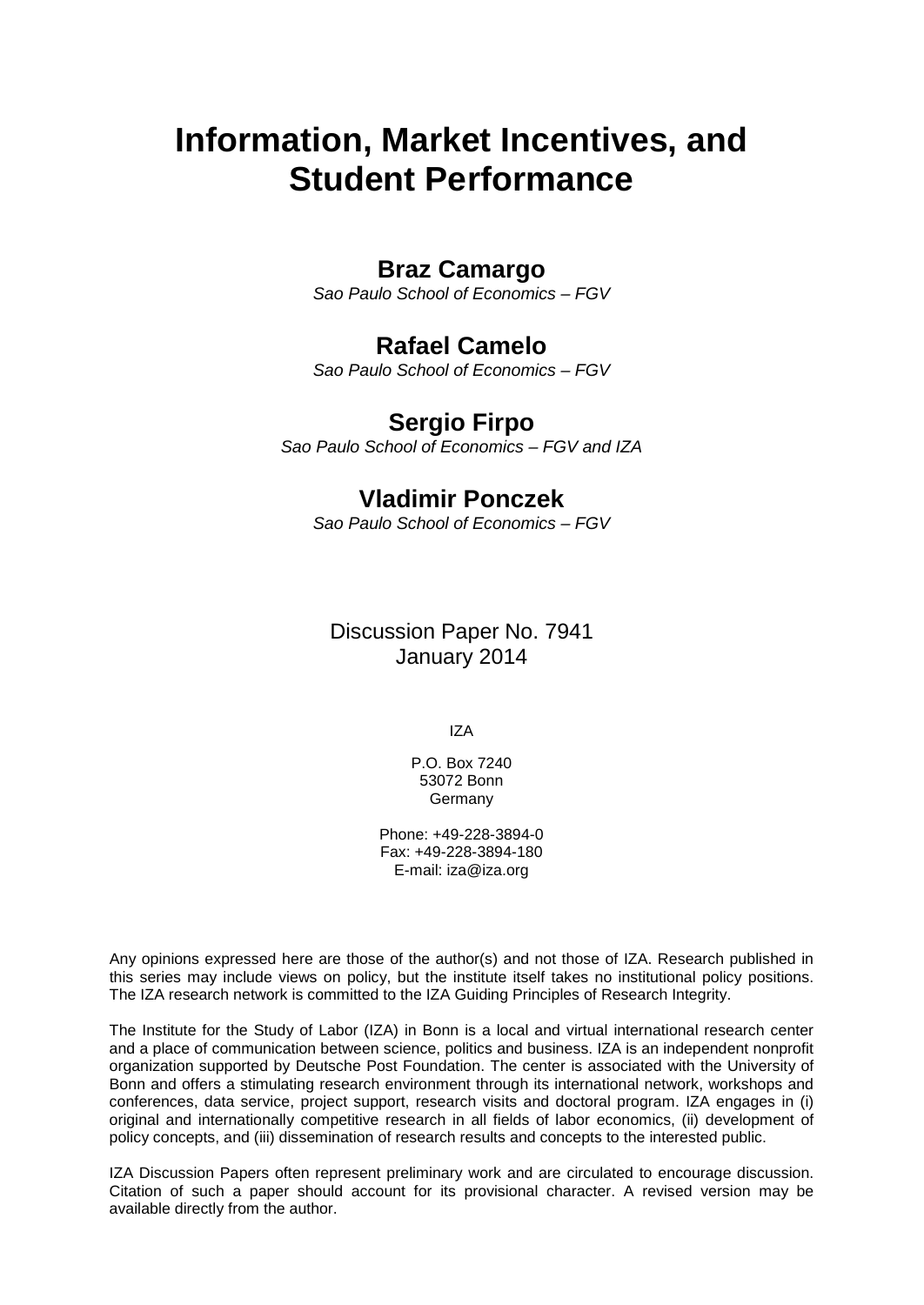IZA Discussion Paper No. 7941 January 2014

## **ABSTRACT**

## **Information, Market Incentives, and Student Performance[\\*](#page-1-0)**

This paper uses a discontinuity on the test score disclosure rules of the National Secondary Education Examination in Brazil to test whether test score disclosure affects student performance, the composition of students in schools, and school observable inputs. We find that test score disclosure has a heterogeneous impact on test scores, but only increases average test scores in private schools. Since test score disclosure has no impact on student composition and school observable inputs in both public and private schools, our results suggest that test score disclosure changes the behavior of teachers and school managers in private schools by affecting the market incentives faced by such schools. We also develop a model of school and student behavior to help explain our empirical findings.

JEL Classification: I20, I21

Keywords: test score disclosure, market incentives, public and private schools

Corresponding author:

Vladimir Ponczek Escola de Economia de São Paulo Rua Itapeva 474 São Paulo 01332-000 Brazil E-mail: [vladimir.ponczek@fgv.br](mailto:vladimir.ponczek@fgv.br)

Camargo gratefully acknowledges financial support from CNPq.

An earlier version of this paper circulated under the title "Test Score Disclosure and Student Performance." We benefitted from conversations with Aureo de Paula, Juan Dubra, and Miguel Urquiola, and from the input of various conference and seminar participants. Performance." We benefitted from conversations with Aureo de Paula, Juan Dubra, and Miguel Urquiola, and from the input of various conference and seminar participants.

Camelo gratefully acknowledges financial support from FAPESP.

Firpo gratefully acknowledges financial support from CNPq.

Ponczek gratefully acknowledgesfinancial support from CNPq.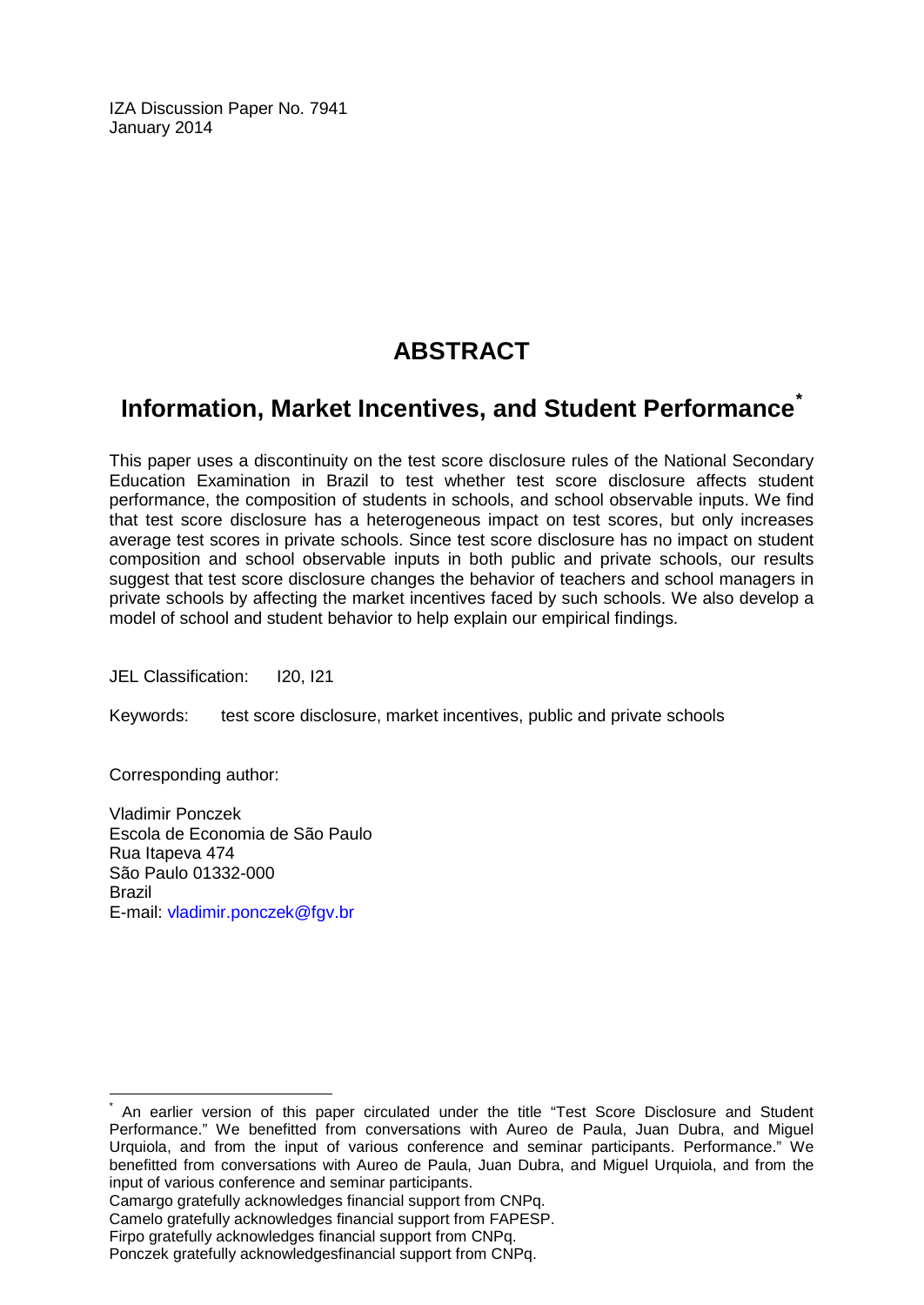## 1 Introduction

The literature that studies the effect of school accountability on student performance is by now large.<sup>[1](#page-3-0)</sup> There are two ways in which school accountability can have an impact on student performance. First, to the extent that information about student performance provides information about school quality, school accountability allows school actors to make better informed decisions.<sup>[2](#page-3-1)</sup> For instance, parents can choose schools and students can adjust their effort based on information about test scores. Second, a school accountability system that ties rewards and punishments to test scores directly affects the incentives faced by teachers and school managers.

An important question is whether the disclosure of information about student performance is enough to influence the behavior of teachers and school managers or one needs to provide direct, explicit, incentives to these agents by tying pay to student performance. Test score disclosure by itself can have an impact on the behavior of teachers and school managers if this disclosure affects the (implicit) market incentives faced by schools. The disclosure of information about student performance affects the market incentives faced by schools when school revenues depend on (market) perceptions about school quality, in which case teachers and school managers can react to test score disclosure even in the absence of an explicit link between pay and student performance.

In this paper, we take advantage of a discontinuity on the test score disclosure rules of the National Secondary Education Exam (ENEM) in Brazil to test whether test score disclosure affects the market incentives faced by schools in the São Paulo metropolitan area.<sup>[3](#page-3-2)</sup> The ENEM was created in 1998 by the Brazilian Ministry of Education to assess the proficiency of high school graduates in the country. In 2006 the Ministry of Education established that starting with the 2005 ENEM, schools with 10 or more ENEM takers in a year would have their average ENEM score in the year publicly released.

We use a regression discontinuity design to estimate the impact of the disclosure of the average 2005 ENEM scores on: (*i*) the performance of students in the 2007 ENEM; (*ii*) the composition of

<span id="page-3-1"></span><span id="page-3-0"></span><sup>&</sup>lt;sup>1</sup>See [Figlio and Loeb](#page-28-0) [\[2011\]](#page-28-0) for a comprehensive survey.

 $2$ It is not consensual that test scores provide a clear signal of school quality. [Mizala et al.](#page-30-0) [\[2007\]](#page-30-0) shows that in Chile average test scores are very volatile and highly correlated with students' socioeconomic status.

<span id="page-3-2"></span> $3$ The São Paulo metropolitan area is the largest metropolitan area in Brazil, with close to 20 million inhabitants.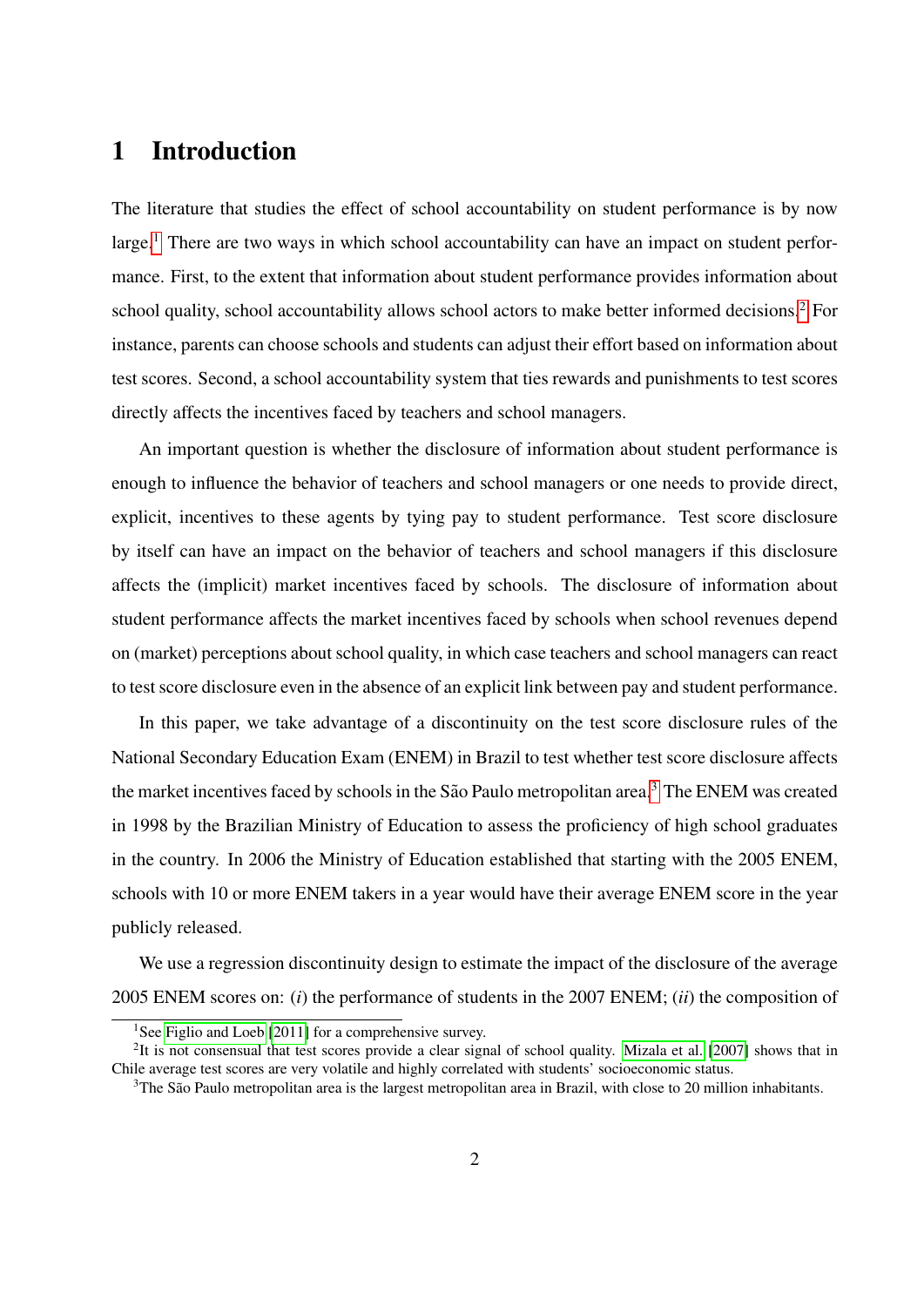students in schools in 2007; and (*iii*) the school observable inputs in 2007. Our results indicate that in the 2007 ENEM the treated private schools on average outperformed the control private schools by 0.2 to 0.7 standard deviations of the private schools' test score distribution.[4](#page-4-0) The treated public schools did not outperform the control public schools in the 2007 ENEM, though. We also do not find evidence that treated schools, whether public or private, adjusted their observable inputs from 2005 to 2007, or that there were significant changes in the composition of students in treated schools over the same period of time. Finally, we find heterogeneous effects on 2007 ENEM scores among the treated schools. Treated private schools that had average 2005 ENEM scores below the median average score of the private schools presented better results in 2007 than the control private schools that had average 2005 ENEM scores in the same group. On the other hand, treated public schools that had average 2005 ENEM scores above the median average score of the public schools presented worse results in 2007 than the control public schools that had average 200[5](#page-4-1) ENEM scores in the same group.<sup>5</sup>

Taken together, our empirical results provide evidence that test score disclosure affects the market incentives faced by private schools. Indeed, the fact that test score disclosure does not seem to affect either the composition of students or the observable inputs in treated schools suggests that test score disclosure acts by changing the behavior of students, teachers, and school managers in treated schools. Since teachers and managers in Brazilian public schools have job stability and their earnings are not related to student performance, market incentives should be stronger in private schools.<sup>[6](#page-4-2)</sup> Moreover, the ENEM is disassociated from any hard accountability policies in Brazil.<sup>[7](#page-4-3)</sup> Hence, the only channel through which the disclosure of average ENEM scores can have an impact on the behavior of teachers and school managers is by affecting the market incentives

<span id="page-4-1"></span><span id="page-4-0"></span><sup>&</sup>lt;sup>4</sup>We refer to the schools that had their average 2005 ENEM scores released in 2006 as the treated schools.

<sup>&</sup>lt;sup>5</sup>The disclosure of the average 2005 ENEM scores took place in February of 2006, roughly 6 months before the 2006 ENEM, when it was probably too late for the disclosure to have an impact on student performance in 2006. In order to check for this possibility, we ran all our regressions for the effect of test score disclosure on student performance using the 2006 sample instead of the 2007 sample and found no statistically significant results.

<span id="page-4-2"></span><sup>&</sup>lt;sup>6</sup>The wages in Brazilian public schools are set by the government and vary exclusively with tenure and schooling level. The lack of market incentives in public schools is not exclusive to Brazil. [Podgursky and Springer](#page-30-1) [\[2011\]](#page-30-1) discuss how in the U.S. the public school system is, in general, lacking in market incentives.

<span id="page-4-3"></span> $7$ In 2008, and so after the period we analyze, the state of São Paulo announced and implemented performancebased payments for teachers and principals in state schools. The payments depend on the schools' average test scores in the SARESP proficiency exam. The SARESP exam is mandatory for students in the 5th, 9th, and 12th grades but a student's score has no direct consequence for the student. Students in private schools do not take the exam.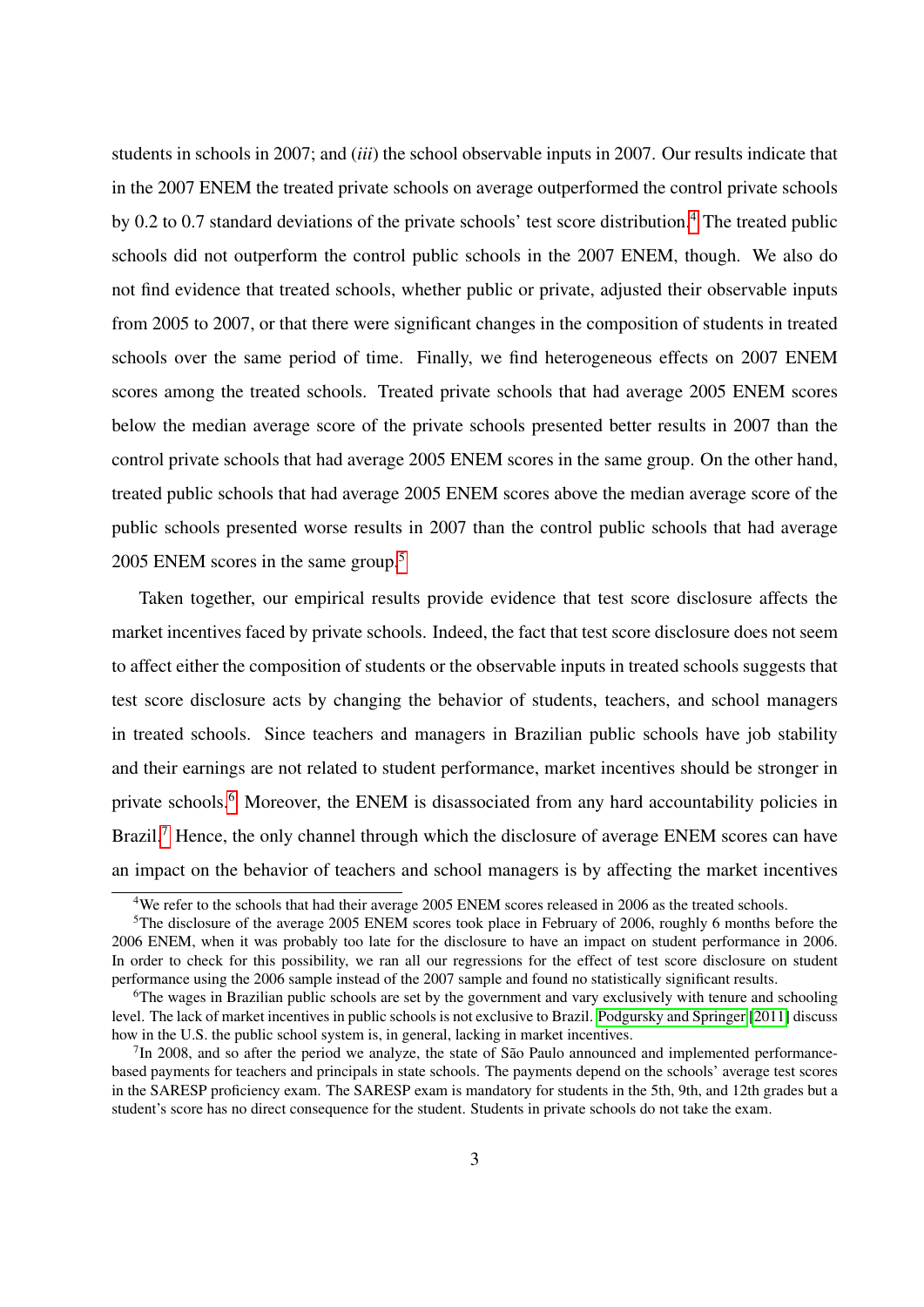faced by their schools. Consequently, a difference in the impact of test score disclosure on average test scores between public and private schools indicates that test score disclosure has an effect on the market incentives faced by private schools.

The heterogeneous impact of test score disclosure on test scores shows that it is not obvious a priori how test score disclosure should affect average test scores. Moreover, the fact that public schools face weaker market incentives implies that students in public schools should react differently to test score disclosure than students in private schools, and this can partly offset the impact of the weaker reaction of public schools to test score disclosure. In order to address these issues, in this paper we also develop a formal model of school and student behavior in which public and private schools only differ in terms of the market incentives they face to help explain our empirical findings. Namely, that test score disclosure can have a heterogeneous impact on test scores in both public and private schools but only increase average test scores in private schools.

The rest of the paper is organized as follows. The remainder of the Introduction discusses the related literature. Section [2](#page-7-0) discusses the ENEM in more detail. Section [3](#page-8-0) describes our data and presents some descriptive statistics. Section [4](#page-9-0) discusses our identification strategy. Section [5](#page-11-0) presents and discusses our empirical results. Section [6](#page-15-0) presents our model of school and student behavior and discusses how the model can explain our empirical findings. Section [7](#page-24-0) concludes. The Appendix contains omitted details and proofs.

#### Related Literature

The literature has found evidence that test score disclosure influences perceptions about school quality and can thus affect school revenues. For instance, [Black](#page-28-1) [\[1999\]](#page-28-1), [Figlio and Lucas](#page-28-2) [\[2004\]](#page-28-2), and [Fack and Grenet](#page-28-3) [\[2010\]](#page-28-3) find that school test score reports affect housing prices. [Hastings](#page-29-0) [and Weinstein](#page-29-0) [\[2008\]](#page-29-0) find for schools in the Charlotte-Mecklenburg public school district in the US that the fraction of parents choosing higher-performing schools increases after information on school test scores becomes available. [Machin and Salvanes](#page-30-2) [\[2010\]](#page-30-2) find that in Oslo, allowing parents greater freedom in choosing schools affects housing prices. [Koning and van der Wiel](#page-29-1) [\[2013\]](#page-29-1) find for schools in the Netherlands that a drop in a publicly available ranking of school quality is correlated with a decrease in the number of entering students. [Figlio and Kenny](#page-28-4) [\[2009\]](#page-28-4)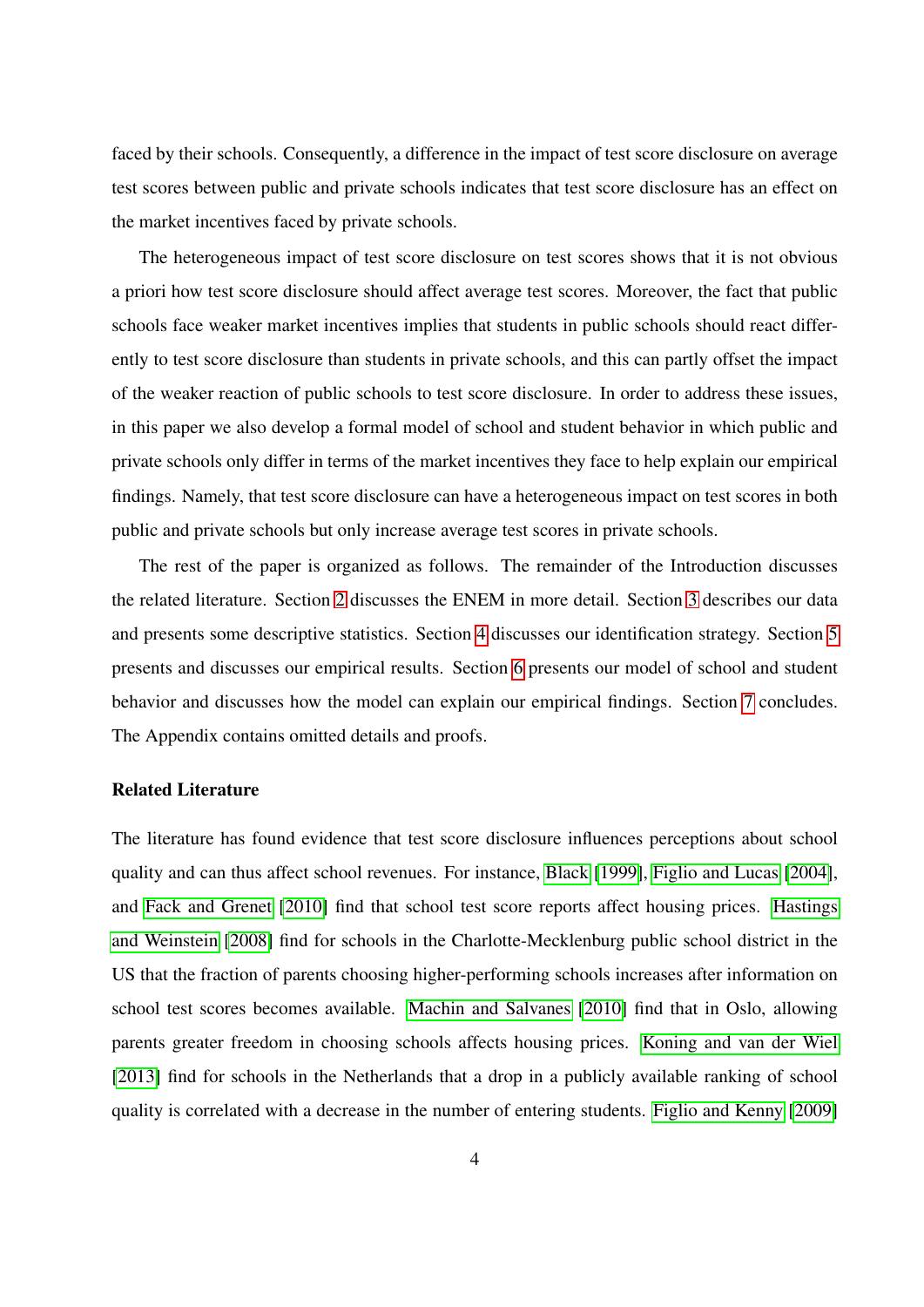find that private contributions to schools in Florida are responsive to school grades.<sup>[8](#page-6-0)</sup>

Our paper belongs to the literature that studies the impact of information disclosure on student performance. Unlike the literature that investigates the impact of hard accountability systems on student performance, we are able to analyze the informational effect of test score disclosure on student performance; hard accountability systems not only change the information available to the school actors, but also directly affect the incentives faced by teachers and school managers.<sup>[9](#page-6-1)</sup>

The papers most closely related to ours are [Andrabi et al.](#page-27-0) [\[2009\]](#page-27-0) and [Koning and Wiel](#page-30-3) [\[2012\]](#page-30-3). [Koning and Wiel](#page-30-3) [\[2012\]](#page-30-3) find that in the Netherlands, average grades go up in schools that are poorly evaluated in a national newspaper ranking. [Koning and Wiel](#page-30-3) [\[2012\]](#page-30-3) do not distinguish between public and private schools, though, and thus cannot evaluate the impact of test score disclosure on the market incentives face by schools. [Andrabi et al.](#page-27-0) [\[2009\]](#page-27-0) study the impact of releasing to parents report cards with student and school academic performance in Pakistan. They find similar results to us. In particular, they find that the impact of test score disclosure on student performance is much larger in private schools than in public schools. An important difference between [Andrabi et al.](#page-27-0) [\[2009\]](#page-27-0) our work is that while the release of report cards provides information about student ability and school quality at the same time, the disclosure of the average ENEM scores from a previous cohort of ENEM takers only provides information about school quality.

Finally, our paper is also related to the literature that studies how the disclosure of information about the quality of public schools affects incentives in the public sector. [Hussain](#page-29-2) [\[2009\]](#page-29-2) shows that disclosing school quality ratings affects the future wages of school principals in England. However, unlike in Brazil, public schools in England have a governing board responsible for hiring and setting principals' wages. [Firpo et al.](#page-29-3) [\[2012\]](#page-29-3) find that the re-election probability of mayors in Brazil depends on how the schools under their administration—municipalities in Brazil are responsible for the public primary schools—are ranked according to a newly created index to assess the quality of primary public schools.

<span id="page-6-0"></span><sup>8</sup>On the other hand, [Mizala and Urquiola](#page-30-4) [\[2009\]](#page-30-4) find no consistent effect on the enrollment, tuition, and socioeconomic characteristics of students in Chilean schools that are identified as being outstanding.

<span id="page-6-1"></span><sup>9</sup>There is a substantial literature that studies the impact of hard accountability systems on student performance. See, e.g., [Hanushek and Raymond](#page-29-4) [\[2005\]](#page-29-4), [Dee and Jacob](#page-28-5) [\[2009\]](#page-28-5), [Bacolod et al.](#page-27-1) [\[2009\]](#page-27-1), [Chiang](#page-28-6) [\[2009\]](#page-28-6), [Rockoff and](#page-31-0) [Turner](#page-31-0) [\[2010\]](#page-31-0), and [Muralidharan and Sundararaman](#page-30-5) [\[2011\]](#page-30-5).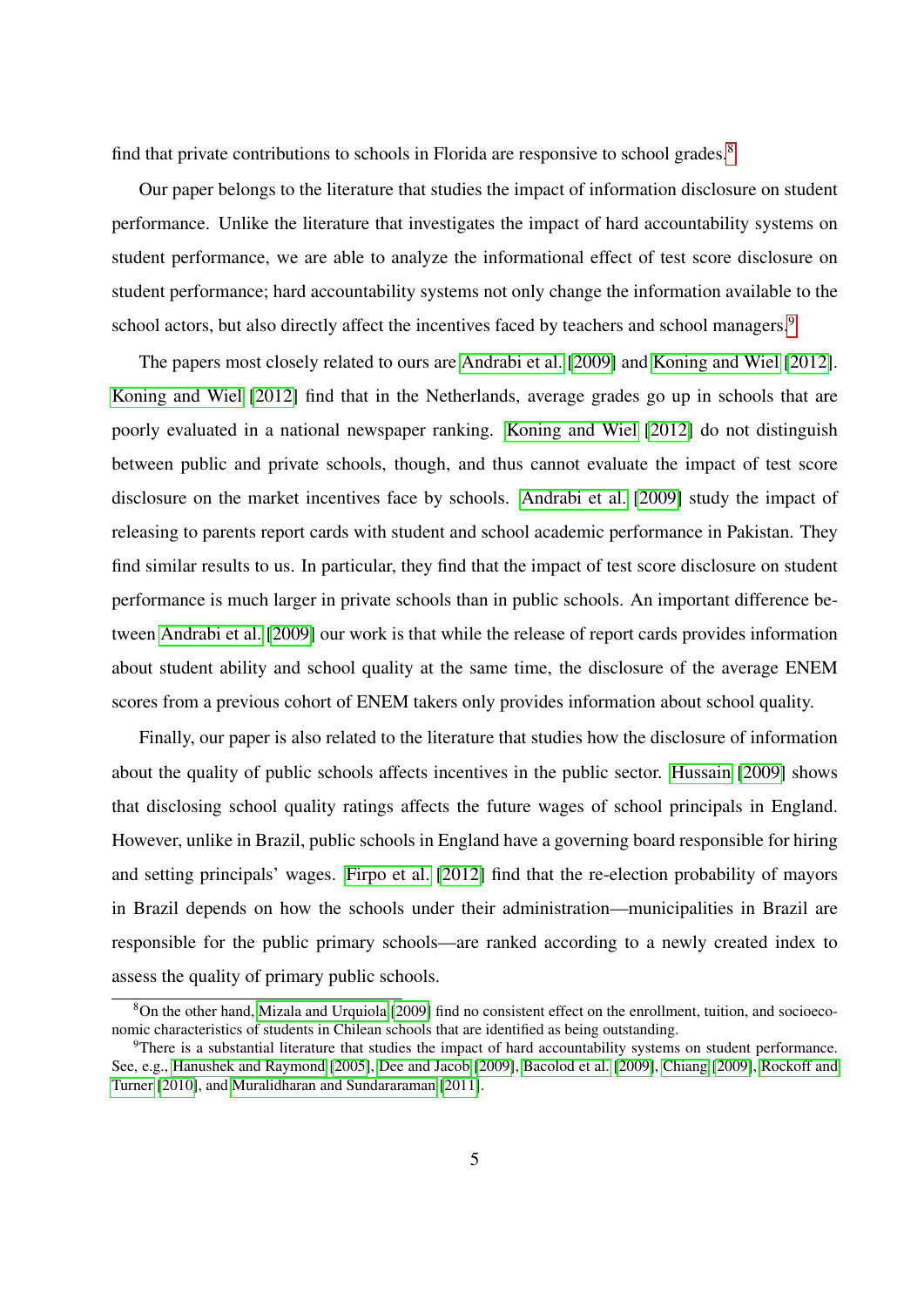### <span id="page-7-0"></span>2 Institutional Background: ENEM

The ENEM is a non-mandatory exam organized by the National Institute of Educational Studies and Research (INEP), which is part of the Brazilian Ministry of Education (MEC). Until 2008, the ENEM was a one-day exam consisting of 63 multiple-choice questions covering four different subjects and an essay, and its scores were in a 0 to [10](#page-7-1)0 scale standardized to have a mean of  $50^{10}$ Only graduating high school students, that is, those students enrolled in the last grade of high school, and students who have already graduated from high school can take the ENEM.

The number of universities in Brazil (public and private) that use the ENEM as an admission exam has increased substantially since its creation and by now the ENEM is commonly used in the admission process of universities.<sup>[11](#page-7-2)</sup> The ENEM is also used to select the beneficiaries of the Federal College Voucher Program (ProUni).

The fact that the ENEM is non-mandatory may raise questions about the selectivity of our sample. In this regard, we should note that the number of graduating high school students taking the ENEM has greatly increased over time. From 2001 to 2008, the take-up rate in the São Paulo metropolitan area increased from 26.1% to 70.9% in public schools and from 29.1% to 87.8% in private schools.[12](#page-7-3)

A school's average ENEM score is computed using only the ENEM score of its graduating students, that is, the ENEM scores of students from a given school who have already graduated do not count towards the school's average ENEM score. Moreover, for the purpose of determining whether a school's average ENEM score is publicized, the number of takers in the school is given by its graduating students only. So, for example, a school that has 20 takers but only 9 of them are graduating from high school in that year does not have its average ENEM score disclosed.

School average ENEM scores are available at the INEP's website. Figure [1](#page-34-0) shows how average ENEM scores by school appear at the INEP's website.[13](#page-7-4) Although the INEP's website does not

<span id="page-7-1"></span><sup>&</sup>lt;sup>10</sup>After 2008, the ENEM became a two-day exam consisting of 180 multiple-choice questions and an essay, with its scores determined using Item Response Theory.

<span id="page-7-3"></span><span id="page-7-2"></span><sup>&</sup>lt;sup>11</sup>The number of students admitted to universities based on their ENEM score was 741,013 in 2006.

<sup>&</sup>lt;sup>12</sup>Over the same period of time, the take-up rate in the whole country increased from 31.4% to 61.8% in public schools and from 25.21% to 72% in private schools.

<span id="page-7-4"></span><sup>13</sup>http://sistemasenem4.inep.gov.br/enemMediasEscola.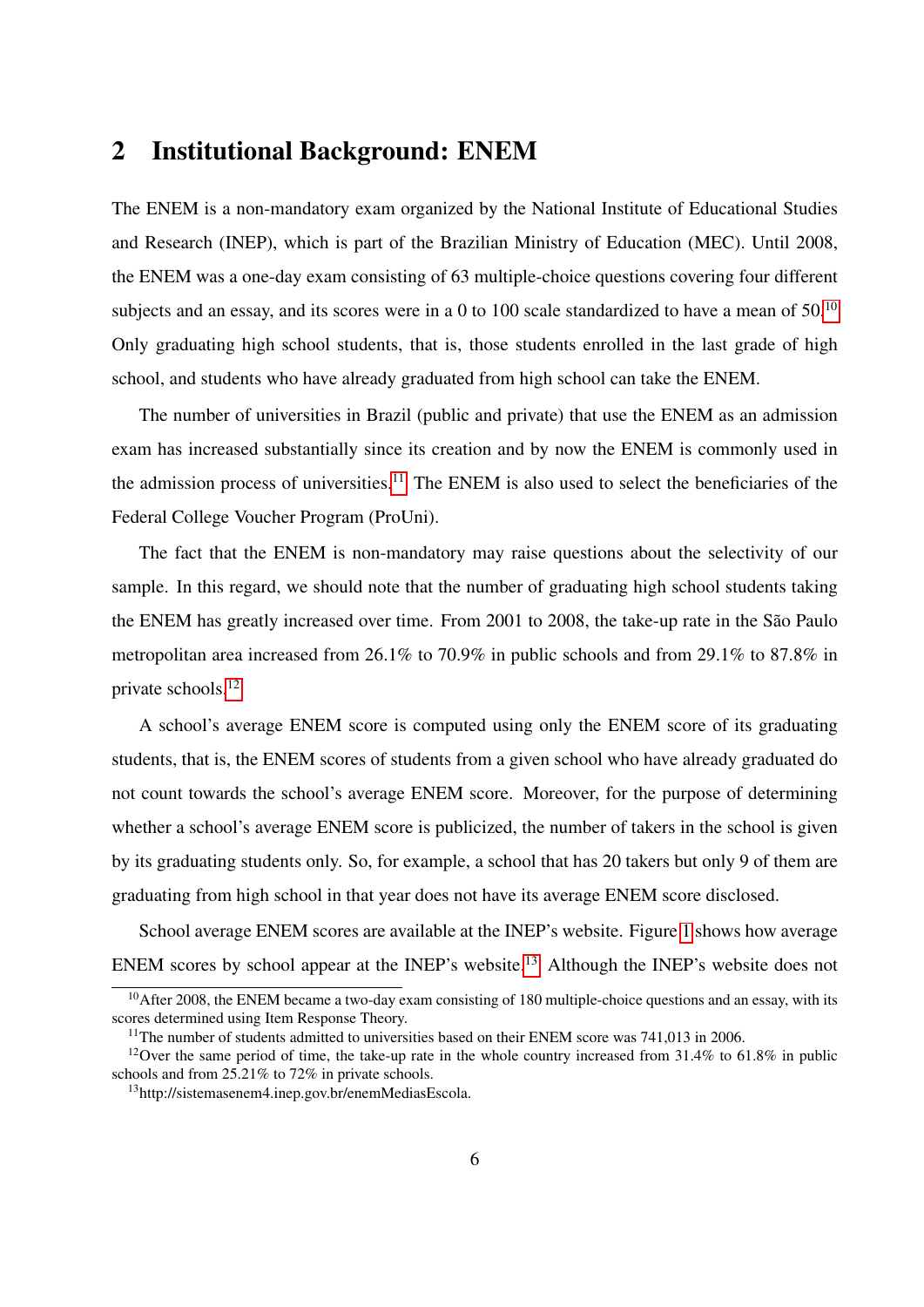contain a ranking of schools based on their average ENEM scores, several newspapers in Brazil produce local, regional, and national rankings. Figure [2](#page-35-0) shows a newspaper ranking from a major newspaper in Brazil that circulates in the state of São Paulo. Despite the fact that there is no hard accountability system based on school average ENEM scores, managers, professors, parents, and students care about their schools' average ENEM scores. For instance, real state websites inform the average ENEM score of the schools near a given location.<sup>[14](#page-8-1)</sup> Also, many private schools advertise their average ENEM score on the media and in their websites.

[Insert Figures [1](#page-34-0) and [2](#page-35-0) around here]

### <span id="page-8-0"></span>3 Data

We use the 2005 and 2007 ENEM micro databases and the 2005 and 2007 School Census. The ENEM databases have information on students' test scores and schools, as well as information on students' socioeconomic characteristics such as age, race, and family income, among others. The School Census has information on school observable inputs such as student-to-teacher ratio and teachers' and managers' schooling, among others.

Using the ENEM micro database, we can calculate the number of takers for each school in a given year. Therefore, we are able to recover individual ENEM scores for schools below and above the cutoff point of 10 exam takers. Since we have access to individual results, we can calculate school average scores. The ENEM micro databases only became available in 2010, so in 2007 students, teachers, and managers in schools with fewer than 10 exam takers had no access to their schools' average ENEM scores in 2005.

Tables [1](#page-31-1) and [2](#page-32-0) report some descriptive statistics for both public and private schools. First, as expected, students enrolled in larger private schools have higher scores and better socio-demographic characteristics than students enrolled in smaller private schools. However, larger private schools do not present better observable inputs than the smaller private schools. This first view of the data suggests that for private schools, size maybe correlated with student composition, but not necessarily with school observable inputs. For public schools, the pattern seems to be the opposite, though.

<span id="page-8-1"></span><sup>&</sup>lt;sup>14</sup>See www.zap.com.br, for example.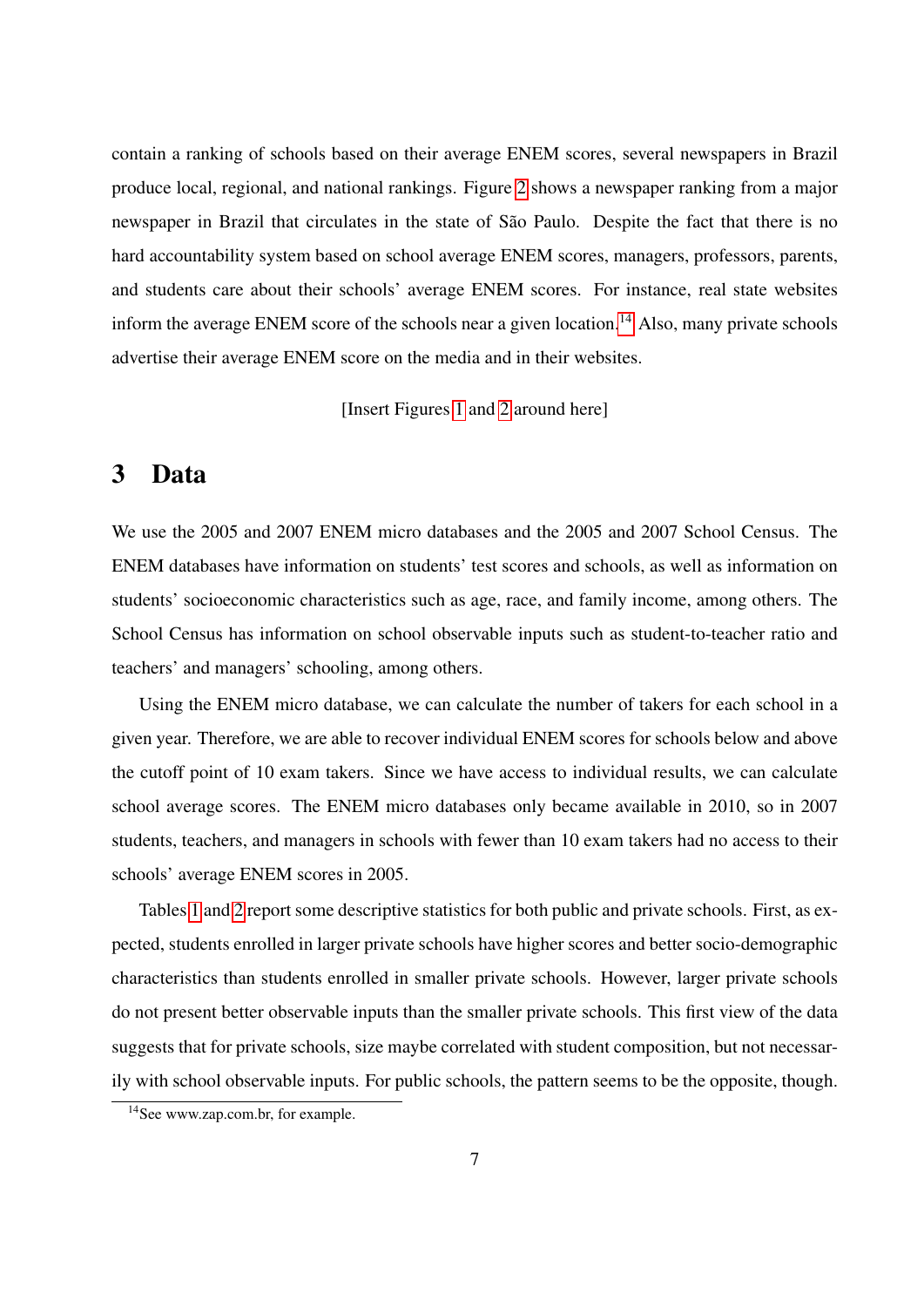In the one hand, there is no clear association between school size and student composition. On the other hand, the data suggests that larger public schools are better equipped than smaller ones.

Finally, as expected, we find large differences between private and public schools in Brazil. On average, students in private schools have better socio-demographic characteristics and private schools have better observable inputs.<sup>[15](#page-9-1)</sup>

[Insert Tables [1](#page-31-1) and [2](#page-32-0) around here]

### <span id="page-9-0"></span>4 Empirical Strategy

We take advantage of the exogenous test score disclosure rule for the 2005 ENEM to estimate the reduced-form causal effects of test score disclosure on: (*i*) the composition of students in schools in 2007; (*ii*) the school observable inputs in 2007; and (*iii*) the 2007 ENEM scores. We also investigate whether test score disclosure has a heterogeneous impact on student performance by analyzing the effect of test score disclosure on the 2007 ENEM scores for two different sets of schools, the set of schools with average 2005 ENEM scores above the median (average score) and the set of schools with average 2005 ENEM scores below the median. In order to investigate the impact of test score disclosure on the market incentives of schools, we work with public and private schools separately.

Consider the following specification:

<span id="page-9-2"></span>
$$
Y_{is} = \alpha_Y + \beta_Y \cdot d_s + \phi_Y(T2005_s - 10) + d_s \cdot \psi_Y(T2005_s - 10) + \varepsilon_{Y, is},\tag{1}
$$

where  $T2005<sub>s</sub>$  is the number of graduating students taking the ENEM in 2005 in school s and  $d_s = 1$  if, and only if,  $T2005_s$  is at least 10. For a given outcome variable of interest Y in 2007, we are interested in the impact on Y of the publication of the average 2005 ENEM score. The functions  $\phi_Y$  and  $\psi_Y$  are flexible functions of the running variable. We consider several different specifications for  $\phi_Y$  and  $\psi_Y$ , from non-parametric ones (local linear regressions) to higher-order

<span id="page-9-1"></span><sup>&</sup>lt;sup>15</sup>Although the tables do not allow for a comparison of test scores between private and public schools, since test scores are standardized within each group of schools, the raw data shows that, on average, the test scores of students from private schools are almost one standard deviation above the test scores of students from public schools.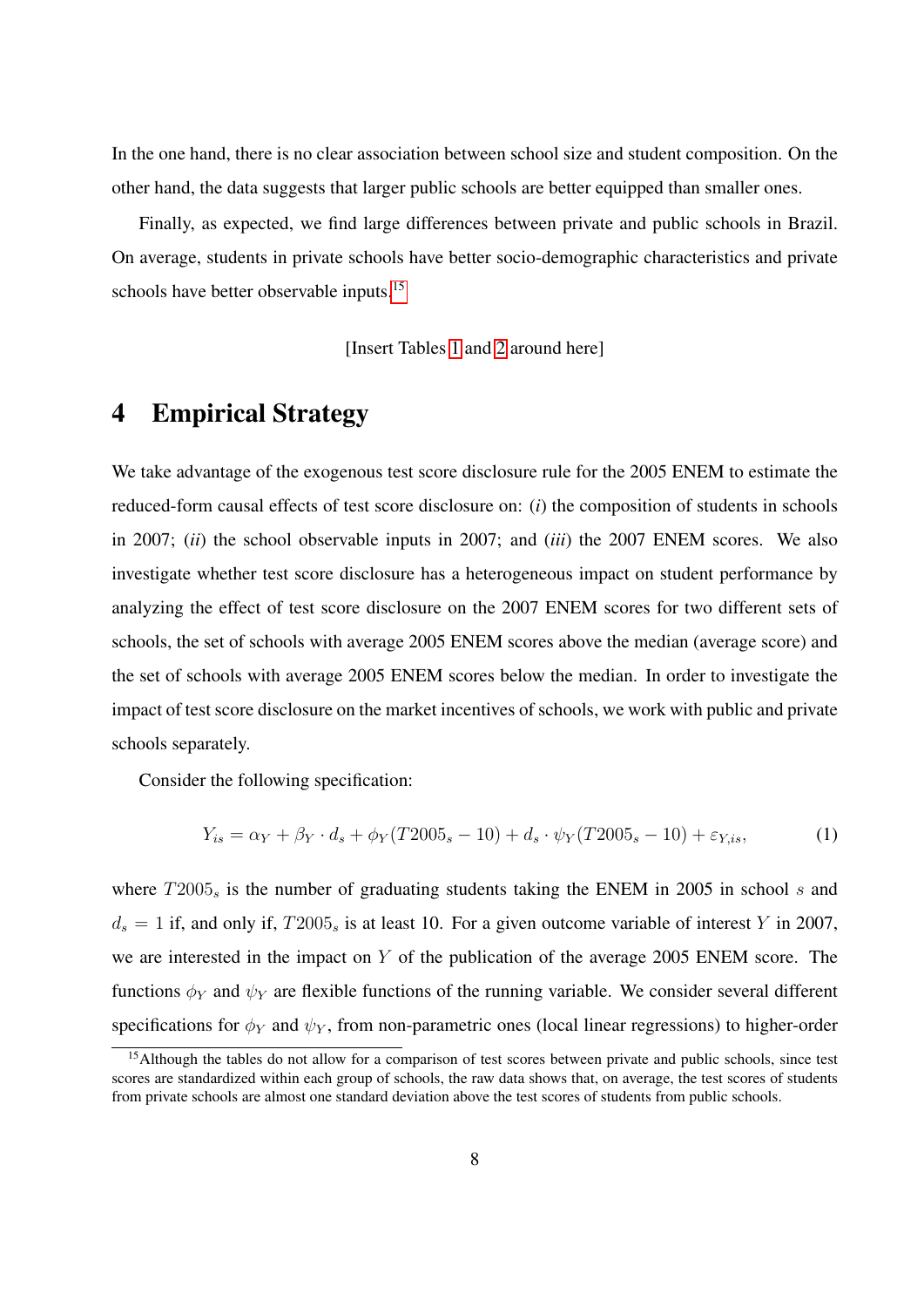polynomials. The variable  $\varepsilon_{Y,is}$  is an unobservable term that is mean-independent of d at  $T2005 =$ 10 under usual assumptions on the continuity of  $\phi_Y$  and  $\psi_Y$  at  $T2005 = 10^{16}$  $T2005 = 10^{16}$  $T2005 = 10^{16}$  The coefficient  $\beta_Y$ measures the impact of test score disclosure on Y. We run the regressions at the student level  $(i)$ and cluster the standard errors at the school level (s).

It is possible that any observable differences we find in 2007 between schools in the treated and control groups are due to the fact that schools in these two groups face different probabilities of having their average 2007 ENEM scores released. In Section [6,](#page-15-0) when we present our model of school and student behavior, we discuss how different probabilities of test score disclosure in 2007 could affect the behavior of teachers and schools managers, leading to changes in effort and school observable inputs. However, the relevant group of schools in our sample are the schools close to the treatment discontinuity.[17](#page-10-1) As such, it is unlikely that managers and teachers in schools where slightly less than 10 graduating students took the ENEM in 2005 and managers and teachers in schools where slightly more than 10 graduating students took the ENEM in 2005 would (on average) face different probabilities of test score disclosure in 2007. Thus, it seems reasonable to conjecture that any differences we find between treated and control schools comes from the informational shock associated with test score disclosure.

There two important conditions for the validity of the regression discontinuity design (RDD). First, that there is no manipulation of the running variable. Second, that there are no pre-existing systematic differences between schools above and below the treatment discontinuity. If either of these conditions are not met, then we cannot assign to the disclosure of test scores a causal impact on the outcome variables of interest; there would be confounding factors affecting the outcome variables beyond test score disclosure.

We check the validity of the RDD by: (*i*) observing whether there are jumps in the histogram of the running variable around the cutoff point of 10 ENEM takers; and (*ii*) using the 2005 ENEM results, the composition of students in schools in 2005, and the school observable inputs in 2005 as outcome variables to see if there are any significant pre-existing differences between schools

<span id="page-10-0"></span><sup>&</sup>lt;sup>16</sup>See [Hahn et al.](#page-29-5) [\[2001\]](#page-29-5), [Imbens and Lemieux](#page-29-6) [\[2008\]](#page-29-6), and [Lee and Lemieux](#page-30-6) [\[2010\]](#page-30-6) for a discussion of the regression discontinuity design methodology.

<span id="page-10-1"></span><sup>&</sup>lt;sup>17</sup>There are 436 schools close to the treatment discontinuity (with 1 to 19 ENEM takers). Out of those schools, 103 are public and 333 are private.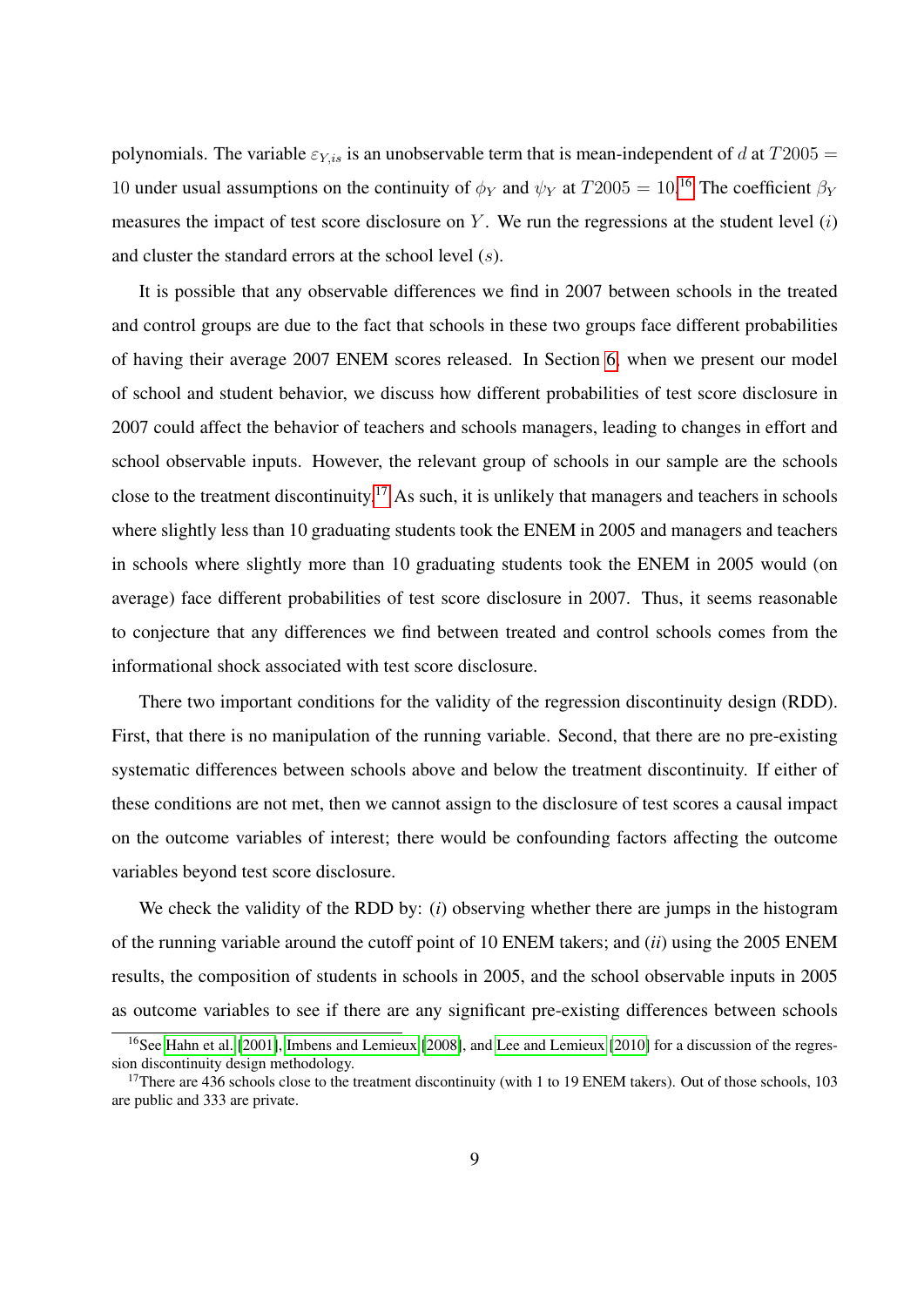above and below the treatment discontinuity. A jump in the histogram of the running variable around the cutoff point of 10 ENEM takers would indicate that either students or schools were able manipulate test score disclosure in 2005. In this case, any systematic difference between schools above and below the treatment discontinuity could be attributed to unobserved factors correlated with the decision to have test scores disclosed in 2005. Significant pre-existing differences between schools above and below the treatment discontinuity would imply that test score disclosure is not the causal factor explaining the differences in the outcomes variables observed in 2007.

Notice that even if the conditions for the validity of the RRD hold, this does not necessarily mean that test score disclosure is the main mechanism explaining the differences in the outcome variables observed in 2007. For instance, it is possible that any difference in 2007 ENEM scores between schools above and below the treatment discontinuity happens by chance. To discard this possibility, we run specification [\(1\)](#page-9-2) using several false cutoff points as placebo tests.

### <span id="page-11-0"></span>5 Data Analysis

In this section, we first check the impact of test score disclosure on student composition, school observable inputs, and average test scores. We then check how the effect of test score disclosure on test scores depends on whether a school's average 2005 ENEM score is above or below the median. Finally, we check the validity of the RDD and the robustness of our results.

#### 5.1 Student Composition and School Observable Inputs

Table [3](#page-32-1) shows our estimates for differences in the characteristics of the 2007 ENEM takers between treated and control groups for both types of schools (public or private). We consider the following student characteristics: gender, average age, race, parental education, and family income. The first three columns of the table show the results for private schools, while the last three columns show the results for public schools. We report the results for local linear regressions and second-order polynomial regressions.[18](#page-11-1)

<span id="page-11-1"></span><sup>&</sup>lt;sup>18</sup>As suggested by [Fan and Gijbels](#page-28-7) [\[1996\]](#page-28-7) and [Imbens and Lemieux](#page-29-6) [\[2008\]](#page-29-6), we use triangular kernels and optimal bandwidth for the local linear regressions. The results for other specifications corroborate our main findings and are available upon request.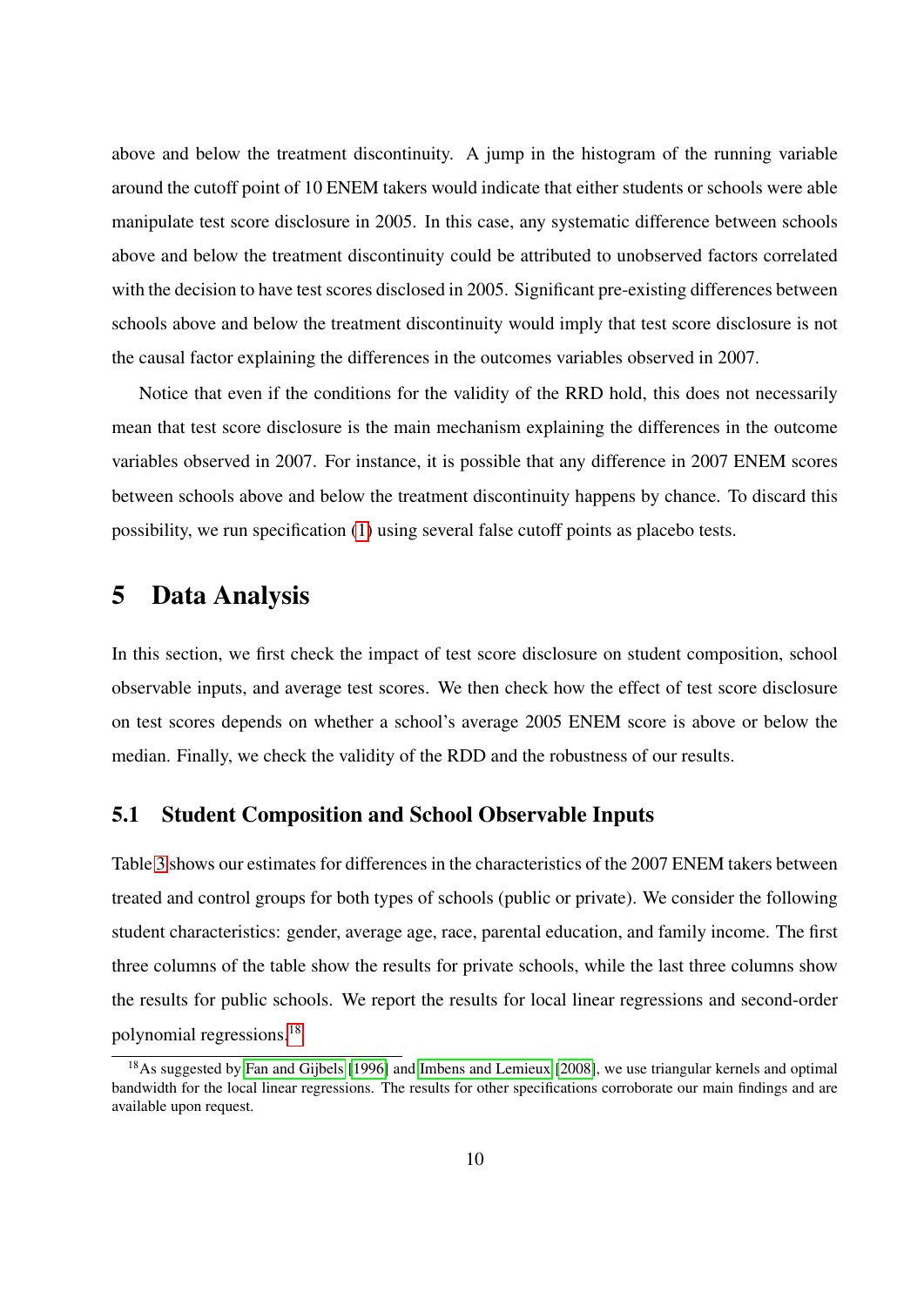We find that there are no consistently significant differences in student composition for both types of schools. For private schools, we find that student age is lower for treated schools at the 10% significance level only for the local linear specification. Taking into account that we are testing six student characteristics separately and using two specifications for each one, it comes as no surprise that we find one significant difference. The same reasoning holds for public schools. There, the only characteristic for which we find a significant difference between treated and control schools is father's income. However, the sign for the parametric specification is the opposite of the sign for the non-parametric specification.

#### [Insert Table [3](#page-32-1) around here]

The finding that test score disclosure has no impact on the composition of students in schools is indicative that switching schools is not feasible in the short-run; not much time elapsed between the release of the average 2005 ENEM scores in 2006 and the 2007 ENEM. In this case, students (and their parents) could only react to test score disclosure by altering their effort.

Table [4](#page-33-0) shows that test score disclosure had no consistently significant impact on school observable inputs in 2007. We consider the following inputs: the total number of enrolled students, the number of students enrolled in the third grade, the proportion of teachers with college degree, the ratios of computers, staff, and teachers to students, and the probability of having computer and science labs. The significant impact of test score disclosure on student enrollment and staff-tostudent ratio in public schools is not robust to different specifications.

#### [Insert Table [4](#page-33-0) around here]

In the same way that switching schools is likely to be infeasible for students in the short-run, changing school observable inputs is also likely to be infeasible for schools in the short-run. This can help explain why test score disclosure does not seem to affect school observable inputs.

### 5.2 Average Test Scores

Table [5](#page-33-1) together with Figures [3](#page-35-1) and [4](#page-36-0) provide evidence that test score disclosure had a strong positive impact on average 2007 ENEM scores for private schools, but no impact on average 2007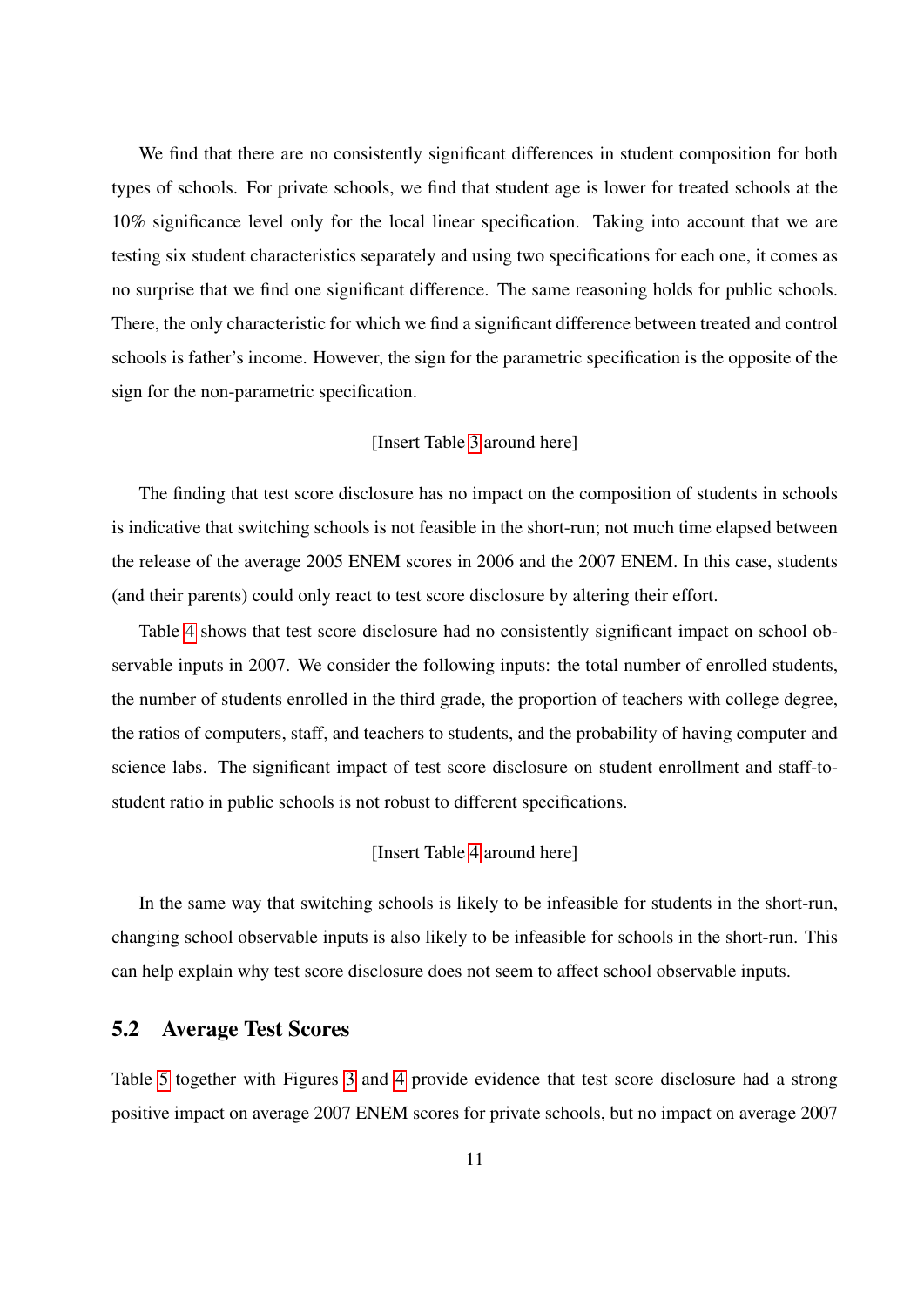ENEM scores for public schools. Figures [3](#page-35-1) and [4](#page-36-0) depict the linear relationship between average test scores and the number of graduating ENEM takers for private and public schools, respectively. The increase on average test scores for private schools above the treatment discontinuity is evident.

#### [Insert Figures [3](#page-35-1) and [4](#page-36-0) around here]

Table [5](#page-33-1) reports parametric and non-parametric specifications of the relationship between test score disclosure and average 2007 ENEM scores.<sup>[19](#page-13-0)</sup> The result that for private schools, test score disclosure had a positive impact on average test scores is robust across all specifications we considered. We find that for private schools, test score disclosure increased average 2007 ENEM scores by 0.2 to 0.7 standard deviations of the private schools' test score distribution.[20](#page-13-1) These are sizeable effects. On the other hand, we find that for public schools, test score disclosure had no statistically significant effect on average 2007 ENEM scores; test score disclosure increased average 2007 ENEM scores in public schools by -0.051 to 0.286 standard deviations of the public schools' test score distribution.

#### [Insert Table [5](#page-33-1) around here]

#### 5.3 Heterogenous Effects

It is reasonable to expect that the reaction of a school actor to test score disclosure depends on the average 2005 ENEM score in his school. In order to test for such heterogeneity, we split the sample of schools of a given type in two sub-samples, the schools with average 2005 ENEM scores above and below the median average score of the schools of the given type, and run the regression for the effect of test score disclosure on test scores for each of the two sub-samples separately. Note that when ranking schools according to their average 2005 ENEM scores, we included the schools that did not have their average ENEM scores released in 2005, so that the comparison is between schools that are similar ex-ante.

<span id="page-13-0"></span><sup>&</sup>lt;sup>19</sup>We also ran non-parametric regressions using two different bandwidths, two different kernels (rectangular and triangular) and polynomial regressions of three different orders with two different windows for the running variable. The results are available upon request.

<span id="page-13-1"></span> $20$ The results do not change if we condition on student and school characteristics.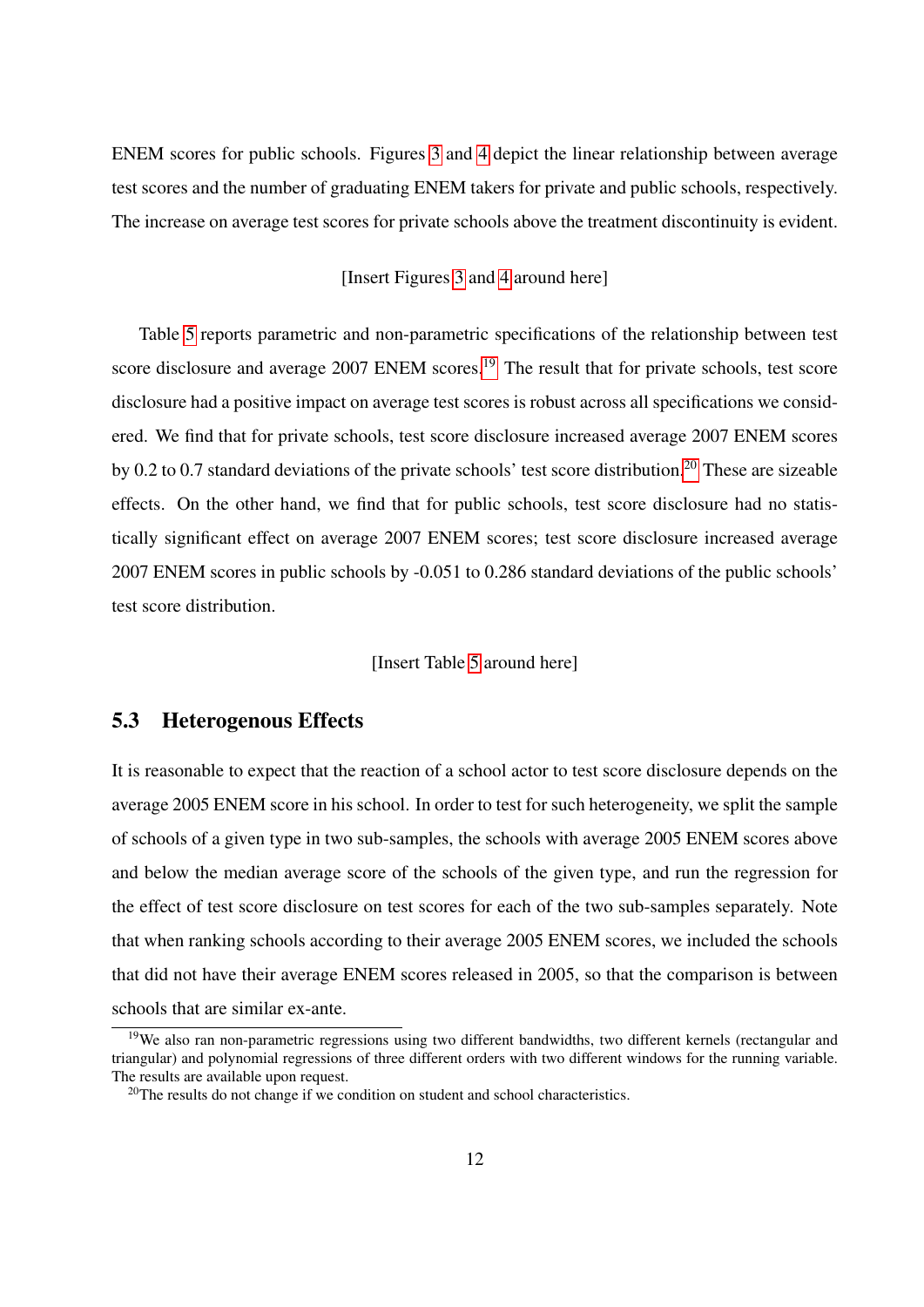Table [6](#page-34-1) reports the impact of test score disclosure on 2007 ENEM scores for the two subsamples under consideration. For private schools, the impact of test score disclosure is positive for the schools below the median, but not significant for the schools above the median.<sup>[21](#page-14-0)</sup> For public schools, the impact of test score disclosure on test scores is negative for the schools above the median (local linear regressions), but not significant for the schools below the median. These results suggest that school actors perceive effort as a substitute for school quality.

[Insert Table [6](#page-34-1) around here]

#### 5.4 Confounding Factors and Robustness

We make use of a discontinuity in the disclosure rule for the average ENEM scores of schools to test for the impact of test score disclosure on a number of variables of interest. In order to test whether schools manipulated their number of ENEM takers in 2005, we check whether there is a jump in the frequency of schools at the treatment discontinuity. Figure [5](#page-36-1) shows that there is no discernible jump at the treatment discontinuity. This evidence is not surprising. The ENEM is a voluntary exam and schools only learned about the test disclosure rule several months after the 2005 ENEM took place.

#### [Insert Figure [5](#page-36-1) around here]

As further evidence that schools did not manipulate their number of ENEM takers in 2005, Figures [6](#page-37-0) and [7](#page-37-1) show that there is no discontinuity in the 2005 ENEM scores at the treatment discontinuity. Furthermore, we do not find statistically significant differences in student character-istics and school observable inputs in 2005 between treated and control schools.<sup>[22](#page-14-1)</sup>

<span id="page-14-0"></span><sup>&</sup>lt;sup>21</sup>One could argue that the effect we find for the below-the-median treated private schools is due to a "catching up" effect. If this were the case, then one should also expect catching up to take place in control private schools, implying an insignificant impact of treatment on below-the-median private schools. It is possible that treatment may strengthen the catching up effect in private schools, though. This, however, would mean that test score disclosure does have an impact on student performance in private schools.

<span id="page-14-1"></span> $^{22}$ Tables with the regression results are available upon request. Another concern is that schools manipulated their number of ENEM takers in 2007. However, as already discussed in the text, the ENEM is a voluntary exam and the take-up rate is high. Besides, there is no reason to believe that treated and control schools could affect their students' decision to participate in the 2007 ENEM differently.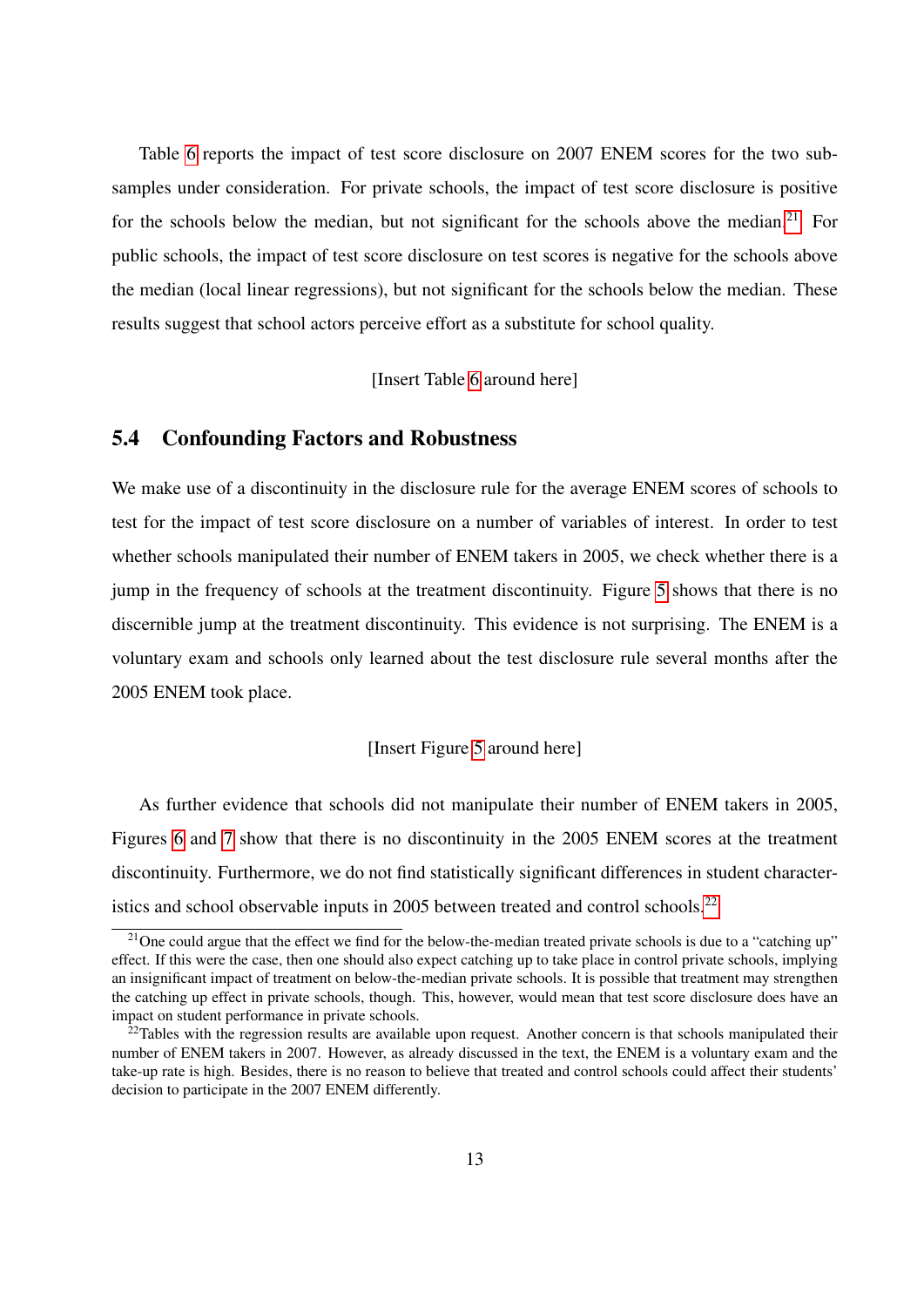#### [Insert Figures [6](#page-37-0) and [7](#page-37-1) around here]

One could also conjecture that treated private schools with low average 2005 ENEM scores were more likely to close before 2007. If this were the case, then our results on the impact of test score disclosure on the average test scores of private schools would be biased due to selection among treated private schools. However, only 50 private schools in the entire sample close between 2005 and 2007. Moreover, there is no significant difference in school mortality between treated and control private schools. No public school closes between 2005 and 2007.

Finally, we falsify the treatment discontinuity and use cutoff points other than 10 (ENEM) takers for private schools. We run the non-parametric regression (local linear regressions with optimal bandwidth) for the impact of test score disclosure on test scores for all false cutoff points from 1 to 19 takers. Except for the false cutoff point of 12 takers, we find that the placebo treatment has no significant effect on test scores. Figure [8](#page-38-0) depicts the z-test for the treatment effect for all false cutoff points tested.<sup>[23](#page-15-1)</sup> The likely reason for why we find that test score disclosure has a negative impact on average test scores with the false cutoff point of 12 takers is the large increase in the average 2007 ENEM score for the private schools with 11 takers in 2005. One can then conjecture that this increase explains the effect of test score disclosure on test scores that we find for private schools. In order to test for this possibility, we run the true regression dropping from the sample the private schools with 9 and 11 takers in 2005. The effect remains. However, when we do the same with the false cutoff of 12 takers (now dropping the schools with 11 and 13 takers in 2005), the results become insignificant. $^{24}$  $^{24}$  $^{24}$ 

[Insert Figure [8](#page-38-0) around here]

### <span id="page-15-0"></span>6 Test Score Disclosure and Market Incentives

We now develop a model of school and student behavior to help explain how test score disclosure can have a heterogeneous impact on test scores but, because of differences in market incentives

<span id="page-15-1"></span><sup>&</sup>lt;sup>23</sup>We do the same exercise for public schools and find no significant results for all false cutoff points tested for private schools. Results and graphs are available upon request.

<span id="page-15-2"></span><sup>24</sup>Results are available upon request.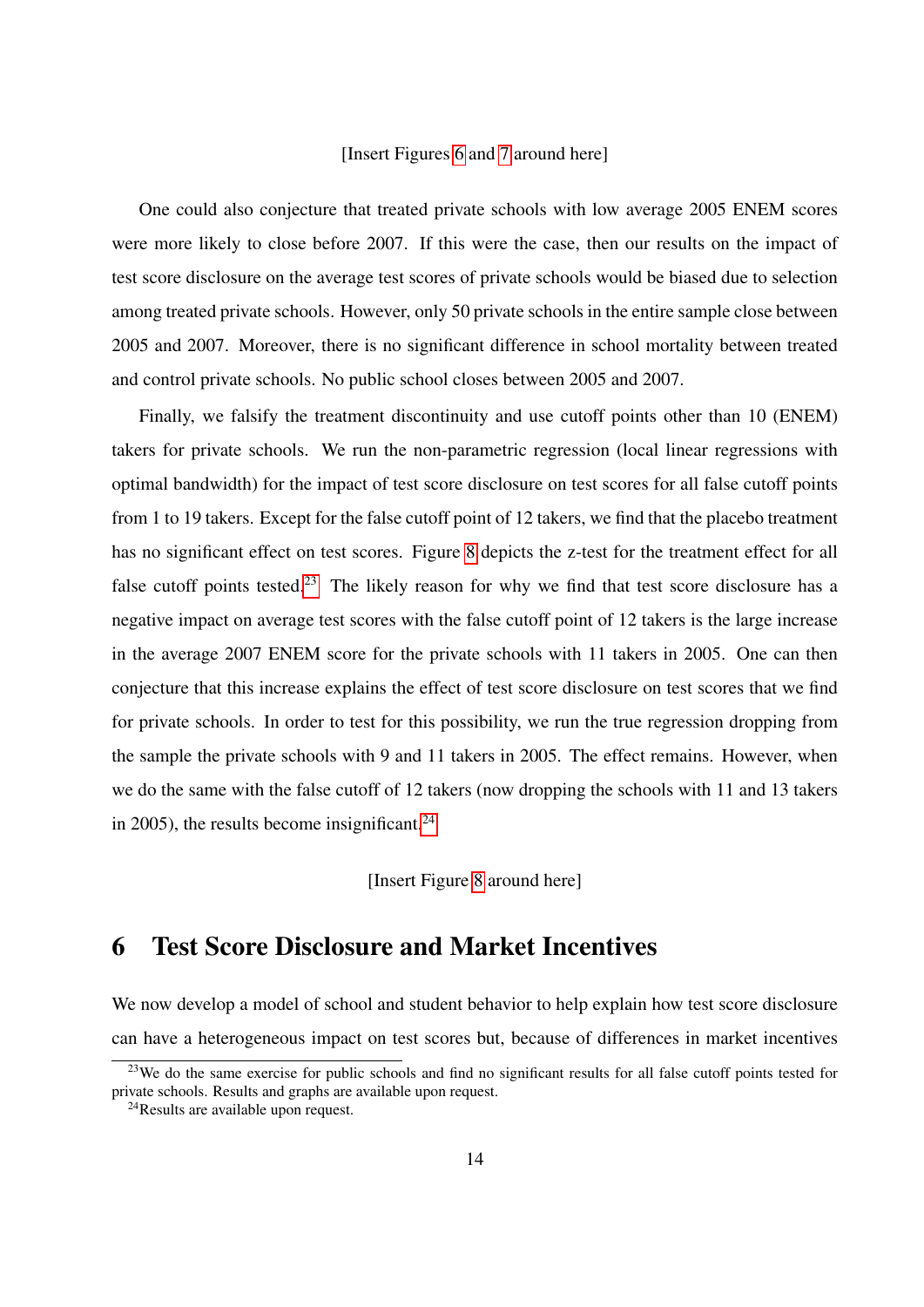between public and private schools, increase average test scores only in private schools. The model we develop abstracts from the impact of test score disclosure on both the composition of students in schools and the school observable inputs. Doing so is reasonable given that we find no evidence that the observable characteristics of students or the school observable inputs changed from 2005 to 2007 in treated schools.

The rest of this section is organized as follows. We introduce the model in Subsection [6.1](#page-16-0) and determine its unique equilibrium in Subsection [6.2.](#page-18-0) In Subsection [6.3,](#page-22-0) we use the model to study the impact of test score disclosure on test scores.

#### <span id="page-16-0"></span>6.1 Setup

There is a finite number of schools, which are either public or private. For simplicity, we assume that each school has a representative (average) student. We do not distinguish between teachers and school managers and assume that each school has a single agent, which we refer to as a manager, responsible for the school's functioning. The only difference between public and private schools will be in terms of the incentives faced by their managers.

A student cares about his test (ENEM) score since it affects his future career. A manager in a private school also cares about the test score of the student in his school through a career concerns mechanism in which test scores signal school quality, and so affect school revenues.<sup>[25](#page-16-1)</sup> Managers in public schools do not care about test scores.

Test Scores and School Quality The (expected) test score of a student in a given school is

$$
\tau = \overline{\tau} - \frac{1}{2}(v_{\text{max}} - v + e_{\text{max}} - e + a_{\text{max}} - a)^2,
$$

where  $\overline{\tau} > 0$  is a constant,  $a \in [0, a_{\text{max}}]$  is the student's effort,  $e \in [0, e_{\text{max}}]$  is the (school) manager's effort, and  $v \in [0, v_{\text{max}}]$  measures the school's quality.<sup>[26](#page-16-2)</sup> A higher v means higher

<span id="page-16-1"></span> $25$ The model we consider can be thought of as a reduced-form version of a dynamic model of managerial effort along the lines of [Holmstrom](#page-29-7) [\[1999\]](#page-29-7). Considering a dynamic model of managerial effort would complicate the analysis without bringing any new insights.

<span id="page-16-2"></span><sup>&</sup>lt;sup>26</sup>School managers can also engage in costly changes of school observable inputs such as hiring more qualified teachers. Since school quality and manager effort are substitutes, it does not matter for our analysis whether costly changes of school observable inputs represent changes in  $v$  or changes in  $e$ . Besides, we found no evidence that test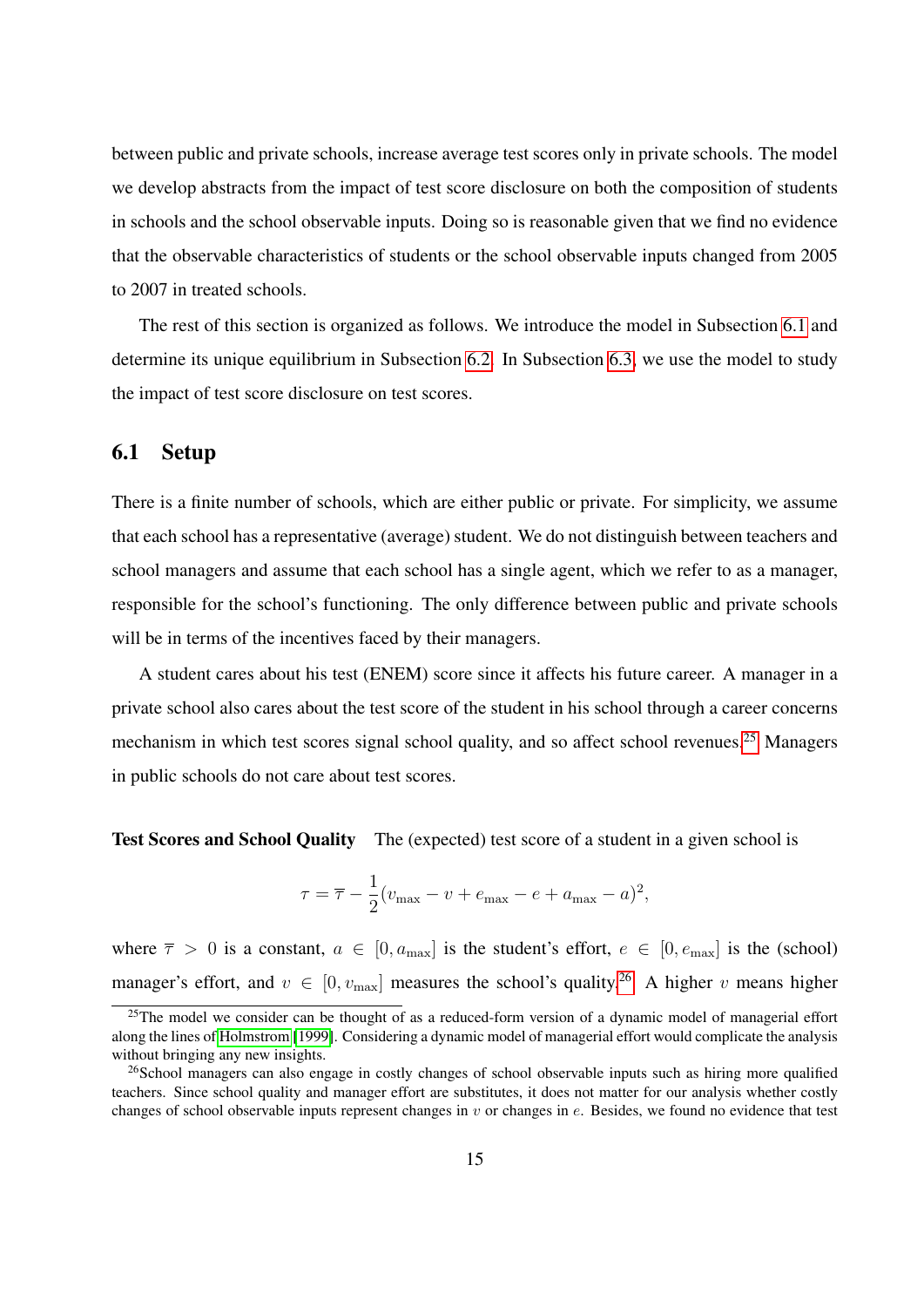school quality in the sense that smaller effort, whether from the student or from the manager, is necessary for the same grade. The disutility of effort a for the student is  $c(a)$ , while the disutility of effort e for the manager is  $\lambda(e)$ . The functions c and  $\lambda$  are two times differentiable, strictly increasing, and strictly convex, with  $\lambda'(0) = c'(0) = 0$ . We also assume that  $c'(a)$  is convex in  $a^{27}$  $a^{27}$  $a^{27}$ .

A school's quality depends on both observable and unobservable characteristics of the school. The observable characteristics of a school are its observable inputs, while the unobservable characteristics of a school are the ability of its manager. Controlling for school observable inputs, the only differences in school quality are idiosyncratic differences in unobservable quality. Since we are interested in studying the impact of the disclosure of information about the unobservable component of school quality on the behavior of school actors, we omit the dependence of  $v$  on school observable inputs for ease of exposition. We assume that  $v$  is unknown to students and managers and that the value of  $v$  for each school is an independent random draw from a strictly positive probability density function  $\omega$ .

Information Disclosure Besides being public or private, schools also differ in the information their students and managers have before making their effort choices. A school is treated if its manager and student observe a signal  $\xi \in [\xi_{\min}, \xi_{\max}]$  about v before choosing their effort. The signal  $\xi$  captures the information about the ability of a school's manager that comes from observing the test score from a previous student of the school; a high  $\xi$  corresponds to a high test score. For each  $v \in [0, v_{\text{max}}]$ , the signal  $\xi \in [\xi_{\text{min}}, \xi_{\text{max}}]$  is drawn from a strictly positive probability density function  $\ell(\cdot|v)$ . We describe the event that a school is in the control group by saying that its manager and student observe the signal  $\xi = \emptyset$ .

We know from the empirical analysis that treated and control schools of each type do not differ in terms of their observable inputs and the characteristics of their students. This evidence validates the exogeneity of the treatment assignment. Hence, we assume that an independent random draw by nature determines whether a school is treated.

score disclosure has an impact on school observable inputs.

<span id="page-17-0"></span> $27$ Note that a student's test score does not depend on her ability. Our analysis immediately extends to the case in which student ability affects test scores through  $\bar{\tau}$ . More generally, we can interpret the results of our model as describing the effect of test score disclosure on test scores controlling for student ability.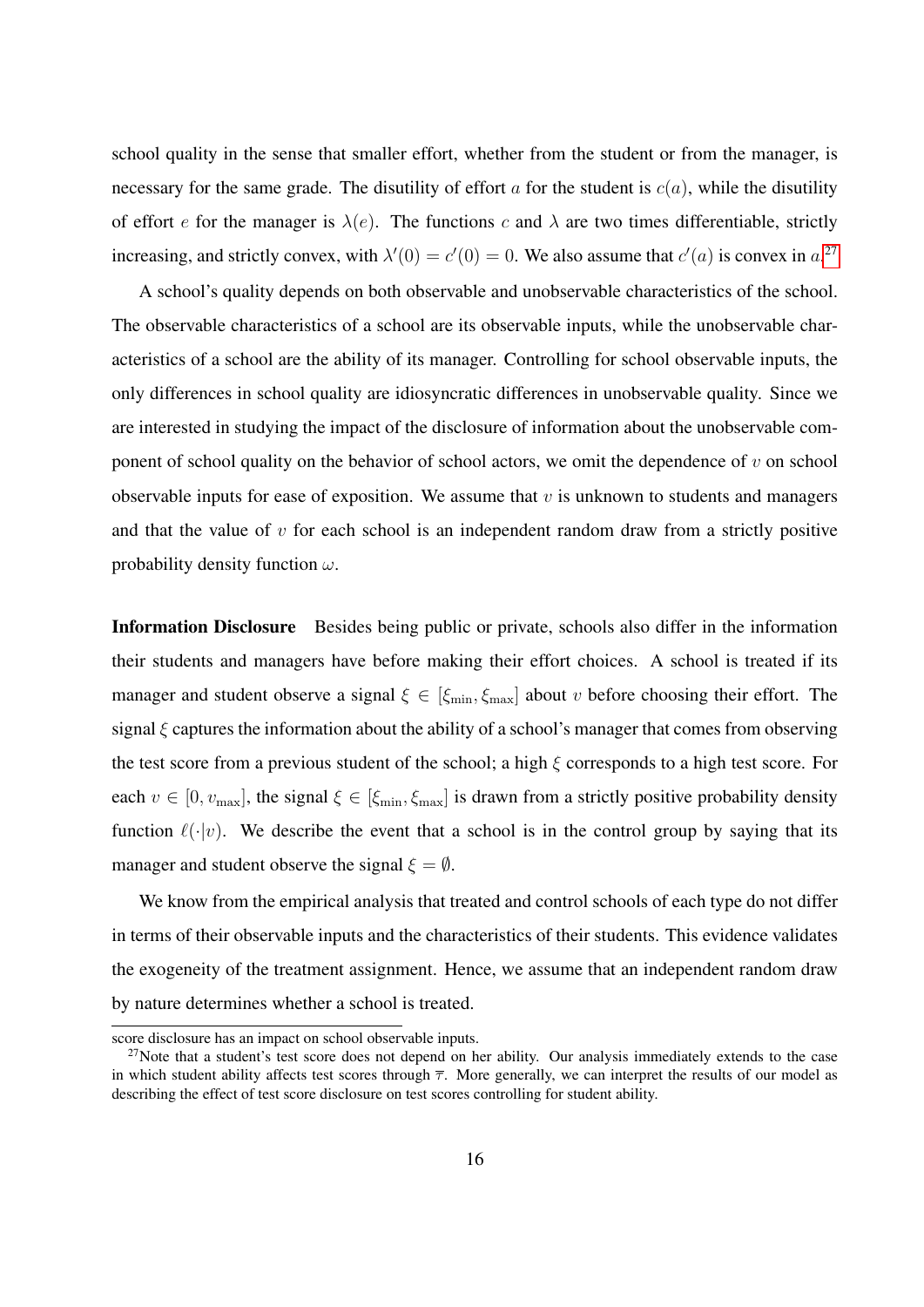Let  $\mu(\xi)$  be the posterior belief about v for a school with signal  $\xi$ . We assume the family  $\{\ell(\cdot|v)\}_v$  of density functions is such that the likelihood ratio  $\ell(\xi_1|v)/\ell(\xi_2|v)$  is strictly increasing in v for all  $\xi_1 > \xi_2$  in  $[\xi_{\min}, \xi_{\max}]$ , that is, the family  $\{\ell(\cdot|v)\}_v$  has the strict monotone likelihood ratio property (MLRP). In words, the greater the value added of a treated school, the more likely it is that its manager and student observe a high signal of school quality. Well-known results, see [Milgrom](#page-30-7) [\[1981\]](#page-30-7), show that if the family  $\{\ell(\cdot|v)\}_v$  has the strict MLRP, then  $\mu(\xi_1)$  dominates  $\mu(\xi_2)$ in the strict first-order stochastic sense for all  $\xi_1 > \xi_2$  in  $[\xi_{\min}, \xi_{\max}]$ .

Timing, Strategies, and Equilibrium The timing of events in a school is as follows. First, nature determines whether the school is treated or not. Then, the school's manager makes his choice of effort, followed by the student. This order of moves seems reasonable since it is much easier for a student to observe the effort of her school than the other way around. A strategy for a manager is a map e :  $\{\emptyset\}\cup[\xi_{\min},\xi_{\max}]\to[0,e_{\max}]$  such that e( $\xi$ ) is the manager's effort if the signal he observes is  $\xi$ , while a strategy for a student is a map a :  $[0, e_{\max}] \times (\{\emptyset\} \cup [\xi_{\min}, \xi_{\max}]) \to [0, a_{\max}]$ such that  $a(e, \xi)$  is the student's effort if the manager's effort is e and the signal the student observes is  $\xi$ . An equilibrium for a school of a given type (public or private) is a strategy pair (e, a) such that: (*i*) for all  $\xi$ ,  $e(\xi)$  is optimal for the manager given the school's type and the strategy a for the student; and (*ii*) for all pairs  $(e, \xi)$ ,  $a(e, \xi)$  is optimal for the student.

#### <span id="page-18-0"></span>6.2 Equilibrium Behavior

Here, we compute the unique equilibrium of the game under consideration. We first determine the optimal choice of effort for a student given the signal  $\xi$  about the quality of her school and the effort e of her school's manager. Given the solution to the students' problem, we determine the optimal choice of effort for a manager as a function of the signal  $\xi$  about the quality of his school.

**Student Effort** Let  $u(a, e, \xi)$  be the expected payoff to a student who chooses effort a when the manager in his school exerts effort e and the signal about school quality is  $\xi$ . Then

$$
u(a, e, \xi) = \overline{\tau} - \frac{1}{2} \mathbb{E}_{\mu(\xi)} [(v_{\max} - v + e_{\max} - e + a_{\max} - a)^2] - c(a),
$$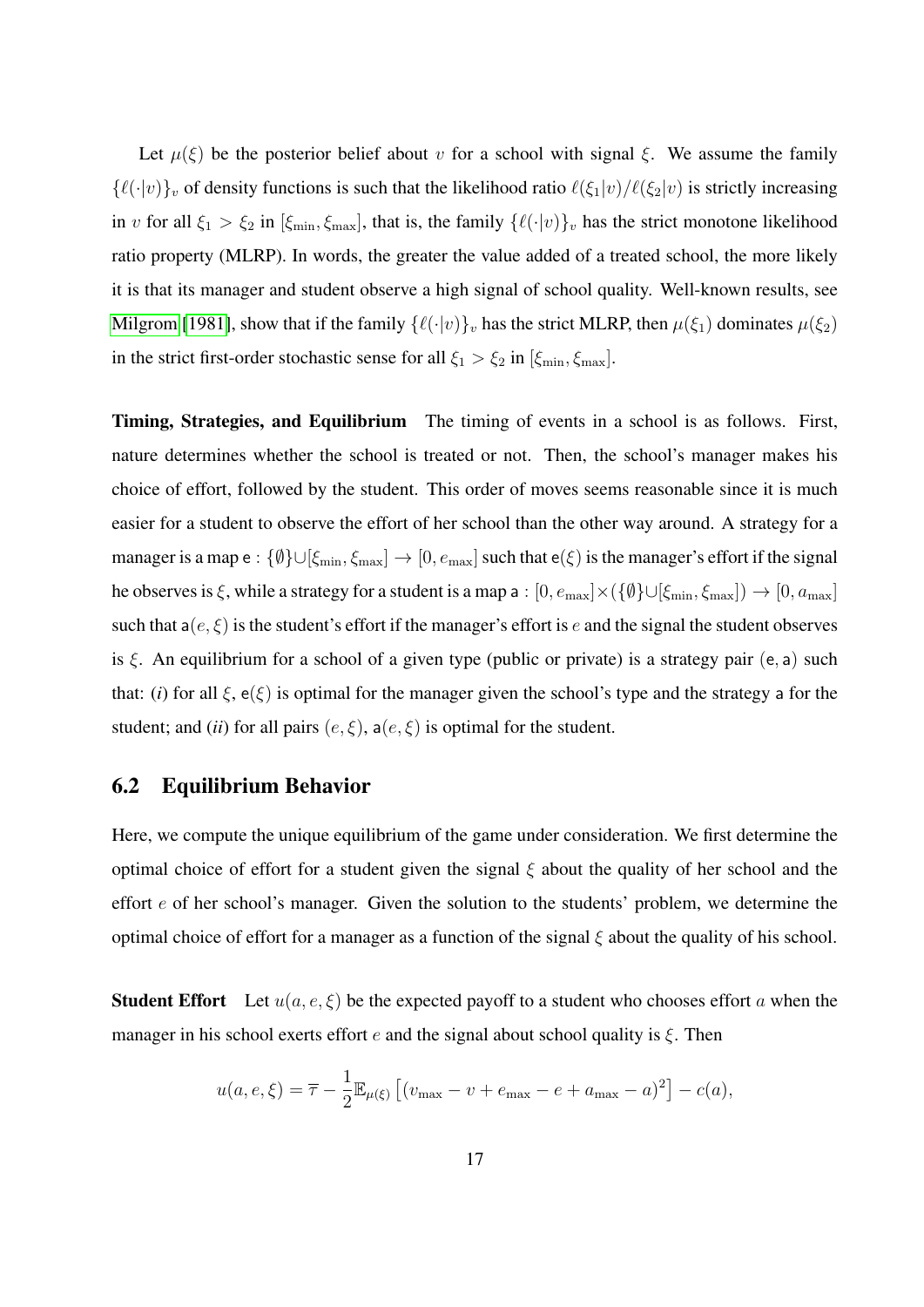where  $\mathbb{E}_{\mu(\xi)}$  denotes the expectation with respect to  $\mu(\xi)$ . Now let  $\nu(\xi) = \mathbb{E}_{\mu(\xi)}[v]$  and denote the inverse of  $g(a) = c'(a) + a$  by  $h(x)$ . Since  $g(a)$  is strictly increasing and convex in a,  $h(x)$  is strictly increasing and concave in x. Besides,  $h'(x) = [1 + c''(h(x))]^{-1} < 1$ , and so  $h(x) < x$  for all  $x \in [0, g(a_{\text{max}})]$  given that  $h(0) = 0$ . When  $v_{\text{max}} - \nu(\xi) + e_{\text{max}} - e < c'(a_{\text{max}})$ , the choice  $a^*(e, \xi)$  of student effort that maximizes  $u(a, e, \xi)$  is

<span id="page-19-0"></span>
$$
a^*(e,\xi) = h(v_{\text{max}} - \nu(\xi) + e_{\text{max}} - e + a_{\text{max}})
$$
 (2)

We assume that  $v_{\text{max}} + e_{\text{max}} < c'(a_{\text{max}})$ , so that [\(2\)](#page-19-0) holds regardless of e and  $\xi$ .

Let  $\mathbb{E}_{\xi}$  denote the unconditional expectation with respect to  $\xi$  for treated schools. We show in Lemma [6](#page-25-0) in the Appendix that  $\mathbb{E}_{\xi}[\nu] = \nu(\emptyset)$ , and that  $\nu(\xi)$  is strictly increasing in  $\xi$  when  $\xi \in [\xi_{\min}, \xi_{\max}]$ , with  $\nu(\xi_{\min}) < \nu(\emptyset) < \nu(\xi_{\max})$ . Lemma [1](#page-19-1) below follows immediately from the properties of  $h(x)$  and  $v(\xi)$ .

<span id="page-19-1"></span>**Lemma 1.**  $a^*(e,\xi)$  is strictly decreasing in both e and  $\xi$ . Moreover,  $\partial a^*(e,\xi)/\partial e$  > -1 and  $\partial a^*(e,\xi)/\partial \xi > -\nu'(\xi).$ 

The intuition for Lemma [1](#page-19-1) is simple. By assumption, school quality, manager effort, and student effort are substitutes. Moreover, the production function for test scores is strictly concave in school quality and in student and manager effort. Hence, the (expected) marginal benefit of student effort is strictly decreasing in manager effort and expected school quality. However, the marginal cost of effort for a student is strictly increasing in the student's effort, and so the rate at which a student decreases her effort in response to an increase in either manager effort or expected school quality is smaller than the rate at which manager effort and expected school quality increase.

**Manager Effort** It is clear that the optimal choice of effort for managers in public schools is zero regardless of the signal they observe. Consider now the behavior of managers in private schools. Let  $\pi(e, \xi)$  be the expected payoff to a manager who exerts effort e when the signal about school quality is  $\xi$  and the effort choice of the student in the manager's school is given by [\(2\)](#page-19-0). Then

$$
\pi(e,\xi) = \overline{\tau} - \frac{1}{2} \mathbb{E}_{\mu(\xi)} [(v_{\max} - v + e_{\max} - e + a_{\max} - a^*(e,\xi))^2] - \lambda(e).
$$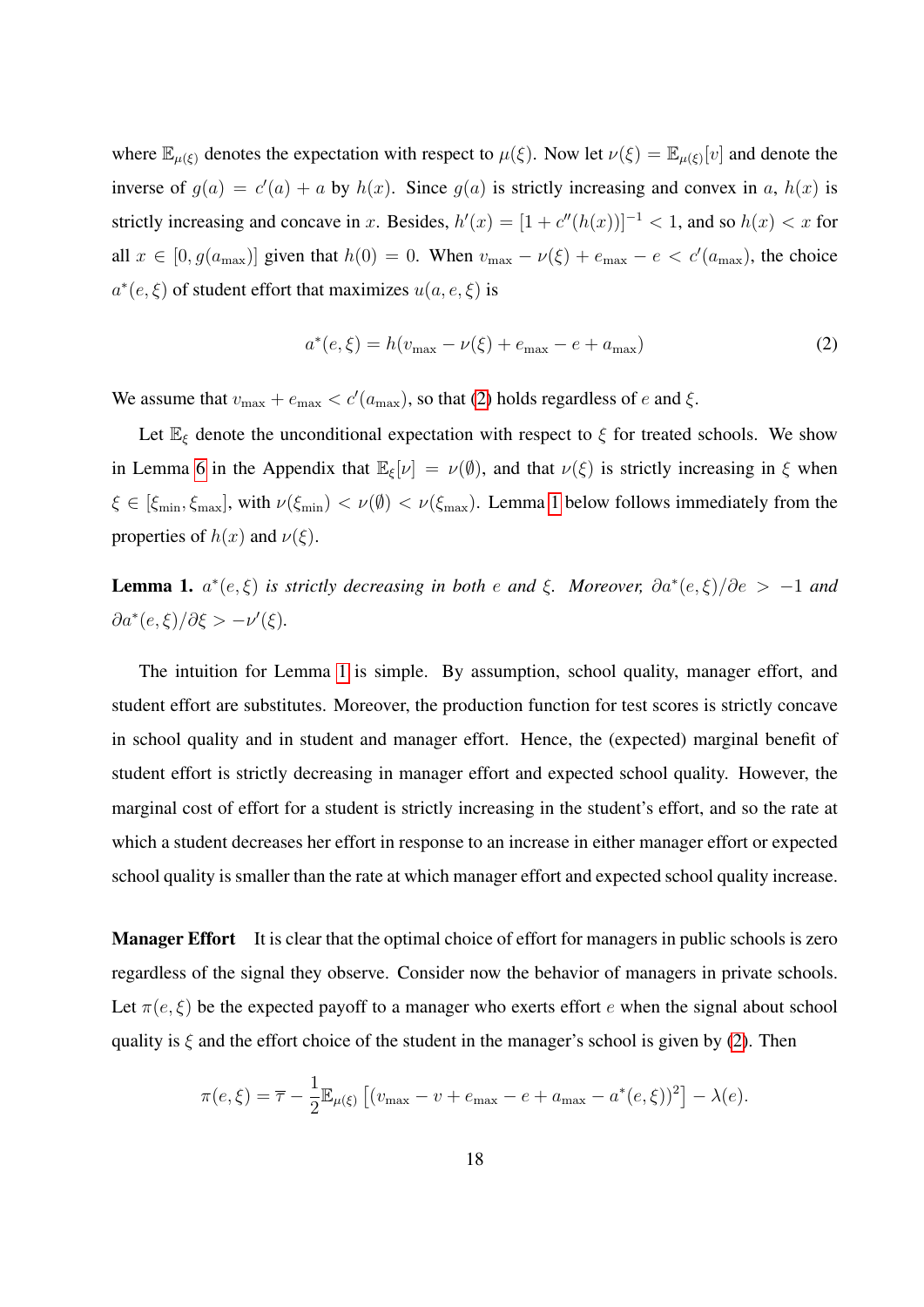Note that we implicitly assume that if a school is treated, then the treatment affects the school manager's payoff only through  $\xi$ . However, if the impact on a school of its student's test score depends on whether this score becomes public or not, then managers in treated schools would face different incentives than managers in control schools if managers believe the probability a school is treated depends on whether the school was treated before. For reasons that were discussed in Section [5,](#page-11-0) this is not the case in our environment, though, and so the assumption that treatment affects a manager's payoff only through  $\xi$  is justified.

Let 
$$
\eta(x) = x - h(x)
$$
 and  $H(x) = \eta(x)\eta'(x)$ . Then  
\n
$$
\frac{\partial \pi}{\partial e}(e,\xi) = H(v_{\text{max}} - \nu(\xi) + e_{\text{max}} - e + a_{\text{max}}) - \lambda'(e).
$$

Since  $H(x)$  is strictly increasing in x,  $\partial \pi(e,\xi)/\partial e$  is strictly decreasing in e. So, there is a unique choice of manager effort  $e^*(\xi)$  that maximizes  $\pi(e,\xi)$ . Note that  $e^*(\xi)$  is interior if  $v_{\text{max}} - \nu(\xi)$  +  $a_{\text{max}} < \lambda'(e_{\text{max}})$ , in which case  $e^*(\xi)$  is defined implicitly by

<span id="page-20-0"></span>
$$
\lambda'(e) = H(v_{\text{max}} - \nu(\xi) + e_{\text{max}} - e + a_{\text{max}}). \tag{3}
$$

We assume that  $v_{\text{max}} + a_{\text{max}} < \lambda'(e_{\text{max}})$ , so that  $e^*(\xi)$  is defined by [\(3\)](#page-20-0) regardless of the signal  $\xi$ .<sup>[28](#page-20-1)</sup>

It is easy to see that  $H(x)$  is linear in x if  $c(a)$  is quadratic in a. We show in Lemma [7](#page-26-0) in the Appendix that  $H(x)$  is convex in x if  $c''(a)$  is convex in a and  $c'(a)/c''(a)$  is nondecreasing in a. The assumption that  $c''(a)/c'(a)$  is nonincreasing is very mild; it holds as long as the growth rate of  $c'(a)$  is exponential or subexponential. In what follows, we assume that the cost function c satisfies the assumptions of Lemma [7.](#page-26-0)

Now observe that since  $H(x)$  is strictly increasing in x and  $\nu(\xi)$  is strictly increasing in  $\xi$ when  $\xi \in [\xi_{\min}, \xi_{\max}]$ , the marginal benefit of effort for a manager in a treated school is strictly decreasing in  $\xi$ . The next result follows immediately.

#### <span id="page-20-2"></span>**Lemma 2.**  $e^*(\xi)$  *is strictly decreasing in*  $\xi$  *for treated private schools.*

The intuition for why  $\partial \pi(e,\xi)/\partial \xi$  is strictly decreasing in  $\xi$  for treated schools is as follows. An increase in  $\xi$  has two opposing effects. On the one hand, a higher expected school quality

<span id="page-20-1"></span><sup>&</sup>lt;sup>28</sup>The assumptions that  $v_{\text{max}} + a_{\text{max}} < \lambda'(e_{\text{max}})$  and  $v_{\text{max}} + e_{\text{max}} < c'(a_{\text{max}})$  are mutually compatible.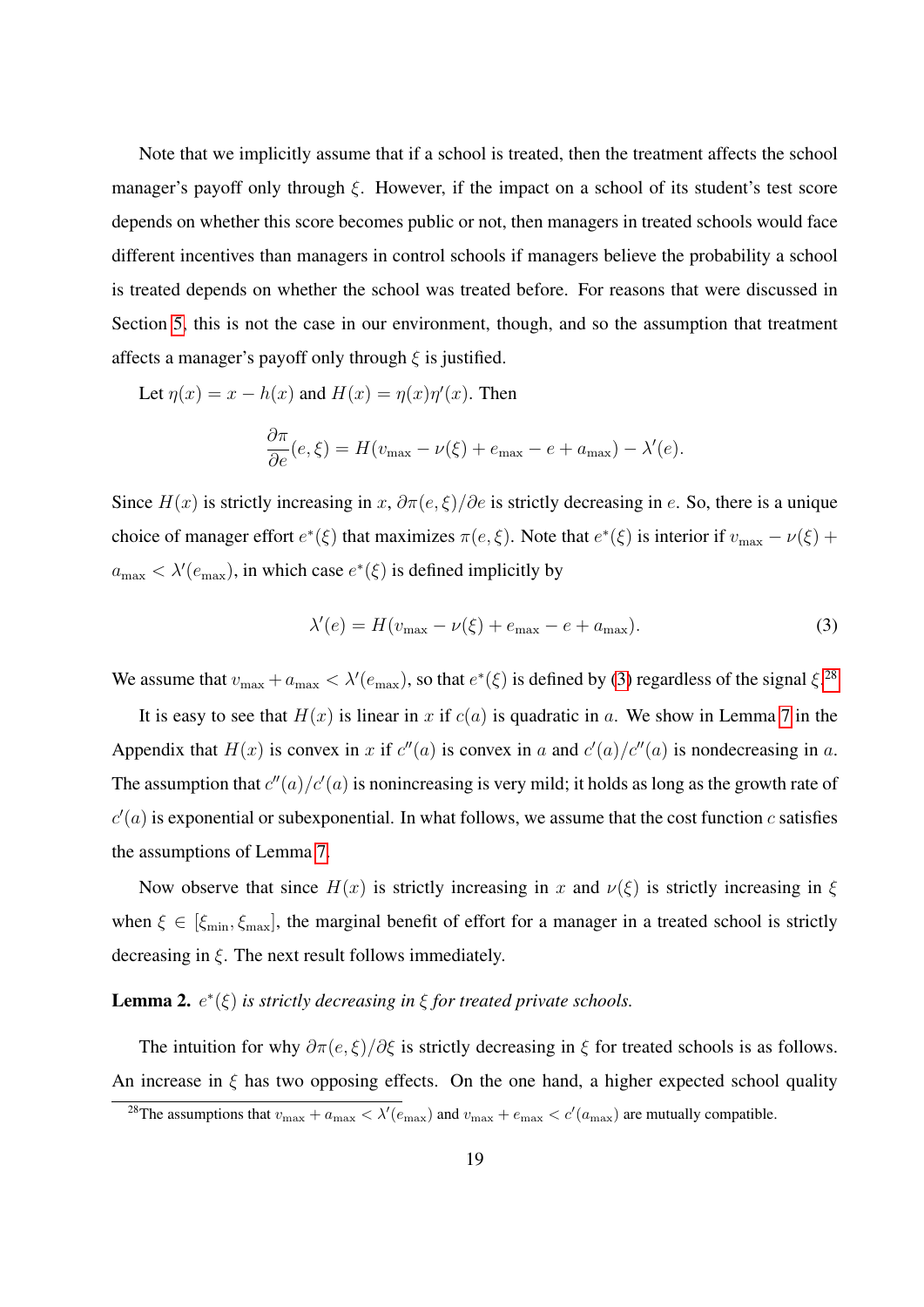decreases the marginal benefit of manager effort. On the other hand, by Lemma [1,](#page-19-1) an increase in ξ reduces student effort, which increases the marginal benefit of manager effort. However, also by Lemma [1,](#page-19-1) the rate at which student effort decreases with an increase in  $\xi$  is smaller than the rate at which expected school quality increases with an increase in  $\xi$ . Thus, the first, negative, effect of an increase in  $\xi$  on the marginal benefit of manager effort dominates and  $e^*(\xi)$  is strictly decreasing in  $\xi$  for treated private schools.

Since  $\nu(\xi_{\min}) < \nu(\emptyset) < \nu(\xi_{\max})$ , managers in treated private schools can exert more or less effort than managers in control private schools depending on the signal  $\xi$  they observe. Thus, it is not clear how the average effort of managers in treated private schools compares with the effort of managers in control private schools. Lemma [3](#page-21-0) below provides conditions under which the average effort of managers in treated private schools is greater than the effort of managers in control private schools. This result is important when we study the impact of test score disclosure on average test scores. Let  $G_1(y)$  and  $G_2(y)$  be two functions, with  $G_1(y)$  strictly increasing and  $G_2(y)$  convex. We say that  $G_1(y)$  is *less convex* than  $G_2(y)$  if  $G_1^{-1}(G_2(y))$  is strictly convex. The proof of Lemma [3](#page-21-0) is in the Appendix.

<span id="page-21-0"></span>**Lemma 3.** Suppose  $\lambda'(e)$  is less convex than  $H(x)$ . Then  $\mathbb{E}_{\xi}[e^*] > e^*(\emptyset)$ .

Note that regardless of the function  $H(x)$ , the assumption of Lemma [3](#page-21-0) is satisfied if  $\lambda'(e)$  is strictly concave in e. Also note that if  $c(a)$  is quadratic in a, then the assumption of Lemma [3](#page-21-0) only holds if  $\lambda'(e)$  is strictly concave in e. It follows immediately from the proof of Lemma [7](#page-26-0) in the Appendix that  $H(x)$  is strictly convex in x if  $c'(a)$  is strictly convex in a. In this case, the assumption of Lemma [3](#page-21-0) can be satisfied when  $\lambda'(e)$  is strictly convex.

The Equilibrium Putting together the optimal behavior of students and managers derived above, we obtain the equilibria for public and private schools. Let  $(e^0, a^0)$  be the strategy pair given by  $e^0 \equiv 0$  and  $a^0(e,\xi) = a^*(e,\xi)$ . By construction,  $(e^0, a^0)$  is the unique equilibrium for public schools. Now let  $(e^1, a^1)$  be such that  $e^1(\xi)$  is given by [\(3\)](#page-20-0) and  $a^1 = a^0$ . By construction,  $(e^1, a^1)$  is the unique equilibrium for private schools. In what follows, for ease of exposition, we sometimes refer to public schools as schools of type 0 and to private schools as schools of type 1, and use superscripts to denote a school's type.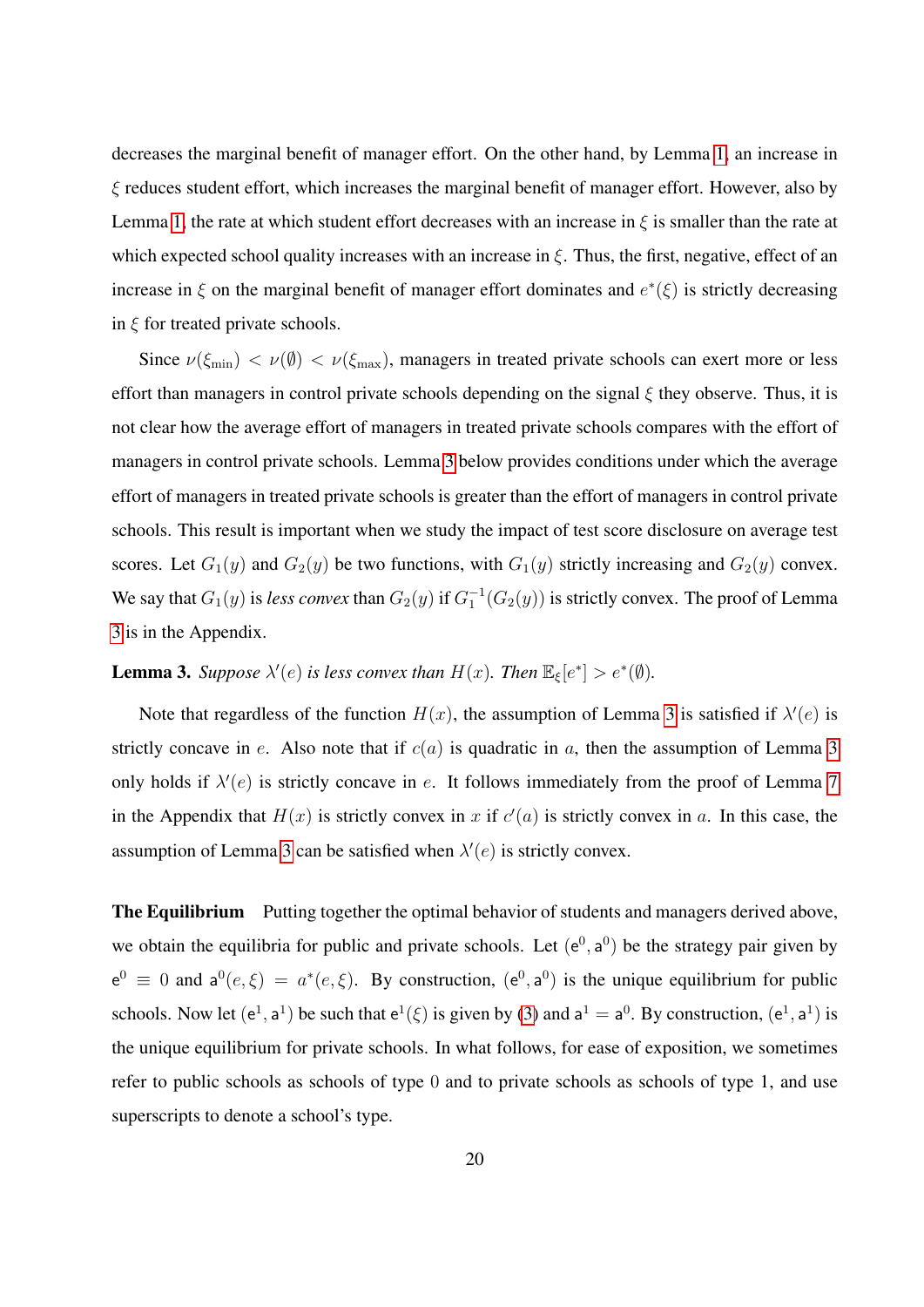#### <span id="page-22-0"></span>6.3 The Impact of Test Score Disclosure

We now study the impact of test score disclosure on test scores. We first consider the heterogeneous effect of test score disclosure on test scores. Then we consider the impact of test score disclosure on average test scores. In what follows, let  $\kappa = v_{\text{max}} + e_{\text{max}} + a_{\text{max}}$ 

**Heterogeneous Effects** The total effort in a control school of type s is  $T_0^s = e^s(\emptyset) + a^*(e^s(\emptyset), \emptyset)$ , while the total effort in a treated school of type s with signal  $\xi$  about school quality is  $T_1^s(\xi)$  =  $e^{s}(\xi) + a^{*}(e^{s}(\xi), \xi)$ . Notice that  $T_1^0(\xi) = a^{*}(0, \xi)$  is strictly decreasing in  $\xi$  by Lemma [1.](#page-19-1) Now observe from Lemmas [1](#page-19-1) and [2](#page-20-2) that

$$
\frac{dT_1^1}{d\xi}(\xi) = \frac{de^*}{d\xi}(\xi) \left[ 1 + \frac{\partial a^*}{\partial e} (e^*(\xi), \xi) \right] + \frac{\partial a^*}{\partial \xi} (e^*(\xi), \xi) < 0,
$$

and so  $T_1^1(\xi)$  is also strictly decreasing in  $\xi$ . In words, we know that a student exerts more effort if the manager from her school exerts less effort. However, we also know that when a manager decreases his effort, the resulting increase in effort by the student in the manager's school is less than the reduction in the manager's effort. Thus,  $T_1^1(\xi)$  is strictly decreasing in  $\xi$  since both  $e^*(\xi)$ and  $a^*(e,\xi)$  are strictly decreasing in  $\xi$ . Also notice that  $T_1^s(\xi_{min}) > T_0^s > T_1^s(\xi_{max})$  for each  $s \in \{0, 1\}$  given that  $\nu(\xi_{\min}) < \nu(\emptyset) < \nu(\xi_{\max})$ . The following result summarizes.

<span id="page-22-1"></span>**Lemma 4.**  $T_1^s(\xi)$  is strictly decreasing in  $\xi$  with  $T_1^s(\xi_{\min}) > T_0^s > T_1^s(\xi_{\max})$  for  $s = 0, 1$ .

Lemma [4](#page-22-1) shows that test score disclosure has a heterogeneous impact on the effort of students and managers, and thus has a heterogeneous impact on test scores. In order to relate Lemma [4](#page-22-1) to our empirical results, let  $\Omega(\cdot)$  be the cumulative density function of the unconditional distribution of the signal  $\xi$  of school quality. In our model, the signal  $\xi$  about school quality corresponds to the average 2005 ENEM score. Hence, if  $\xi_{(1;n)}$  is such that  $\Omega(\xi_{(1;n)}) = 1 - 1/n$ , then

$$
A_1^s(1; n) = \overline{\tau} - \frac{1}{2} \int_{\xi_{(1;n)}}^{\xi_{\text{max}}} \mathbb{E}_{\mu(\xi)} \left[ (\kappa - v - T_1^s(\xi))^2 \right] d\Omega(\xi)
$$

and

$$
A_0^s(1; n) = \overline{\tau} - \frac{1}{2} \int_{\xi_{(1; n)}}^{\xi_{\text{max}}} \mathbb{E}_{\mu(\xi)} \left[ (\kappa - v - T_0^s)^2 \right] d\Omega(\xi)
$$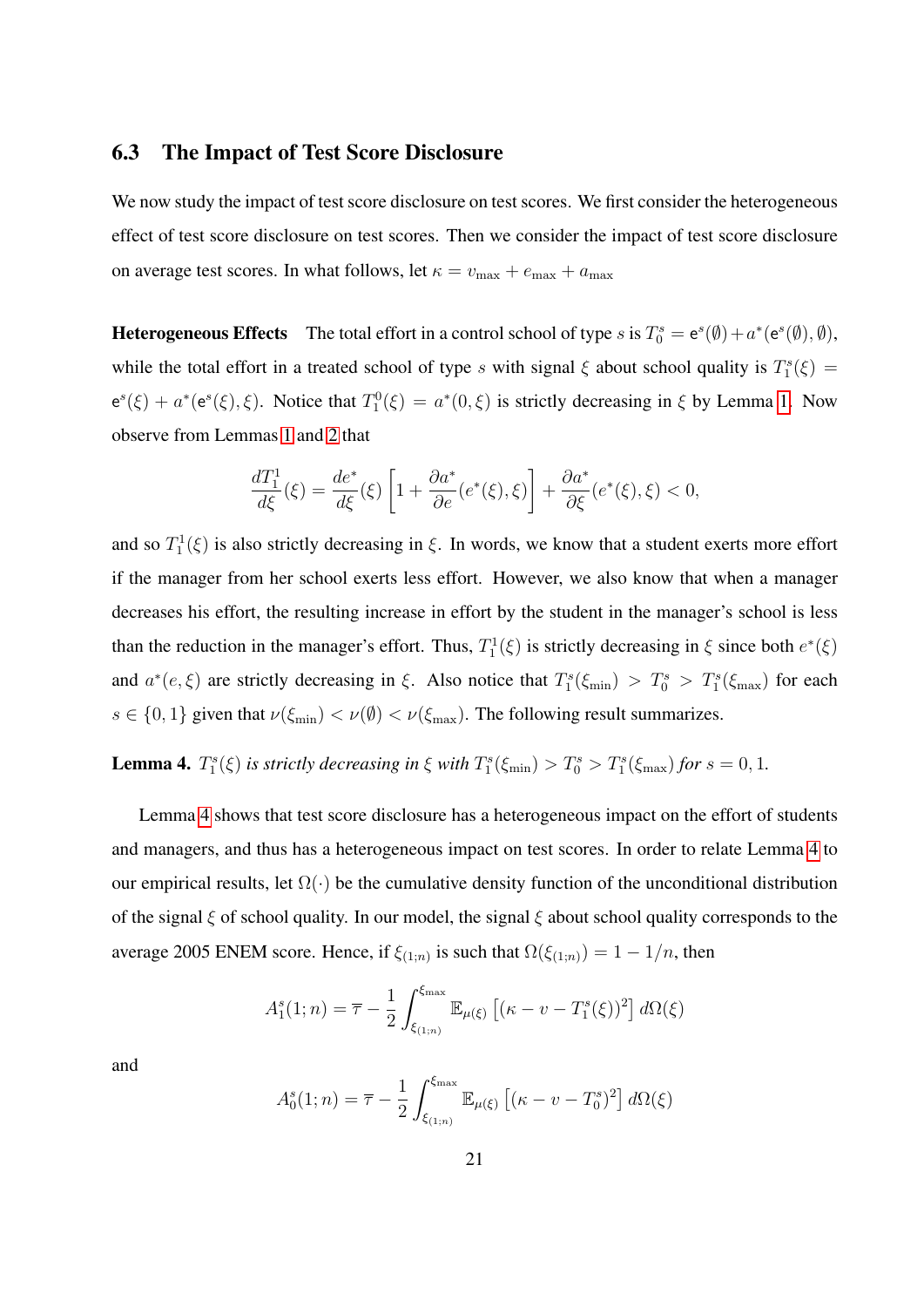are, respectively, the average test scores of the treated and control schools with a signal  $\xi$  of school quality in the highest *n*-quantile. Since  $\lim_{n\to\infty} \xi_{(1;n)} = \xi_{\max}$ , Lemma [4](#page-22-1) implies that  $A_1^s(1;n)$  <  $A_0^s(1; n)$  if n is large enough. Similarly, if  $A_1^s(n-1; n)$  and  $A_0^s(n-1; n)$  are, respectively, the average test scores of the treated and control schools with a signal  $\xi$  of school quality in the lowest *n*-quantile, then Lemma [4](#page-22-1) implies that  $A_1^s(n-1;n) > A_0^s(n-1;n)$  if *n* is large enough.<sup>[29](#page-23-0)</sup> We have then established the following result.

<span id="page-23-1"></span>Proposition 1.  $\overline{A}_1^s$  $j_1^s(n) < \overline{A}_0^s$  $\frac{1}{20}(n)$  and  $\underline{A}_1^s(n) > \underline{A}_0^s(n)$  if n is large enough.

Proposition [1](#page-23-1) shows that our model can explain our empirical findings concerning the hetero-geneous effect of test score disclosure on student performance.<sup>[30](#page-23-2)</sup>

**Average Test Scores** The average test score  $A_0^s$  in a control school of type s and the average test score  $A_1^s$  in a treated school of type s are

$$
A_0^s = \overline{\tau} - \frac{1}{2} \mathbb{E}_{\mu(\emptyset)} \left[ (\kappa - v - T_0^s)^2 \right]
$$

and

$$
A_1^s = \overline{\tau} - \frac{1}{2} \mathbb{E}_{\xi} \left\{ \mathbb{E}_{\mu(\xi)} \left[ (\kappa - v - T_1^s(\xi))^2 \right] \right\}.
$$

Since managers in public schools never exert effort, only the students in public schools react to test score disclosure. The assumption that  $c''(a)/c'(a)$  is nonincreasing in a implies that the average test score in a treated public school is never smaller than the average test score in a control public school; see the Appendix for a proof.

### <span id="page-23-3"></span>**Lemma 5.**  $A_1^0 \ge A_0^0$ .

In private schools, both managers and students react to test score disclosure. Given that  $h(x)$ is strictly concave in  $x$ , Jensen's inequality implies that if the average effort of managers in treated private schools is greater than the effort of managers in control private schools, then the average

<span id="page-23-0"></span><sup>&</sup>lt;sup>29</sup>The average  $A_k^s(n-1; n)$  is obtained from the average  $A_k^s(1; n)$  by changing the integration limits from  $\xi_{(1;n)}$  to  $\xi_{\text{max}}$  to  $\xi_{\text{min}}$  to  $\xi_{(n-1;n)}$ , where  $\xi_{(n-1;n)}$  is such that  $\Omega(\xi_{(n-1;n)}) = 1/n$ .

<span id="page-23-2"></span><sup>&</sup>lt;sup>30</sup>Table [6](#page-34-1) only reports the heterogenous effect of test score disclosure for the case of  $n = 2$ . We obtain similar results for higher quantiles. These results are available upon request.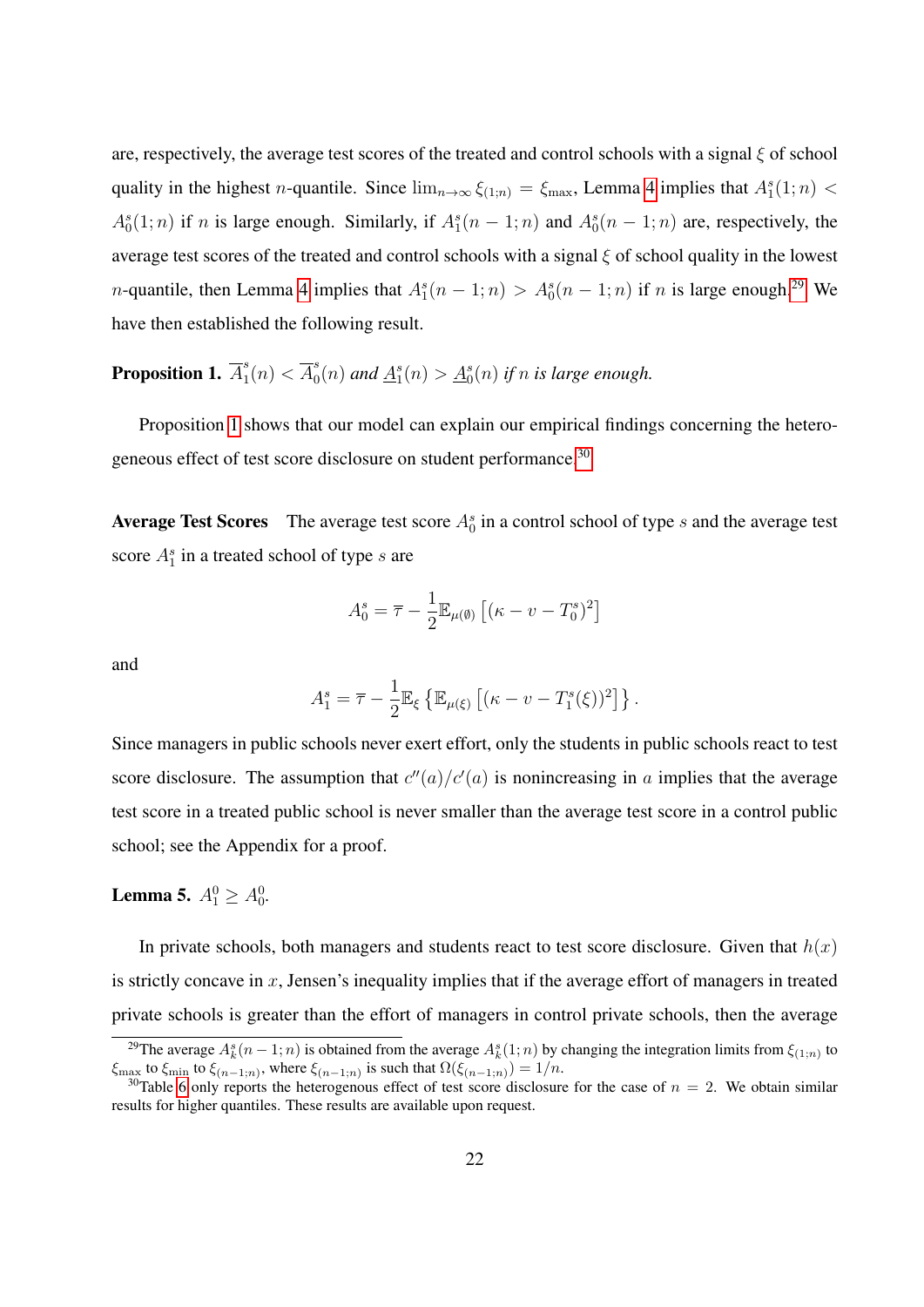effort of students in treated private schools is smaller than the effort of students in control private schools. This makes intuitive sense since the effort of students and managers are substitutes. Thus, it is not clear a priori whether test score disclosure can increase average test scores in private schools, let alone increase average test scores in private schools by more than it increases in public schools. The last result in this section provides conditions under which test score disclosure leads to a greater increase in average test scores in private schools than in public schools. Note that  $\lambda'(e)e$  is convex if  $\lambda'(e)$  is convex. More generally,  $\lambda'(e)e$  is convex as long as  $\lambda'(e)$  is not "too" concave. The proof of Proposition [2](#page-24-1) is in the Appendix.

### <span id="page-24-1"></span>**Proposition 2.** If  $\lambda'(e)e$  is convex and  $\lambda'(e)$  is less convex than  $H(x)$ , then  $A_1^1 - A_0^1 > A_1^0 - A_0^0 \ge 0$ .

Proposition [2](#page-24-1) shows that if managers in private schools face stronger incentives for performance than managers in public schools, then test score disclosure can increase average test scores in private schools by more than it increases average test scores in public schools. Besides, an im-mediate consequence of the proof of Lemma [5](#page-23-3) is that if  $c(a)$  is quadratic, then test score disclosure has no effect on average test scores in public schools. More generally, as long as  $c(a)$  does not differ too much from a quadratic function, test score disclosure has a small impact on average test scores in public schools. Thus, our model shows how differences in incentives for performance between public and private schools can help explain our empirical findings concerning the effect of test score disclosure on average test scores.

## <span id="page-24-0"></span>7 Conclusion

This paper uses a discontinuity on the rule for the disclosure of the average ENEM score of schools in Brazil to identify the informational effect of test score disclosure on student performance, student composition, and school observable inputs in public and private schools in the São Paulo Metropolitan area. We find that test score disclosure has no effect on student composition and school observable inputs in both public and private schools. We also find that test score disclosure has a heterogeneous effect on student performance in both public and private schools, but only increases average test scores in private schools.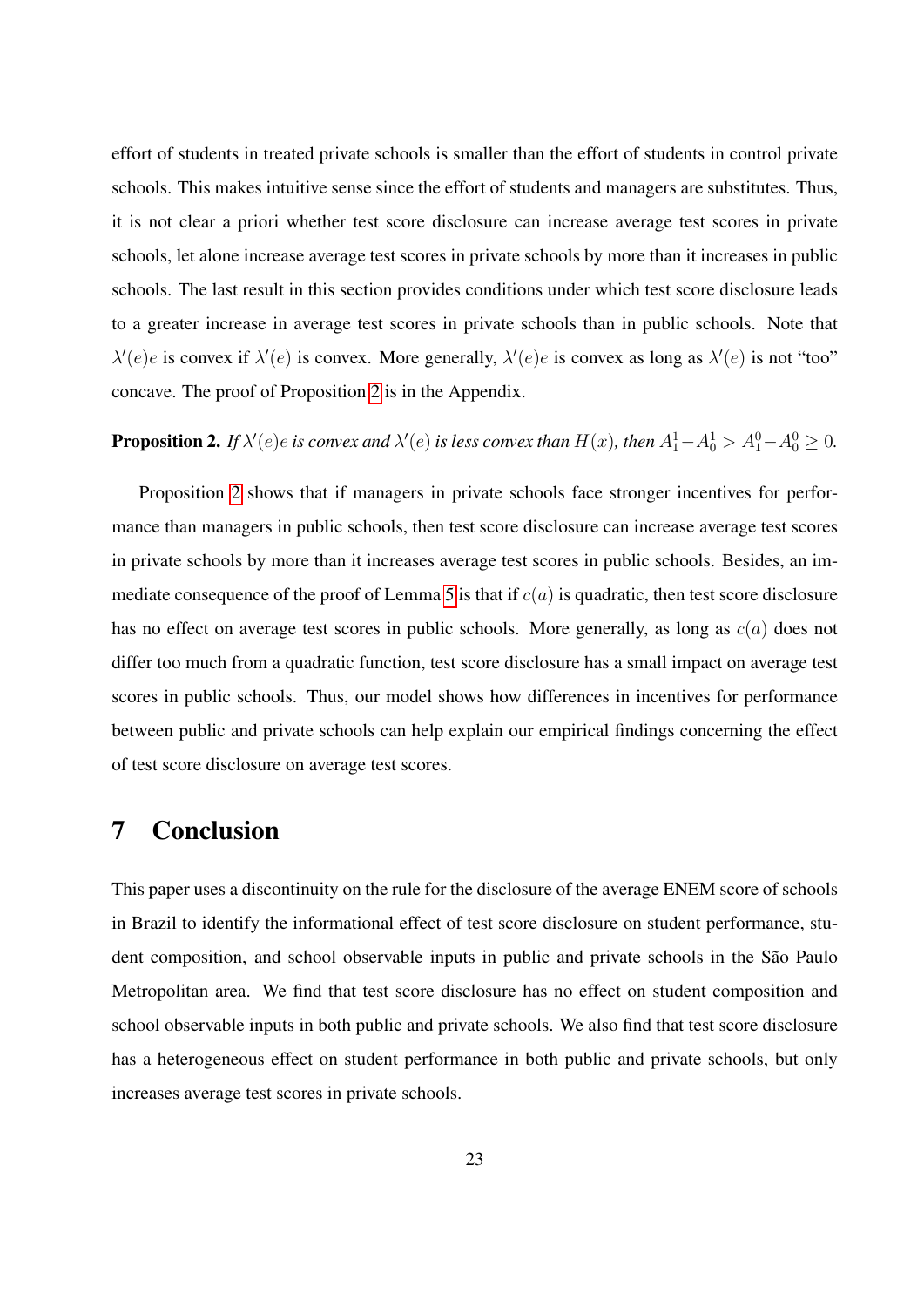Our empirical findings suggest that test score disclosure affects student performance by changing the effort of students (and their parents), teachers, and school managers. Since in Brazil, teachers and managers in public schools face weaker market incentives than teachers and managers in private schools, our results provide evidence that test score disclosure has an impact on the market incentives faced by private schools. We develop a model of school and student behavior to show how differences in incentives faced by teachers and managers in different types of school can help explain how test score disclosure can have a heterogeneous impact on test scores in both public and private schools, but only increase average test scores in private schools.

### 8 Appendix

#### Lemma [6](#page-25-0) and Proof

<span id="page-25-0"></span>**Lemma 6.**  $\mathbb{E}_{\xi}[\nu] = \nu(\emptyset)$ *. Moreover,*  $\nu(\xi)$  *is strictly increasing in*  $\xi$  *when*  $\xi \in [\xi_{\min}, \xi_{\max}]$ *, with*  $\nu(\xi_{\min}) < \nu(\emptyset) < \nu(\xi_{\max}).$ 

*Proof.* The fact that  $\nu(\xi)$  is strictly increasing in  $\xi$  follows immediately from the fact that if  $\xi_1, \xi_2 \in$  $[\xi_{\min}, \xi_{\max}]$  are such that  $\xi_1 > \xi_2$ , then  $\mu(\xi_1)$  dominates  $\mu(\xi_2)$  in the strict first-order stochastic sense. The fact that  $\mathbb{E}_{\xi}[\nu] = \nu(\emptyset)$  follows easily from Bayes' rule. To finish, note that if  $\nu(\xi_{\min}) \ge$  $\nu(\emptyset)$ , then  $\nu(\xi)$  strictly increasing in  $\xi$  implies that  $\mathbb{E}_{\xi}[\nu] > \nu(\emptyset)$ , a contradiction. Thus,  $\nu(\xi_{\min}) <$  $\nu(\emptyset)$ . The same argument shows that  $\nu(\xi_{\text{max}}) > \nu(\emptyset)$ .  $\Box$ 

#### Proof of Lemma [3](#page-21-0)

Let  $F = (\lambda')^{-1} \circ H$ ,  $X(\xi) = -F'(v_{\text{max}} - \nu(\emptyset) + e_{\text{max}} - e^*(\xi) + a_{\text{max}})$ , and  $Y(\xi) = \nu(\xi) - \nu(\emptyset)$ . Now note that

$$
\mathbb{E}_{\xi}[e^*] = \mathbb{E}_{\xi}[F(v_{\max} - \nu + e_{\max} - e^* + a_{\max})]
$$
  
> 
$$
\mathbb{E}_{\xi}[F(v_{\max} - \nu(\emptyset) + e_{\max} - e^* + a_{\max})] + \mathbb{E}_{\xi}[XY]
$$
  

$$
\geq F(v_{\max} - \nu(\emptyset) + e_{\max} - \mathbb{E}_{\xi}[e^*] + a_{\max}) + \mathbb{E}_{\xi}[XY],
$$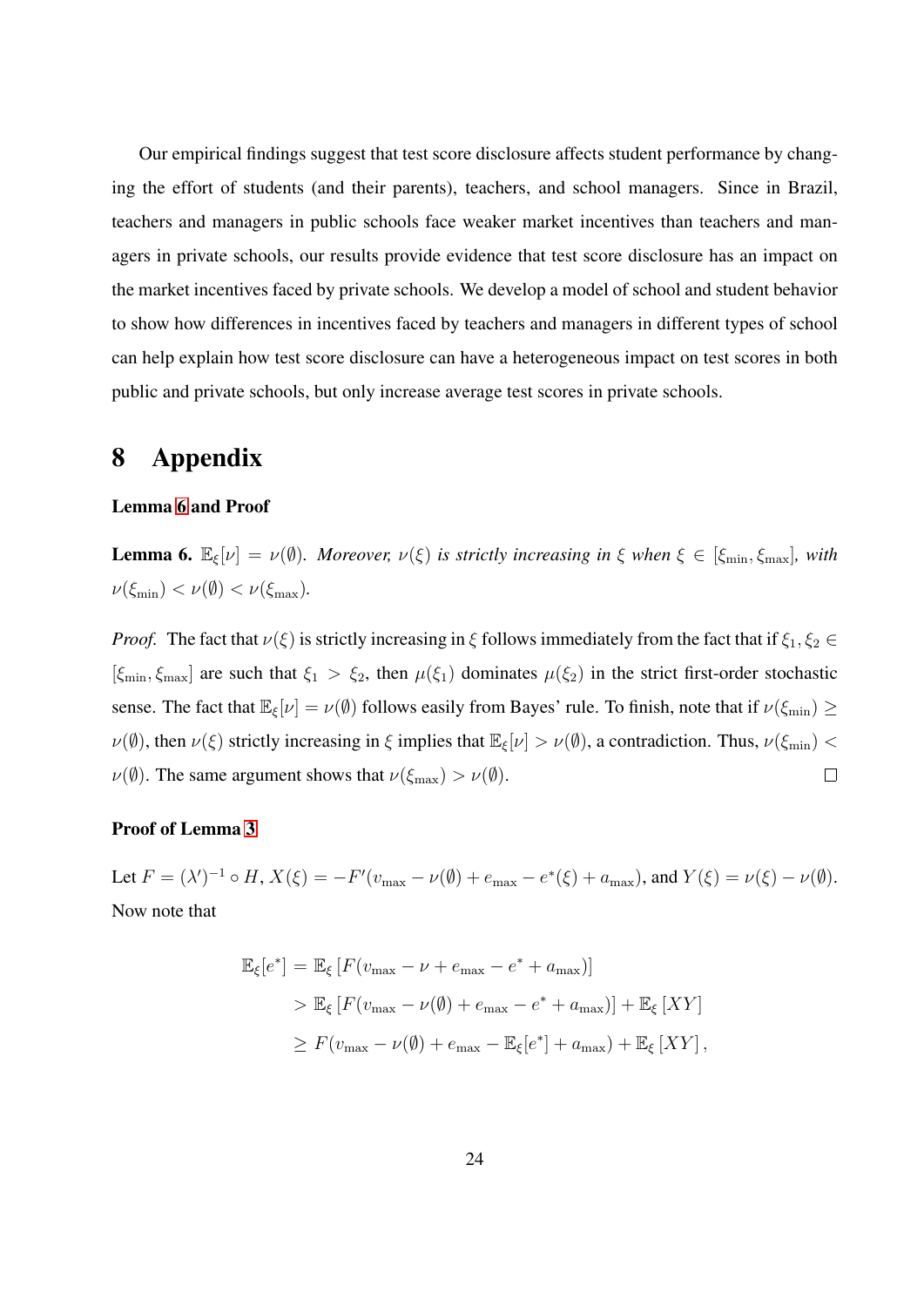where the equality follows from [\(3\)](#page-20-0), the first inequality follows from the strict convexity of  $F$ , and the second inequality follows from Jensen's inequality. Since  $X(\xi)$  and  $Y(\xi)$  are nondecreasing in ξ, Theorem 22 in [Milgrom and Weber](#page-30-8) [\[1982\]](#page-30-8) implies that  $\mathbb{E}_{\xi}[XY] \geq \mathbb{E}_{\xi}[X]\mathbb{E}_{\xi}[Y]$ . Moreover,  $\mathbb{E}_{\xi}[\nu] = \nu(\emptyset)$  by Lemma [6.](#page-25-0) Therefore,

$$
\mathbb{E}_{\xi}[e^*] > F(v_{\max} - \nu(\emptyset) + e_{\max} - \mathbb{E}_{\xi}[e^*] + a_{\max}).
$$

The desired result follows from [\(3\)](#page-20-0).

#### Lemma [7](#page-26-0) and Proof

<span id="page-26-0"></span>**Lemma 7.** *H* is convex if  $c''(a)$  is convex in a and  $c''(a)/c'(a)$  is nonincreasing in a.

*Proof.* Note that  $g(h(x)) = x$  implies that  $\eta(x) = c'(h(x))$ . Hence,  $H(x) = c'(h(x))[1 - h'(x)]$ . Given that  $h'(x) = [1 + c''(h(x))]^{-1}$ , straightforward algebra shows that  $H'(x) = \Lambda(h(x))$ , where

$$
\Lambda(h) = \frac{c''(h)^2}{[1 + c''(h)]^2} + \frac{c'''(h)c'(h)}{[1 + c''(h)]^3},
$$

Now note that

$$
\Lambda'(h) = \frac{3c'''(h)c''(h) + c^{(iv)}(h)c'(h)}{[1 + c''(h)]^3} - \frac{3c'''(h)c'(h)}{[1 + c''(h)]^4}.
$$

Then  $\Lambda'(h) \geq 0$ , since  $c''(a)$  is convex and  $c'(a)/c''(a)$  nondecreasing in a implies that  $c'''(a)c'(a) \leq$  $(c''(a))^2$ . The desired results follows from the fact that  $h(x)$  is strictly increasing in x.  $\Box$ 

#### Proof of Lemma [5](#page-23-3)

It follows from Bayes' rule that  $\mathbb{E}_{\mu(\emptyset)}[f] = \mathbb{E}_{\xi} \left\{ \mathbb{E}_{\mu(\xi)}[f] \right\}$  for any (measurable) function f. Hence,  $\mathbb{E}_{\mu(\emptyset)}[(\kappa - v)^2] = \mathbb{E}_{\xi} \left\{ \mathbb{E}_{\mu(\xi)}[(\kappa - v)^2] \right\}$ , and so

$$
A_1^0 - A_0^0 \propto -2(\kappa - \nu(\emptyset))h(\kappa - \nu(\emptyset)) + h(\kappa - \nu(\emptyset))^2 + \mathbb{E}_{\xi}[2(\kappa - \nu)h(\kappa - \nu) - h(\kappa - \nu)^2]
$$
  
=  $\mathbb{E}_{\xi}[M(\kappa - \nu)] - M(\kappa - \nu(\emptyset)),$ 

where  $M(x) = x^2 - \eta(x)^2$ . Since  $\mathbb{E}_{\xi}[\nu] = \nu(\emptyset)$ , Jensen's inequality implies that  $A_1^0 \ge A_0^0$ when  $M(x)$  is convex. Now observe that  $M(x)$  is convex if, and only if,  $H'(x) \leq 1$ . It follows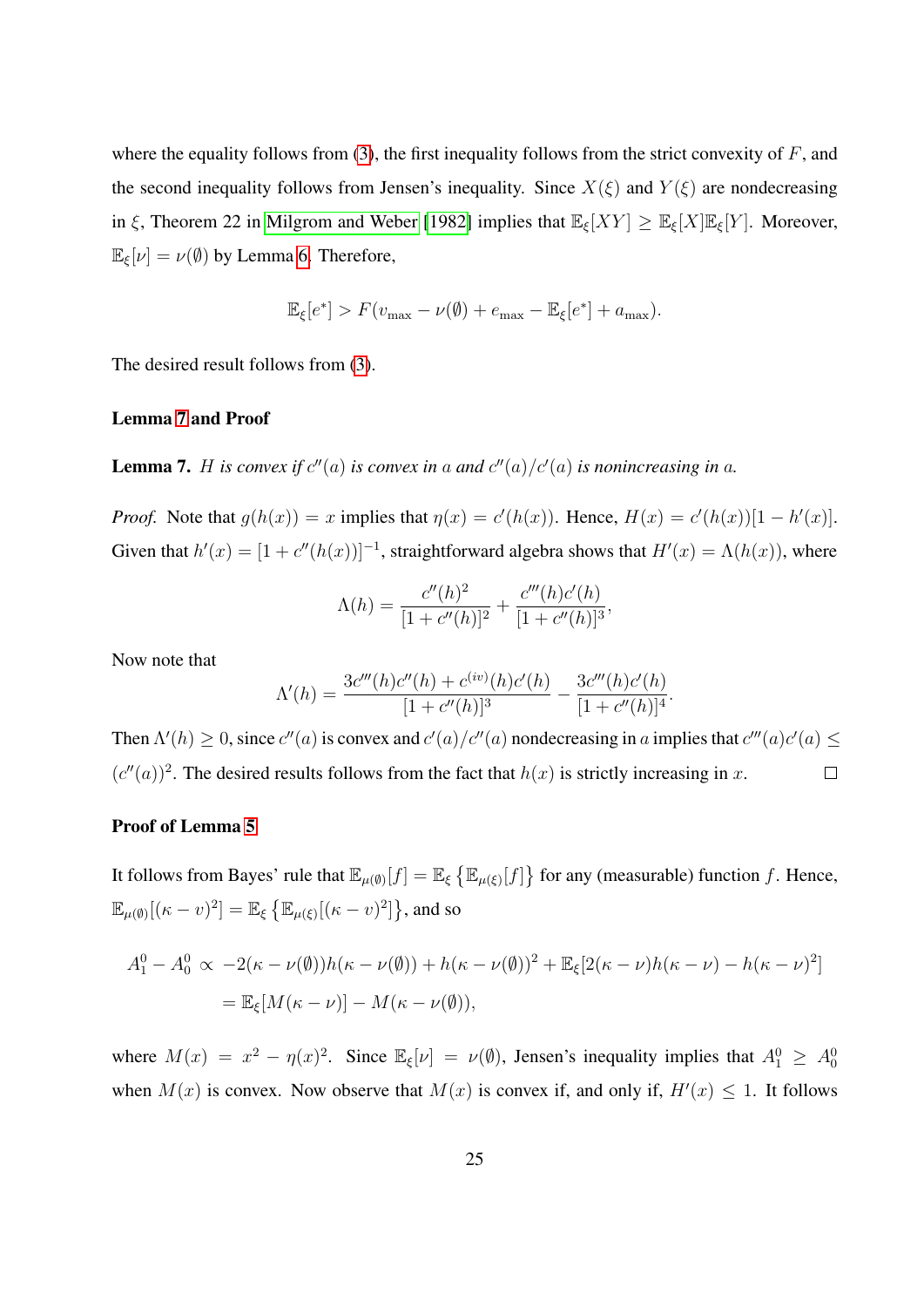immediately from the proof of Lemma [7](#page-26-0) that  $H'(x) \leq 1$  if, and only if,

$$
c''(h(x))^{2} + c''(h(x))^{3} + c'''(h(x))c'(h(x)) \leq [1 + c''(h(x))]^{3},
$$

which is satisfied since  $h(x)$  is strictly increasing in x and  $c'''(a)c'(a) \leq (c''(a))^2$  by assumption.

#### Proof of Proposition [2](#page-24-1)

For each  $z \in [0, 1]$  and  $\xi \in [\xi_{\min}, \xi_{\max}]$ , let

$$
\Gamma_0^z = \frac{1}{2} \mathbb{E}_{\mu(\emptyset)} \left[ \left( \kappa - v - z e^1(\emptyset) - h(\kappa - \nu(\emptyset) - z e^1(\emptyset)) \right)^2 \right]
$$

and

$$
\Gamma_1^z(\xi) = \frac{1}{2} \mathbb{E}_{\mu(\xi)} \left[ \left( \kappa - v - z e^1(\xi) - h(\kappa - \nu(\xi) - z e^1(\xi)) \right)^2 \right]
$$

.

Now let  $\Delta(z)$ , with  $z \in [0, 1]$ , be such that  $\Delta(z) = \Gamma_0^z - \mathbb{E}_{\xi}[\Gamma_1^z]$ . By construction,  $\Delta(1) = A_1^1 - A_0^1$ and  $\Delta(0) = A_1^0 - A_0^0$ . Straightforward algebra shows that

$$
\Delta'(z) = -H(\kappa - \nu(\emptyset) - ze^{1}(\emptyset))e^{1}(\emptyset) + \mathbb{E}_{\xi} [H(\kappa - \nu - ze^{1})e^{1}]
$$
  
=  $\mathbb{E}_{\xi}[\lambda'(ze^{1})e^{1}] - \lambda'(ze^{1}(\emptyset))e^{1}(\emptyset)$   
 $\geq \lambda'(z\mathbb{E}_{\xi}[e^{1}]) \mathbb{E}_{\xi}[e^{1}] - \lambda'(ze^{1}(\emptyset))e^{1}(\emptyset),$ 

where the second equality follows from [\(3\)](#page-20-0) and the inequality follows from Jensen's inequality. Hence,  $\Delta'(z) > 0$  for all  $z \in (0, 1]$ , so that  $\Delta(1) > \Delta(0)$ .

### References

- <span id="page-27-0"></span>Tahhir Andrabi, Jishnu Das, and Asim Kwwaja. Report cards: The impact of providing school and child test-scores on educational markets. Technical report, BREAD, February 2009.
- <span id="page-27-1"></span>Marigee Bacolod, John DiNardo, and Mireille Jacobson. Beyond incentives: Do schools use accountability rewards productively? NBER Working Papers 14775, National Bureau of Economic Research, Inc, March 2009. URL [http://ideas.repec.org/p/nbr/nberwo/](http://ideas.repec.org/p/nbr/nberwo/14775.html) [14775.html](http://ideas.repec.org/p/nbr/nberwo/14775.html).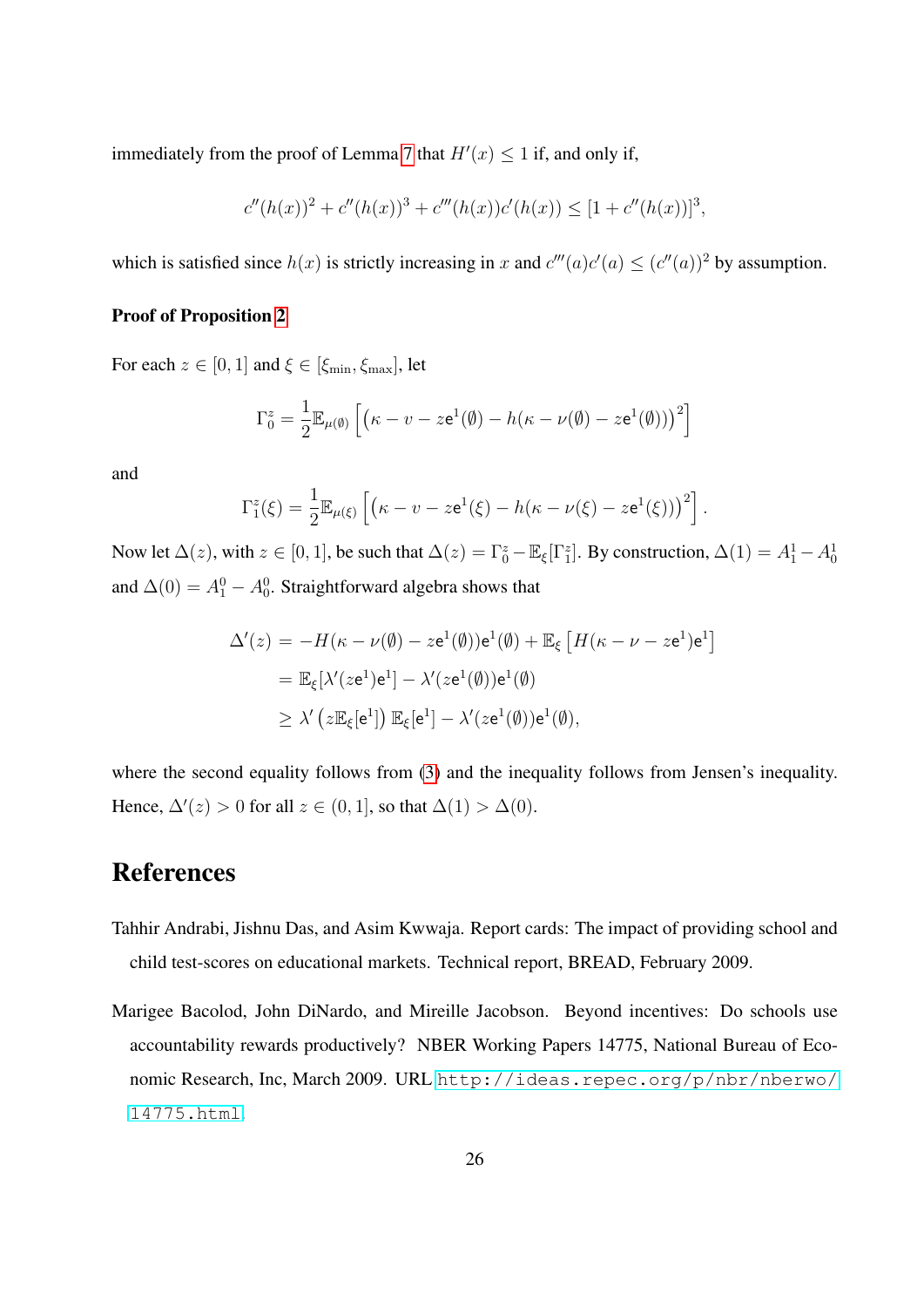- <span id="page-28-1"></span>Sandra E. Black. Do better schools matter? parental valuation of elementary education. *The Quarterly Journal of Economics*, 114(2):577–599, May 1999. URL [http://ideas.repec.](http://ideas.repec.org/a/tpr/qjecon/v114y1999i2p577-599.html) [org/a/tpr/qjecon/v114y1999i2p577-599.html](http://ideas.repec.org/a/tpr/qjecon/v114y1999i2p577-599.html).
- <span id="page-28-6"></span>Hanley Chiang. How accountability pressure on failing schools affects student achievement. *Journal of Public Economics*, 93(9-10):1045–1057, October 2009. URL [http://ideas.](http://ideas.repec.org/a/eee/pubeco/v93y2009i9-10p1045-1057.html) [repec.org/a/eee/pubeco/v93y2009i9-10p1045-1057.html](http://ideas.repec.org/a/eee/pubeco/v93y2009i9-10p1045-1057.html).
- <span id="page-28-5"></span>Thomas Dee and Brian Jacob. The impact of no child left behind on student achievement. NBER Working Papers 15531, National Bureau of Economic Research, Inc, November 2009. URL <http://ideas.repec.org/p/nbr/nberwo/15531.html>.
- <span id="page-28-3"></span>Gabrielle Fack and Julien Grenet. When do better schools raise housing prices? evidence from paris public and private schools. *Journal of Public Economics*, 94(1-2):59–77, February 2010. URL <http://ideas.repec.org/a/eee/pubeco/v94y2010i1-2p59-77.html>.
- <span id="page-28-7"></span>Jianqing Fan and Irï<sub>i</sub>,  $\frac{1}{2}$ ne Gijbels. *Local polynomial modelling and its applications*. Number 66 in Monographs on statistics and applied probability series. Chapman & Hall, London [u.a.], 1996. ISBN 0412983214. URL [http://gso.gbv.de/DB=2.1/CMD?ACT=](http://gso.gbv.de/DB=2.1/CMD?ACT=SRCHA&SRT=YOP&IKT=1016&TRM=ppn+19282144X&sourceid=fbw_bibsonomy) [SRCHA&SRT=YOP&IKT=1016&TRM=ppn+19282144X&sourceid=fbw\\_bibsonomy](http://gso.gbv.de/DB=2.1/CMD?ACT=SRCHA&SRT=YOP&IKT=1016&TRM=ppn+19282144X&sourceid=fbw_bibsonomy).
- <span id="page-28-0"></span>David Figlio and Susanna Loeb. *School Accountability*, volume 3 of *Handbook of the Economics of Education*, chapter 8, pages 383–421. Elsevier, December 2011. URL [http://ideas.](http://ideas.repec.org/h/eee/educhp/3-08.html) [repec.org/h/eee/educhp/3-08.html](http://ideas.repec.org/h/eee/educhp/3-08.html).
- <span id="page-28-4"></span>David N. Figlio and Lawrence W. Kenny. Public sector performance measurement and stakeholder support. *Journal of Public Economics*, 93:1069 – 1077, 2009. ISSN 0047-2727. doi: http: //dx.doi.org/10.1016/j.jpubeco.2009.07.003. URL [http://www.sciencedirect.com/](http://www.sciencedirect.com/science/article/pii/S0047272709000863) [science/article/pii/S0047272709000863](http://www.sciencedirect.com/science/article/pii/S0047272709000863).
- <span id="page-28-2"></span>David N. Figlio and Maurice E. Lucas. What's in a grade? school report cards and the housing market. *American Economic Review*, 94(3):591–604, June 2004. URL [http://ideas.](http://ideas.repec.org/a/aea/aecrev/v94y2004i3p591-604.html) [repec.org/a/aea/aecrev/v94y2004i3p591-604.html](http://ideas.repec.org/a/aea/aecrev/v94y2004i3p591-604.html).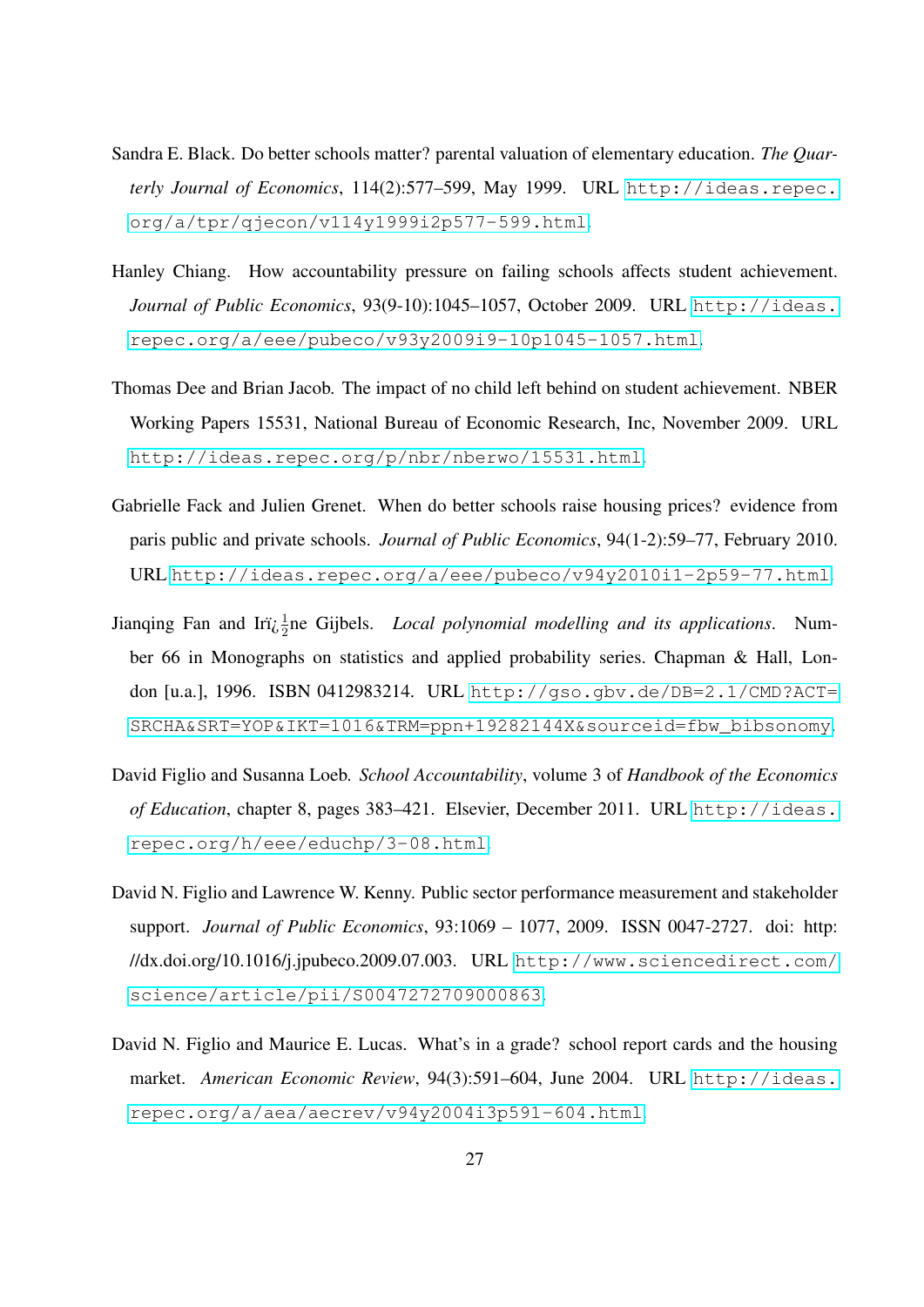- <span id="page-29-3"></span>Sergio Firpo, Renan Pieri, and Andri $\zeta$ <sup>1</sup> Portela Souza. Electoral impacts of uncovering public school quality: Evidence from brazilian municipalities. IZA Discussion Papers 6524, Institute for the Study of Labor (IZA), April 2012. URL [http://ideas.repec.org/p/iza/](http://ideas.repec.org/p/iza/izadps/dp6524.html) [izadps/dp6524.html](http://ideas.repec.org/p/iza/izadps/dp6524.html).
- <span id="page-29-5"></span>Jinyong Hahn, Petra Todd, and Wilbert Van der Klaauw. Identification and estimation of treatment effects with a regression-discontinuity design. *Econometrica*, 69(1):201–09, January 2001. URL <http://ideas.repec.org/a/ecm/emetrp/v69y2001i1p201-09.html>.
- <span id="page-29-4"></span>Eric A. Hanushek and Margaret E. Raymond. Does school accountability lead to improved student performance? *Journal of Policy Analysis and Management*, 24(2),:297–327., 2005.
- <span id="page-29-0"></span>Justine S. Hastings and Jeffrey M. Weinstein. Information, school choice, and academic achievement: Evidence from two experiments. *The Quarterly Journal of Economics*, 123 (4):1373–1414, November 2008. URL [http://ideas.repec.org/a/tpr/qjecon/](http://ideas.repec.org/a/tpr/qjecon/v123y2008i4p1373-1414.html) [v123y2008i4p1373-1414.html](http://ideas.repec.org/a/tpr/qjecon/v123y2008i4p1373-1414.html).
- <span id="page-29-7"></span>Bengt Holmstrom. Managerial incentive problems: A dynamic perspective. *Review of Economic Studies*, 66(1):169–182, 1999.
- <span id="page-29-2"></span>Iftikhar Hussain. School quality, school choice and the teacher labour market: Evidence from a novel disclosure regime. Research Institute of Industrial Economics, March 2009.
- <span id="page-29-6"></span>Guido W. Imbens and Thomas Lemieux. Regression discontinuity designs: A guide to practice. *Journal of Econometrics*, 142(2):615–635, February 2008. URL [http://ideas.repec.](http://ideas.repec.org/a/eee/econom/v142y2008i2p615-635.html) [org/a/eee/econom/v142y2008i2p615-635.html](http://ideas.repec.org/a/eee/econom/v142y2008i2p615-635.html).
- <span id="page-29-1"></span>Pierre Koning and Karen van der Wiel. Ranking the schools: How school-quality information affects school choice in the netherlands. *Journal of the European Economic Association*, 11  $(2):466-493, 04 2013. \text{ URL http://ideas.repec.org/p/iza/izadps/dp4984.}$  $(2):466-493, 04 2013. \text{ URL http://ideas.repec.org/p/iza/izadps/dp4984.}$  $(2):466-493, 04 2013. \text{ URL http://ideas.repec.org/p/iza/izadps/dp4984.}$ [html](http://ideas.repec.org/p/iza/izadps/dp4984.html).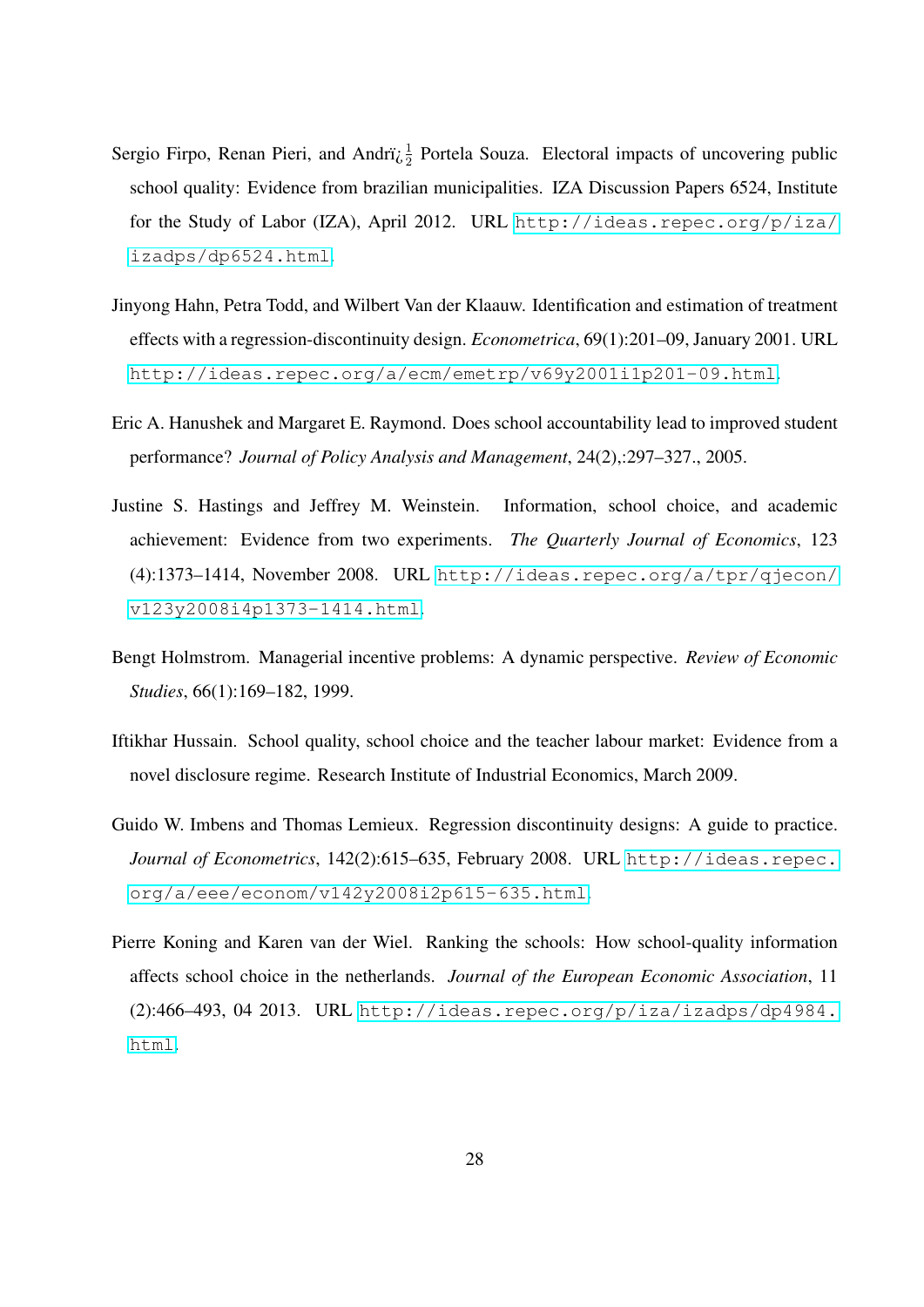- <span id="page-30-3"></span>Pierre Koning and Karen Wiel. School responsiveness to quality rankings: An empirical analysis of secondary education in the netherlands. *De Economist*, 160(4):339–355, December 2012. URL <http://ideas.repec.org/a/kap/decono/v160y2012i4p339-355.html>.
- <span id="page-30-6"></span>David S. Lee and Thomas Lemieux. Regression discontinuity designs in economics. *Journal of Economic Literature*, 48(2):281–355, June 2010. URL [http://ideas.repec.org/a/](http://ideas.repec.org/a/aea/jeclit/v48y2010i2p281-355.html) [aea/jeclit/v48y2010i2p281-355.html](http://ideas.repec.org/a/aea/jeclit/v48y2010i2p281-355.html).
- <span id="page-30-2"></span>Stephen Machin and Kjell G. Salvanes. Valuing school quality via a school choice reform. IZA Discussion Papers 4719, Institute for the Study of Labor (IZA), January 2010. URL [http:](http://ftp.iza.org/dp4719.pdf) [//ftp.iza.org/dp4719.pdf](http://ftp.iza.org/dp4719.pdf).
- <span id="page-30-7"></span>Paul R. Milgrom. Good news and bad news: Representation theorems and applications. *The Rand Journal of Economics*, 12(2):380–391, 1981.
- <span id="page-30-8"></span>Paul R. Milgrom and Robert J. Weber. A theory of auctions and competitive bidding. *Econometrica*, 50(5):1089–1122, 1982.
- <span id="page-30-4"></span>Alejandra Mizala and Miguel Urquiola. Parental choice and school markets: The impact of information approximating school effectiveness. Documentos de Trabajo 239, Centro de  $\rm Economi\mathcal{E}^{\frac{1}{2}a}$  Aplicada, Universidad de Chile, 2009. URL [http://ideas.repec.org/](http://ideas.repec.org/p/edj/ceauch/239.html) [p/edj/ceauch/239.html](http://ideas.repec.org/p/edj/ceauch/239.html).
- <span id="page-30-0"></span>Alejandra Mizala, Pilar Romaguera, and Miguel Urquiola. Socioeconomic status or noise? tradeoffs in the generation of school quality information. *Journal of Development Economics*, 84(1):61–75, September 2007. URL [http://ideas.repec.org/a/eee/deveco/](http://ideas.repec.org/a/eee/deveco/v84y2007i1p61-75.html) [v84y2007i1p61-75.html](http://ideas.repec.org/a/eee/deveco/v84y2007i1p61-75.html).
- <span id="page-30-5"></span>Karthik Muralidharan and Venkatesh Sundararaman. Teacher performance pay: Experimental evidence from india. *Journal of Political Economy*, 119(1):pp. 39–77, 2011. ISSN 00223808. URL <http://www.jstor.org/stable/10.1086/659655>.
- <span id="page-30-1"></span>Michael Podgursky and Matthew Springer. Teacher compensation systems in the united states k-12 public school system. *National Tax Journal*, 64:165–192, 2011.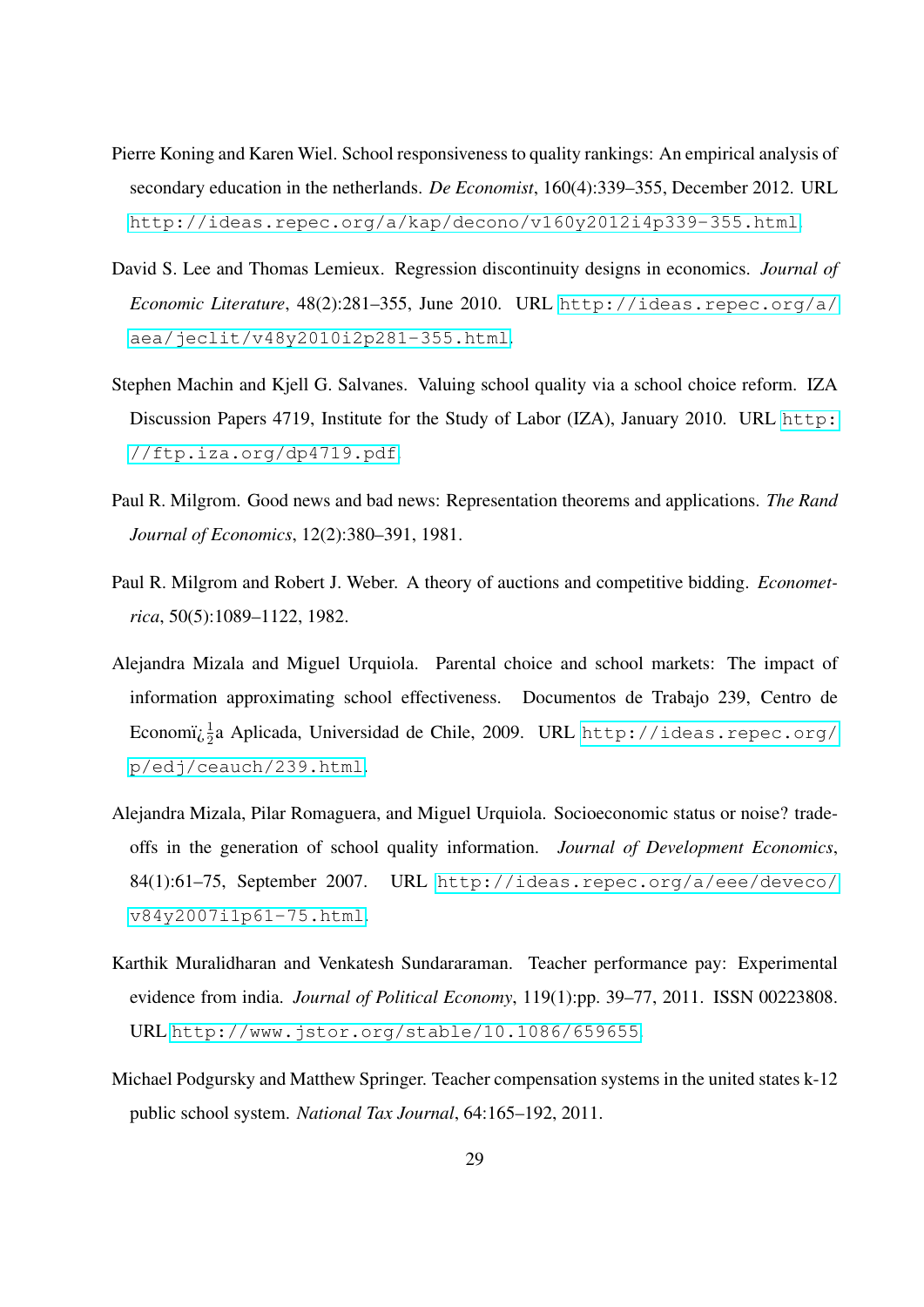<span id="page-31-0"></span>Jonah Rockoff and Lesley J. Turner. Short-run impacts of accountability on school quality. *American Economic Journal: Economic Policy*, 2(4):119–47, November 2010. URL [http:](http://ideas.repec.org/a/aea/aejpol/v2y2010i4p119-47.html) [//ideas.repec.org/a/aea/aejpol/v2y2010i4p119-47.html](http://ideas.repec.org/a/aea/aejpol/v2y2010i4p119-47.html).

## Tables and Figures

| Table 1: Descriptive Statistics - Private Schools |       |                          |       |       |                      |          |        |                     |        |
|---------------------------------------------------|-------|--------------------------|-------|-------|----------------------|----------|--------|---------------------|--------|
|                                                   |       | Less than 10 exam takers |       |       | 10 to 19 exam takers |          |        | More than 19 takers |        |
|                                                   | N     | Mean                     | S.D.  | N     | Mean                 | S.D.     | N      | Mean                | S.D.   |
| <b>Standardized Test Score</b>                    | 2,310 | $-0.55$                  | 0.99  | 5,125 | $-0.37$              | 0.99     | 44,371 | 0.07                | 0.98   |
| Male                                              | 1,879 | 0.45                     | 0.5   | 4,256 | 0.43                 | 0.5      | 35,873 | 0.44                | 0.5    |
| Age                                               | 1,874 | 17.39                    | 0.81  | 4,241 | 17.39                | 0.9      | 35,799 | 17.37               | 0.83   |
| White                                             | 1,864 | 0.76                     | 0.43  | 4,231 | 0.78                 | 0.42     | 35,672 | 0.79                | 0.41   |
| Father w/ College Degree                          | 1,790 | 0.36                     | 0.48  | 4.091 | 0.42                 | 0.49     | 34,822 | 0.54                | 0.5    |
| Mother w/ College Degree                          | 1,827 | 0.38                     | 0.49  | 4,178 | 0.42                 | 0.49     | 35,322 | 0.52                | 0.5    |
| Income $\leq 10 \times$ Minimum Wage              | 1,846 | 0.7                      | 0.46  | 4,159 | 0.64                 | 0.48     | 35,125 | 0.49                | 0.5    |
| $#$ of Students who Work                          | 411   | 0.67                     | 0.47  | 834   | 0.67                 | 0.47     | 5,883  | 0.69                | 0.46   |
| $\#$ of Students Enrolled in Extra Classes        | 1,846 | 0.16                     | 0.37  | 4,211 | 0.17                 | 0.38     | 35,529 | 0.22                | 0.41   |
| $\#$ of Students at High School                   | 2,304 | 62.04                    | 36.44 | 5,101 | 89.57                | 52.32    | 44,060 | 447.62              | 414.96 |
| $#$ of Teachers                                   | 2,304 | 25.45                    | 16.82 | 5,101 | 27.2                 | 19.47    | 44,060 | 93.23               | 133.89 |
| % of Teachers w/ College Degree                   | 2,304 | 1.01                     | 0.36  | 5,101 | 1.02                 | 0.38     | 44,060 | 0.92                | 0.42   |
| $#$ of Computers                                  | 2,282 | 20.03                    | 32.73 | 5,091 | 29.18                | 35.54    | 44,056 | 91                  | 108.64 |
| Teacher-to-Student ratio                          | 2,304 | 0.47                     | 0.34  | 5,101 | 0.35                 | 0.37     | 44,060 | 0.25                | 0.24   |
| Computer Lab                                      | 2,310 | 0.71                     | 0.45  | 5,125 | 0.81                 | 0.4      | 44,371 | 0.81                | 0.4    |
| Science Lab                                       | 2,310 | 0.23                     | 0.42  | 5,125 | 0.28                 | 0.45     | 44,371 | 0.21                | 0.4    |
| Library                                           | 2,310 | 0.51                     | 0.5   | 5,125 | 0.48                 | 0.5      | 44,371 | 0.38                | 0.49   |
| <b>Internet Access</b>                            | 2,304 | 0.99                     | 0.06  | 5,124 | 1                    | $\Omega$ | 44,265 | 0.99                | 0.02   |
| % of ENEM Takers                                  | 2,289 | 0.61                     | 0.22  | 5,070 | 0.69                 | 0.18     | 44,056 | 0.81                | 0.18   |

<span id="page-31-1"></span>Table 1: Descriptive Statistics - Private Schools

Sources: ENEM microdata and School Census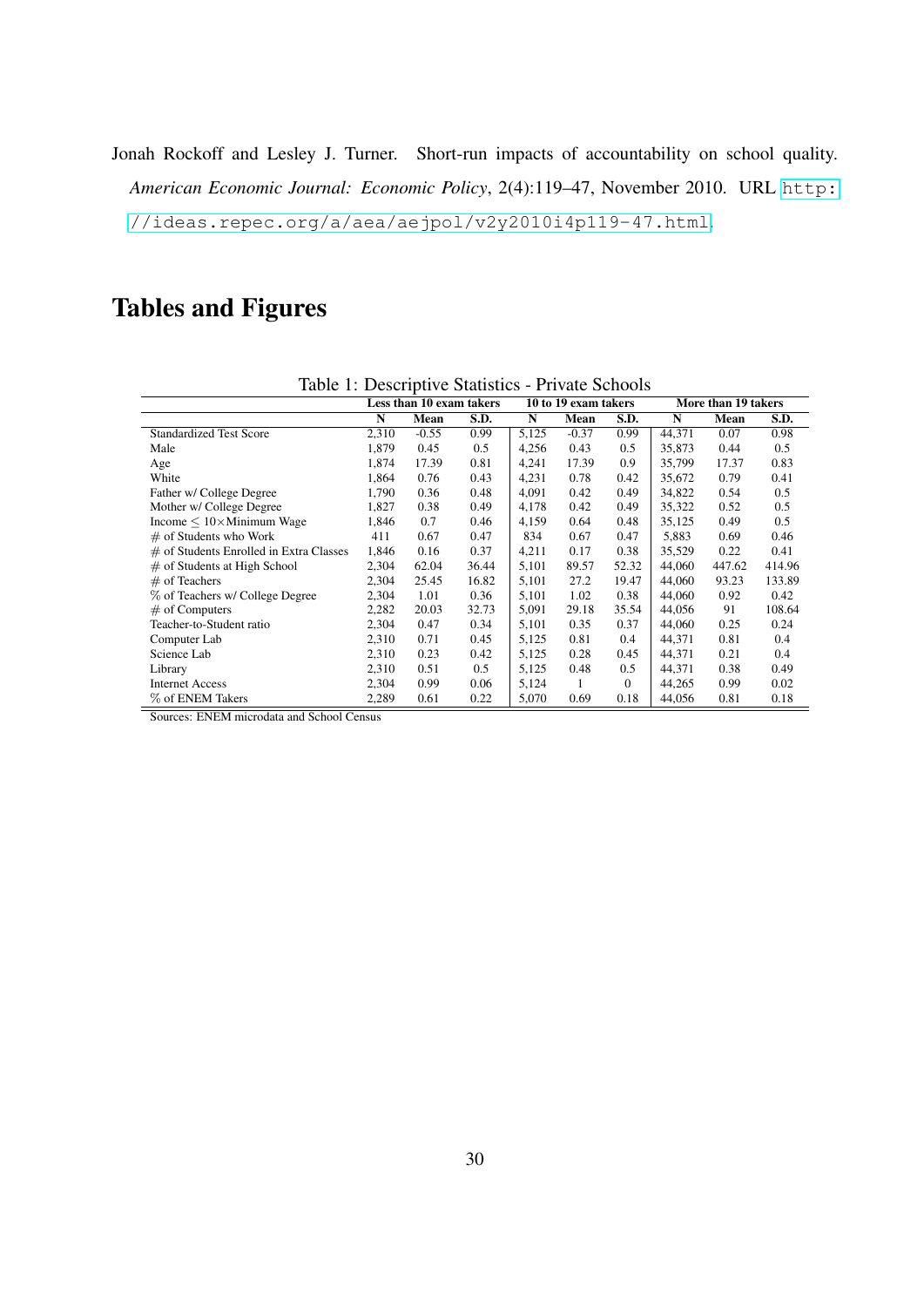|                                            | Less than 10 exam takers<br>10 to 19 exam takers |         |       | More than 19 takers |         |        |         |        |        |
|--------------------------------------------|--------------------------------------------------|---------|-------|---------------------|---------|--------|---------|--------|--------|
|                                            | N                                                | Mean    | S.D.  | N                   | Mean    | S.D.   | N       | Mean   | S.D.   |
| <b>Standardized Test Scores</b>            | 420                                              | $-0.31$ | 0.87  | 2,970               | $-0.34$ | 0.82   | 221,448 | 0.01   |        |
| Male                                       | 344                                              | 0.35    | 0.48  | 2,493               | 0.38    | 0.49   | 185,527 | 0.38   | 0.49   |
| Age                                        | 342                                              | 19.22   | 2.64  | 2,487               | 18.89   | 2.48   | 184.848 | 18.4   | 2.15   |
| White                                      | 341                                              | 0.39    | 0.49  | 2,475               | 0.4     | 0.49   | 184.247 | 0.5    | 0.5    |
| Father w/ College Degree                   | 300                                              | 0.03    | 0.16  | 2,224               | 0.02    | 0.13   | 168,159 | 0.06   | 0.23   |
| Mother w/ College Degree                   | 331                                              | 0.03    | 0.16  | 2,401               | 0.02    | 0.14   | 179,760 | 0.06   | 0.23   |
| Income $\leq 10 \times$ Minimum Wage       | 332                                              | 0.99    | 0.09  | 2,405               | 0.99    | 0.08   | 181,551 | 0.98   | 0.16   |
| $#$ of Students who Work                   | 179                                              | 0.65    | 0.48  | 1403                | 0.67    | 0.47   | 94.525  | 0.7    | 0.46   |
| $\#$ of Students enrolled in Extra Classes | 333                                              | 0.06    | 0.24  | 2.426               | 0.05    | 0.22   | 181.305 | 0.09   | 0.28   |
| $\#$ of Students at High School            | 400                                              | 173.69  | 91.61 | 2,923               | 257.41  | 155.01 | 216,956 | 793.01 | 455.26 |
| $#$ of Teachers                            | 400                                              | 39.18   | 25.21 | 2,923               | 51.34   | 42.71  | 216,956 | 110.11 | 111.3  |
| % of Teachers w/ College Degree            | 400                                              | 1.09    | 0.48  | 2,923               | 1.16    | 0.7    | 216,956 | 0.96   | 0.44   |
| $#$ of Computers                           | 302                                              | 5.66    | 4.51  | 2,773               | 8.21    | 4.74   | 215,156 | 14.42  | 27.44  |
| Teacher-to-Student ratio                   | 400                                              | 0.23    | 0.11  | 2,923               | 0.21    | 0.12   | 216,956 | 0.15   | 0.11   |
| Computer Lab                               | 420                                              | 0.65    | 0.48  | 2,970               | 0.83    | 0.38   | 221,448 | 0.95   | 0.23   |
| Science Lab                                | 420                                              | 0.27    | 0.45  | 2,970               | 0.42    | 0.49   | 221,448 | 0.38   | 0.49   |
| Library                                    | 420                                              | 0.8     | 0.4   | 2,970               | 0.87    | 0.34   | 221,448 | 0.97   | 0.18   |
| <b>Internet Access</b>                     | 389                                              | 0.97    | 0.17  | 2,940               | 0.91    | 0.28   | 220,771 | 0.98   | 0.13   |
| % of ENEM Takers                           | 364                                              | 0.41    | 0.24  | 2,655               | 0.43    | 0.24   | 215,756 | 0.57   | 0.23   |

<span id="page-32-0"></span>Table 2: Descriptive Statistics - Public Schools

Sources: ENEM microdata and School Census

|                                  | raore $\sigma$ . Encero on 2007 bradent composition |              |           |             |              |           |  |  |
|----------------------------------|-----------------------------------------------------|--------------|-----------|-------------|--------------|-----------|--|--|
|                                  |                                                     | Private      |           |             | Public       |           |  |  |
| Specification                    | Coefficient                                         | Stand. Error | # of obs. | Coefficient | Stand. Error | # of obs. |  |  |
| Male                             |                                                     |              |           |             |              |           |  |  |
| <b>Local Linear</b>              | $-0.028$                                            | 0.060        | 3,104     | $-0.034$    | 0.106        | 1,538     |  |  |
| Quadratic                        | 0.009                                               | 0.068        | 3,104     | 0.003       | 0.098        | 1,538     |  |  |
| Age                              |                                                     |              |           |             |              |           |  |  |
| Local Linear                     | $-0.170*$                                           | 0.096        | 3,091     | 0.732       | 0.797        | 1,532     |  |  |
| Quadratic                        | $-0.211$                                            | 0.135        | 3,091     | $2.405**$   | 0.952        | 1,532     |  |  |
| White                            |                                                     |              |           |             |              |           |  |  |
| <b>Local Linear</b>              | 0.013                                               | 0.049        | 3,078     | $-0.011$    | 0.080        | 1,521     |  |  |
| Quadratic                        | 0.020                                               | 0.060        | 3,078     | $-0.031$    | 0.092        | 1,521     |  |  |
| Father w/ College Degree         |                                                     |              |           |             |              |           |  |  |
| Local Linear                     | 0.055                                               | 0.073        | 2.973     | $-0.018$    | 0.033        | 1,363     |  |  |
| Quadratic                        | 0.084                                               | 0.088        | 2,973     | $-0.054*$   | 0.030        | 1,363     |  |  |
| Mother w/ College Degree         |                                                     |              |           |             |              |           |  |  |
| Local Linear                     | 0.073                                               | 0.063        | 3,037     | $-0.041$    | 0.032        | 1,479     |  |  |
| Quadratic                        | 0.111                                               | 0.078        | 3,037     | $-0.046$    | 0.028        | 1,479     |  |  |
| $Income < 10\times Minimum$ Wage |                                                     |              |           |             |              |           |  |  |
| Local Linear                     | $-0.107$                                            | 0.105        | 3,041     | $-0.009*$   | 0.005        | 1,489     |  |  |
| Quadratic                        | $-0.150$                                            | 0.106        | 3,041     | $0.025**$   | 0.012        | 1,489     |  |  |
|                                  |                                                     |              |           |             |              |           |  |  |

<span id="page-32-1"></span>Table 3: Effects on 2007 Student Composition

Note:  $*p < 0.1, *p < 0.05$ .

Treatment: schools with 10 or more ENEM takers in 2005.

Sample of schools with 1 to 19 takers in 2005

Source: ENEM microdata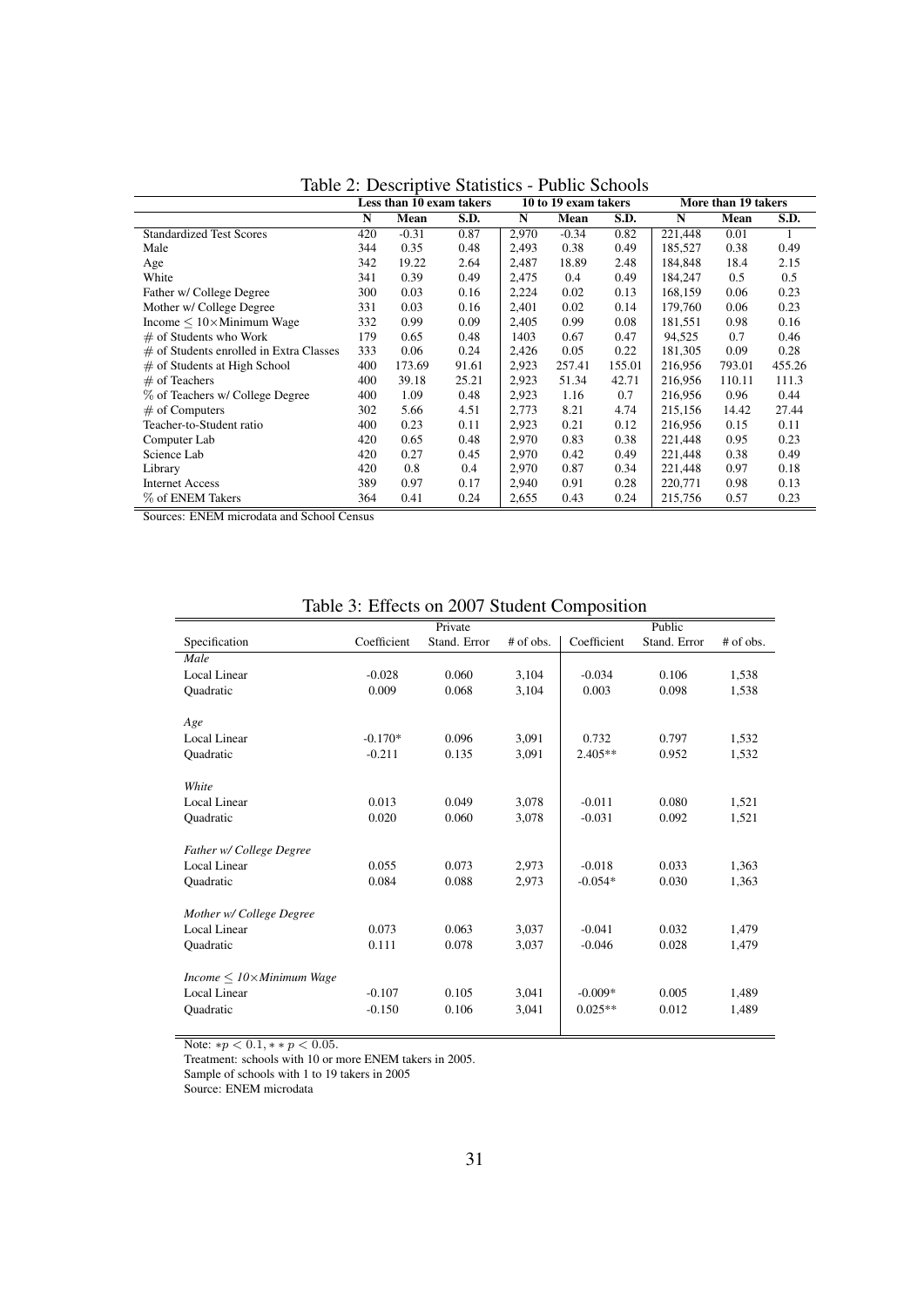|                                             |             | Private      |           |             | Public       |           |
|---------------------------------------------|-------------|--------------|-----------|-------------|--------------|-----------|
| Specification                               | Coefficient | Stand. Error | # of obs. | Coefficient | Stand. Error | # of obs. |
| Number of Students                          |             |              |           |             |              |           |
| Local Linear                                | 25.823      | 16.524       | 3,261     | 114.387**   | 55.773       | 1,670     |
| Quadratic                                   | 18.184      | 20.992       | 3,273     | 68.037      | 102.069      | 1,670     |
|                                             |             |              |           |             |              |           |
| Number of Students in 3 <sup>rd</sup> Grade |             |              |           |             |              |           |
| Local Linear                                | 4.189       | 3.851        | 3,261     | 18.796      | 21.906       | 1,638     |
| <b>Quadratic</b>                            | 3.380       | 7.649        | 3,261     | $-5.621$    | 18.794       | 1,638     |
|                                             |             |              |           |             |              |           |
| Proportion of Teachers w/ College Degree    |             |              |           |             |              |           |
| Local Linear                                | $-0.000$    | 0.032        | 3,273     | 0.003       | 0.006        | 1,670     |
| Quadratic                                   | 0.012       | 0.022        | 3,273     | $0.003*$    | 0.013        | 1,670     |
|                                             |             |              |           |             |              |           |
| Computer-to-Student Ratio                   |             |              |           |             |              |           |
| Local Linear                                | 0.181       | 0.157        | 3,218     | $-0.035$    | 0.035        | 1,464     |
| <b>Quadratic</b>                            | 0.198       | 0.169        | 3,218     | $-0.040$    | 0.030        | 1,464     |
|                                             |             |              |           |             |              |           |
| Staff-to-Student Ratio                      |             |              |           |             |              |           |
| Local Linear                                | 0.008       | 0.141        | 3,273     |             |              | 1,670     |
| Quadratic                                   | 0.043       | 0.280        | 3,273     | $0.266**$   | 0.126        | 1,670     |
|                                             |             |              |           |             |              |           |
| Teacher-to-Student Ratio                    |             |              |           |             |              |           |
| Local Linear                                | $-0.064$    | 0.078        | 3,273     | 0.021       | 0.039        | 1,670     |
| Quadratic                                   | $-0.004$    | 0.094        | 3,273     | 0.045       | 0.039        | 1,670     |
|                                             |             |              |           |             |              |           |
| Computer Lab                                |             |              |           |             |              |           |
| <b>Local Linear</b>                         | 0.079       | 0.237        | 3,302     | $-0.166$    | 0.127        | 1,737     |
| Quadratic                                   | 0.013       | 0.229        | 3,302     | $-0.241$    | 0.177        | 1,737     |
|                                             |             |              |           |             |              |           |
| Science Lab<br>Local Linear                 | 0.042       | 0.169        |           | $-0.031$    | 0.029        |           |
|                                             |             |              | 3,302     |             |              | 1,737     |
| Ouadratic                                   | 0.124       | 0.206        | 3,302     | 0.014       | 0.058        | 1,737     |

#### <span id="page-33-0"></span>Table 4: Effects on 2007 School Inputs

Note:  $*p < 0.1, * p < 0.05$ .

Treatment: schools with 10 or more ENEM takers in 2005.

Sample of schools with 1 to 19 takers in 2005

Source: School Census

|                                   |             | Private      |             |             | Public       |             |
|-----------------------------------|-------------|--------------|-------------|-------------|--------------|-------------|
| Specification                     | Coefficient | Stand, Error | $#$ of obs. | Coefficient | Stand, Error | $#$ of obs. |
| Local Linear (Opt. BW)            | $0.536**$   | 0.271        | 3.302       | 0.162       | 0.240        | 1.737       |
| Local Linear $(2 \times$ Opt. BW) | $0.371**$   | 0.169        | 3.302       | 0.086       | 0.163        | 1.737       |
| 10-Takers Window                  |             |              |             |             |              |             |
| Mean Differences                  | $0.166**$   | 0.070        | 3.302       | $-0.042$    | 0.066        | 1,737       |
| Linear                            | 0.161       | 0.136        | 3,302       | 0.139       | 0.131        | 1,737       |
| <b>Quadratic</b>                  | $0.518**$   | 0.219        | 3.302       | $-0.051$    | 0.255        | 1,737       |
| 5-Takers Window                   |             |              |             |             |              |             |
| Mean Differences                  | 0.130       | 0.084        | 2.080       | 0.019       | 0.067        | 836         |
| Linear                            | $0.380**$   | 0.175        | 2.080       | 0.117       | 0.217        | 836         |
| <b>Ouadratic</b>                  | $0.749**$   | 0.339        | 2.080       | 0.286       | 0.309        | 836         |

### <span id="page-33-1"></span>Table 5: Effects on 2007 Average Test Score

Note:  $*p < 0.1, *p < 0.05$ .

Treatment: schools with 10 or more ENEM takers in 2005.

10-Takers Window: Sample of schools with 1 to 19 takers in 2005

5-Takers Window: Sample of schools with 5 to 14 takers in 2005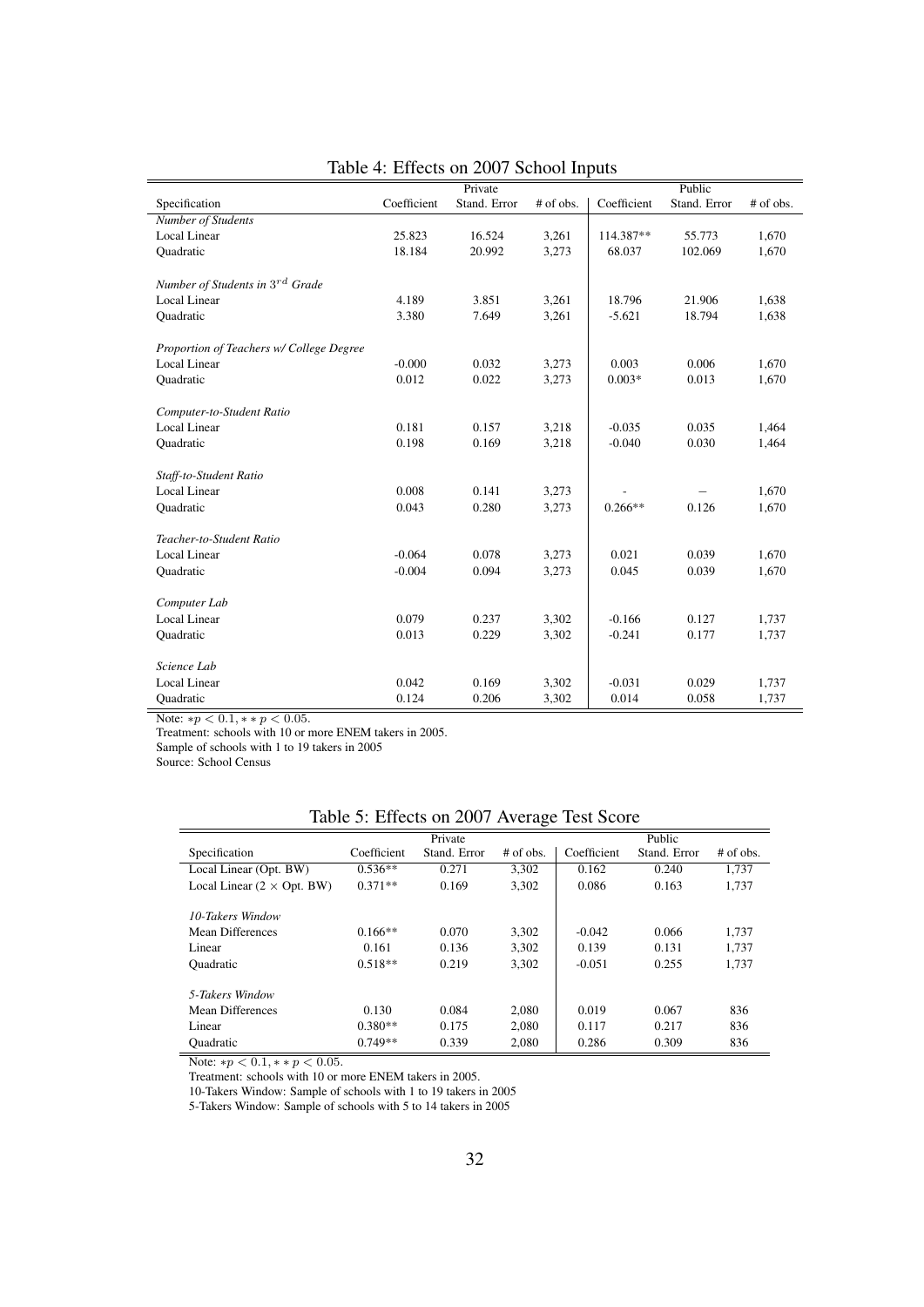<span id="page-34-1"></span>Table 6: Heterogenous Effects on 2007 Scores (by 2005 Scores)

|                                   |             | <b>Below Median</b> |             |             | Above Median |             |
|-----------------------------------|-------------|---------------------|-------------|-------------|--------------|-------------|
| Specification                     | Coefficient | Stand, Error        | $#$ of obs. | Coefficient | Stand, Error | $#$ of obs. |
| Private                           |             |                     |             |             |              |             |
| Local Linear (Opt. BW)            | $0.469*$    | 0.281               | 2,365       | 0.168       | 0.929        | 667         |
| Local Linear $(2 \times$ Opt. BW) | $0.351**$   | 0.169               | 2,365       | 0.045       | 0.434        | 667         |
| <b>Quadratic</b>                  | $0.488**$   | 0.229               | 2.365       | $-0.130$    | 0.545        | 667         |
| Public                            |             |                     |             |             |              |             |
| Local Linear (Opt. BW)            | 0.171       | 0.239               | 1,165       | $-0.256**$  | 0.013        | 572         |
| Local Linear $(2 \times$ Opt. BW) | 0.105       | 0.185               | 1,165       | $-0.358**$  | 0.042        | 572         |
| <b>Quadratic</b>                  | $-0.042$    | 0.264               | 1,165       | $-0.039$    | 0.366        | 572         |

Note:  $*p < 0.1, * p < 0.05$ .

Treatment: schools with 10 or more ENEM takers in 2005.

Sample of schools with 1 to 19 takers in 2005

#### Notas Médias do Enem dos alunos concluintes do Ensino Médio por escola

| Modalidade: Ensino Médio Regular<br>UF: SP                         |                                 |                                                 | Municipio: São Paulo<br>Localização: Urbana<br>Média<br>Média<br>Média<br>em Cléncias<br>em Matemática<br>Humanas <sup>4</sup> |                                                      |                                          | Rede de Ensino: Privada             |                                              |                               |                                            |
|--------------------------------------------------------------------|---------------------------------|-------------------------------------------------|--------------------------------------------------------------------------------------------------------------------------------|------------------------------------------------------|------------------------------------------|-------------------------------------|----------------------------------------------|-------------------------------|--------------------------------------------|
| Buscar nos seus resultados                                         |                                 |                                                 |                                                                                                                                |                                                      |                                          | Dep. Administrativa: Todas          |                                              |                               |                                            |
| Escola <sup>6</sup>                                                | Participantes<br>Prova Objetiva | Média<br>em Linguagens,<br>Códigos <sup>5</sup> |                                                                                                                                |                                                      | em Cléncias<br>da Natureza <sup>ra</sup> | Média<br>nas Objetivas <sup>6</sup> | <b>Participantes</b><br>Redação <sup>®</sup> | Média<br>Redação <sup>6</sup> | Média<br>Total<br>(Redação +<br>Objetivas) |
|                                                                    |                                 | $\alpha$<br>$\alpha$                            | $\overline{2}$<br>$\overline{1}$<br>з                                                                                          | $\overline{\phantom{a}}$<br>$\overline{6}$<br>7<br>Δ | 9<br>10<br>$\overline{8}$                | $x = 3x$                            |                                              |                               |                                            |
| ACTIVE COLEGIO <sup>®</sup>                                        | 4                               | SC                                              | SC                                                                                                                             | <b>SC</b>                                            | <b>SC</b>                                | SC                                  | Δ                                            | SC                            | SC                                         |
| <b>ADVENTISTA</b><br><b>CIDADE ADEMAR</b><br>ESCOLA <sup>68</sup>  | 9                               | SC                                              | SC                                                                                                                             | <b>SC</b>                                            | <b>SC</b>                                | <b>SC</b>                           | ٩                                            | SC                            | <b>SC</b>                                  |
| <b>ADVENTISTA</b><br><b>COLEGIO DE</b><br>INTERLAGOS <sup>10</sup> | 18                              | 561,62                                          | 595.90                                                                                                                         | 563.26                                               | 582.40                                   | 575.79                              | 18                                           | 538,89                        | 557.34                                     |
| ADVENTISTA DA<br>LIBERDADE<br>COLEGIO <sup>®</sup>                 | 27                              | 557.66                                          | 545.56                                                                                                                         | 561.15                                               | 580.46                                   | 561.21                              | 27                                           | 634.26                        | 597.73                                     |
| <b>ADVENTISTA DE</b><br>CAMPO LIMPO<br>COLEGIO <sup>®</sup>        | 11                              | 565,15                                          | 548.19                                                                                                                         | 525.99                                               | 527.04                                   | 541.59                              | 11                                           | 684,09                        | 612.84                                     |
| ADVENTISTA DE<br><b>TUCURUVI</b><br>COLEGIO <sup>(4)</sup>         | 19                              | 517.42                                          | 519.49                                                                                                                         | 527.24                                               | 528.08                                   | 523.06                              | 19                                           | 606.58                        | 564.82                                     |
| ALIADO COLEGIO<br>UNIDADE JARDIM<br><b>JAPAO<sup>®</sup></b>       | 4                               | SC                                              | SC                                                                                                                             | <b>SC</b>                                            | <b>SC</b>                                | <b>SC</b>                           | ×                                            | SC                            | SC                                         |

<span id="page-34-0"></span>Figure 1: Screenshot from INEP's Website. Column 1 lists the school names, while Column 2 lists the number of ENEM takers in each school. The average school scores at the different subjects covered by ENEM are listed in Columns 3 to 6, while the average school score at the essay is listed in Column 9. Column 10 lists the average ENEM score for each school. Only schools with 10 or more ENEM takers have their ENEM scores released.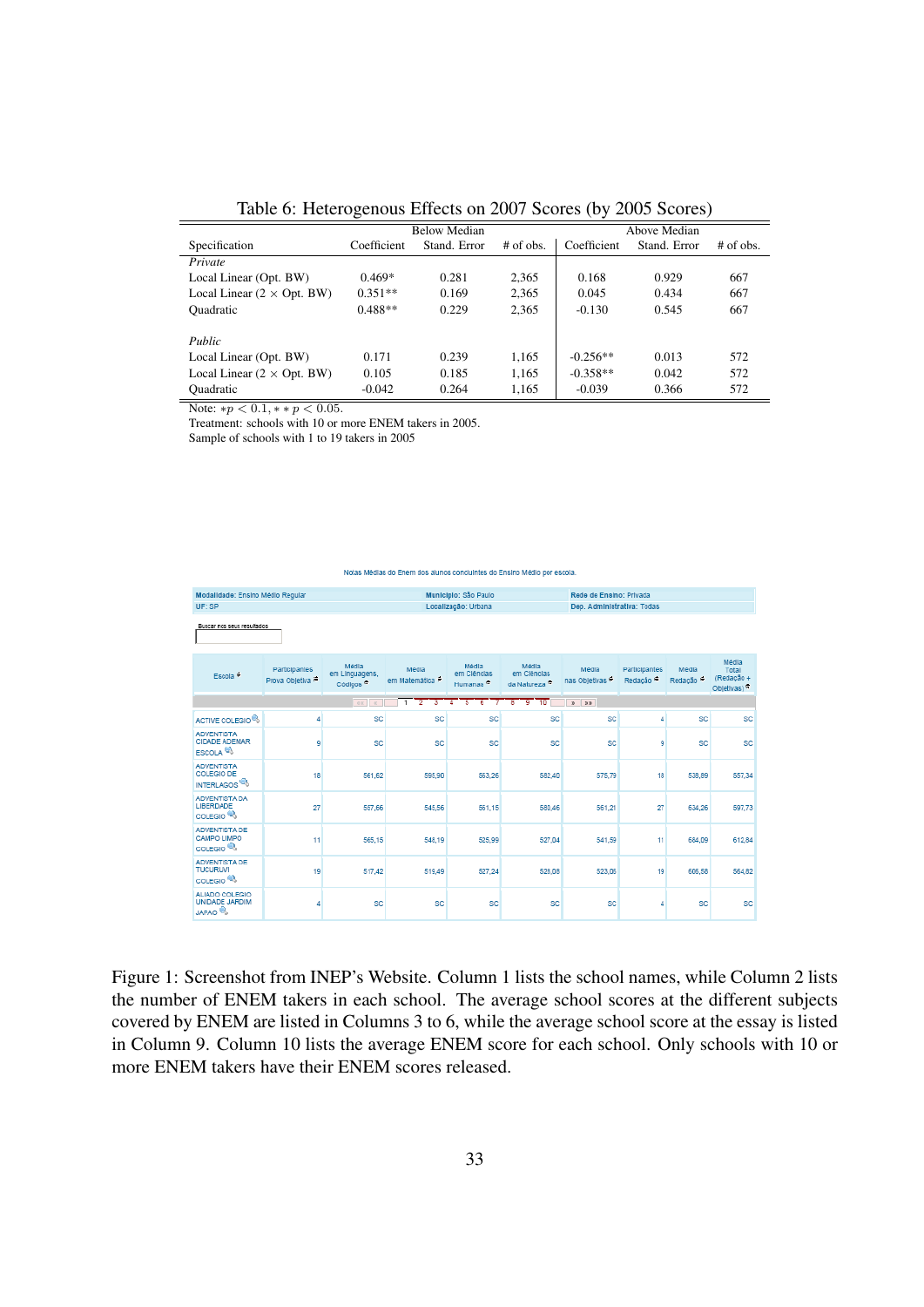| <b>Melhores e piores</b>                            |               | Veja as notas médias de algumas<br>das escolas públicas e particulares<br>da capital                                              |              |  |  |
|-----------------------------------------------------|---------------|-----------------------------------------------------------------------------------------------------------------------------------|--------------|--|--|
| MÉDIAS DOS ALLINOS EM PONTOS                        |               |                                                                                                                                   |              |  |  |
| <b>Públicas</b>                                     |               | Particulares*                                                                                                                     |              |  |  |
| As 10 melhores                                      | <b>MÉDIAS</b> | <b>As 10 Melhores</b>                                                                                                             | MÉDIAS       |  |  |
| Centro Federal de Educação Técnica                  | 74,67         | Colégio Vértice                                                                                                                   | 78.6         |  |  |
| Escola Técnica Estadual de São Paulo                | 73,74         | Colégio Bandeirantes                                                                                                              | 76,17        |  |  |
| <b>ETE Getúlio Vargas</b>                           | 68,35         | Colégio Palmares                                                                                                                  | 75,08        |  |  |
| <b>ETE Basilides de Godov</b>                       | 68,13         | Colégio Etapa                                                                                                                     | 74,41        |  |  |
| <b>ETE Albert Einstein</b>                          | 67.77         | Colégio Agostiniano Mendel                                                                                                        | 74.22        |  |  |
| <b>ETE Professor Aprigio</b>                        | 65,47         | Colégio IAVNE                                                                                                                     | 71,62        |  |  |
| <b>ETE Guaracy Silveira</b>                         | 65.15         | Colégio Santa Clara                                                                                                               | 71,58        |  |  |
| <b>ETE Carlos de Campos</b>                         | 63.75         | Colégio Santa Cruz                                                                                                                | 71.04        |  |  |
| ETE Professor Camargo Aranha                        | 62,76         | Escola Nossa Senhora das Gracas                                                                                                   | 70.8         |  |  |
| <b>ETE Martin Luther King</b>                       | 61.92         | Colégio Joana D'Arc                                                                                                               | 70.21        |  |  |
| A pior                                              |               | A pior*                                                                                                                           |              |  |  |
| EE Prof. Rosarita Torkomian                         | 29,94         | Colégio Meritum                                                                                                                   | 36.9         |  |  |
| Média total (redação + objetiva)<br><b>Públicas</b> |               | Particulares*                                                                                                                     |              |  |  |
| 42.47<br>42.09                                      | 41,84         | 58,58<br>58.27                                                                                                                    | 56,83        |  |  |
| ESTADO<br>CAPITAL                                   | <b>BRASE</b>  | ESTADO<br>CAPITAL                                                                                                                 | <b>BRASE</b> |  |  |
|                                                     |               | *O Ministério da Educação considerou apenas as escolas que tiveram mais de 10 alunos no Enem. Várias particulares ficaram de fora |              |  |  |

<span id="page-35-0"></span>Figure 2: Newspaper ranking from O Estado de São Paulo, one of the four major newspapers in Brazil, published on February 9th of 2006 showing average 2005 ENEM scores for schools in the city of São Paulo. The column on the left shows the 10 public schools with the highest average score, as well as the public school with the lowest average score. The column on the right does the same for private schools.



<span id="page-35-1"></span>Figure 3: 2007 ENEM Performance for Private Schools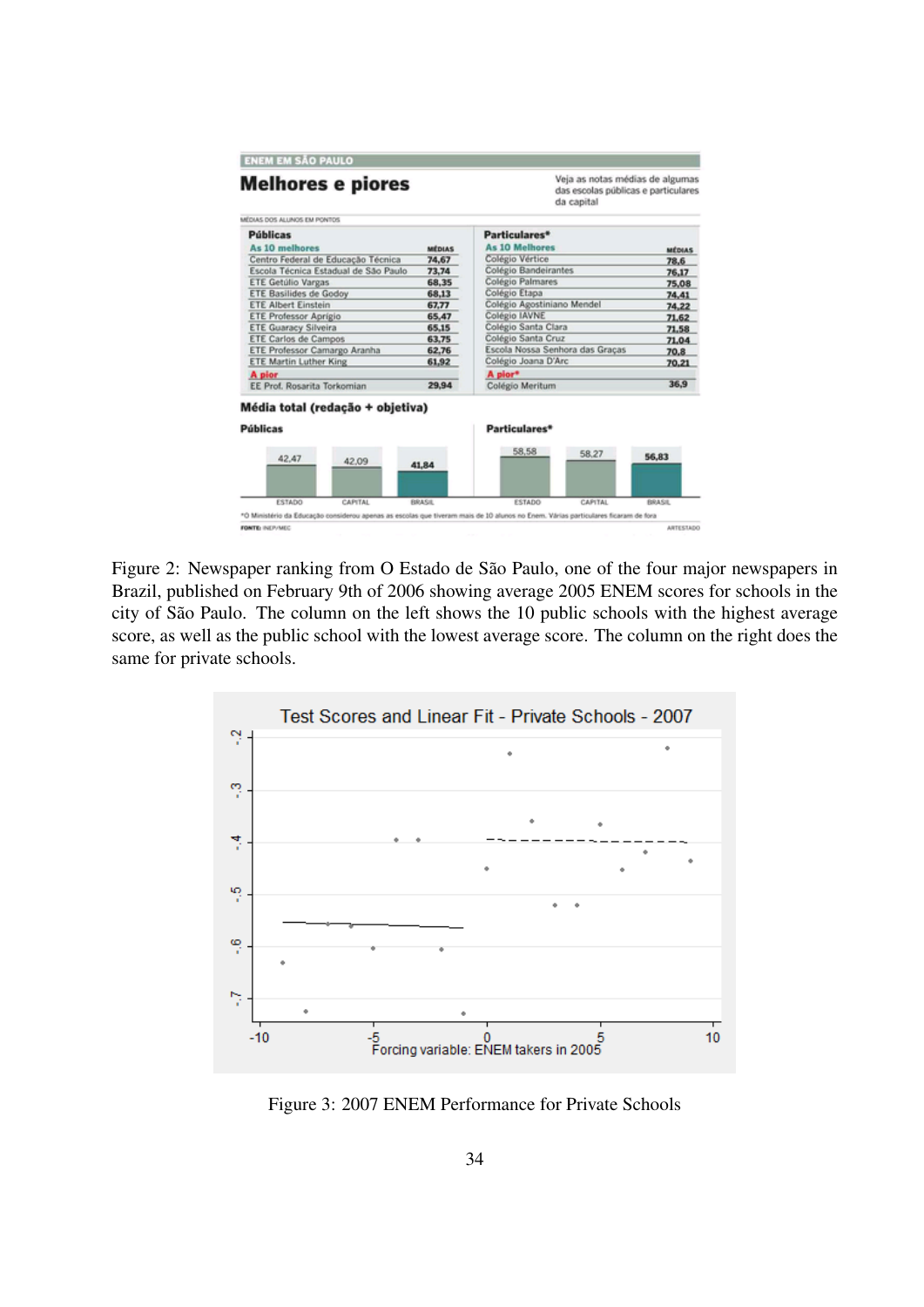

<span id="page-36-0"></span>Figure 4: 2007 ENEM Performance for Public Schools



<span id="page-36-1"></span>Figure 5: Frequency of Schools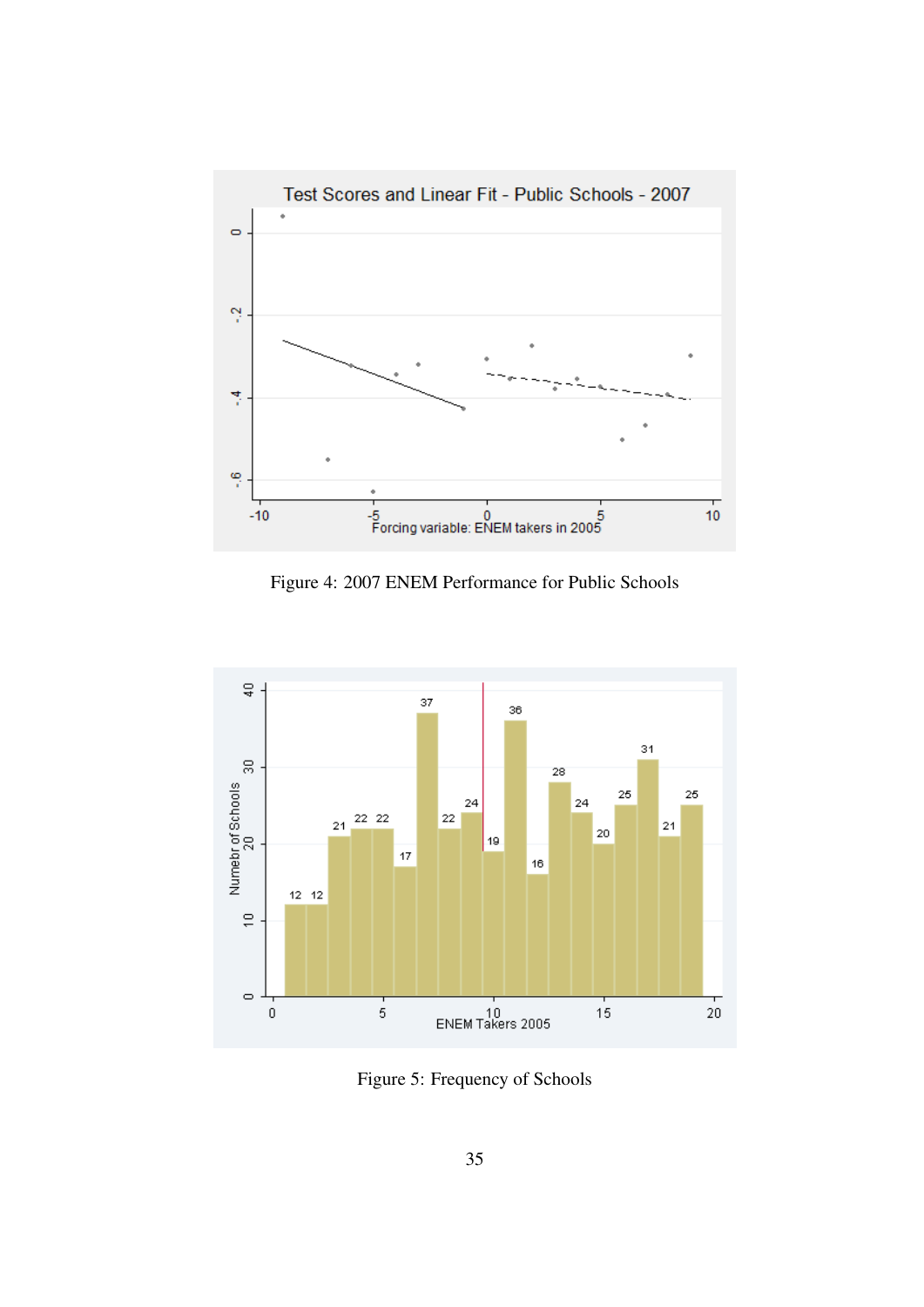

<span id="page-37-0"></span>Figure 6: 2005 ENEM Performance for Private Schools



<span id="page-37-1"></span>Figure 7: 2005 ENEM Performance for Public Schools